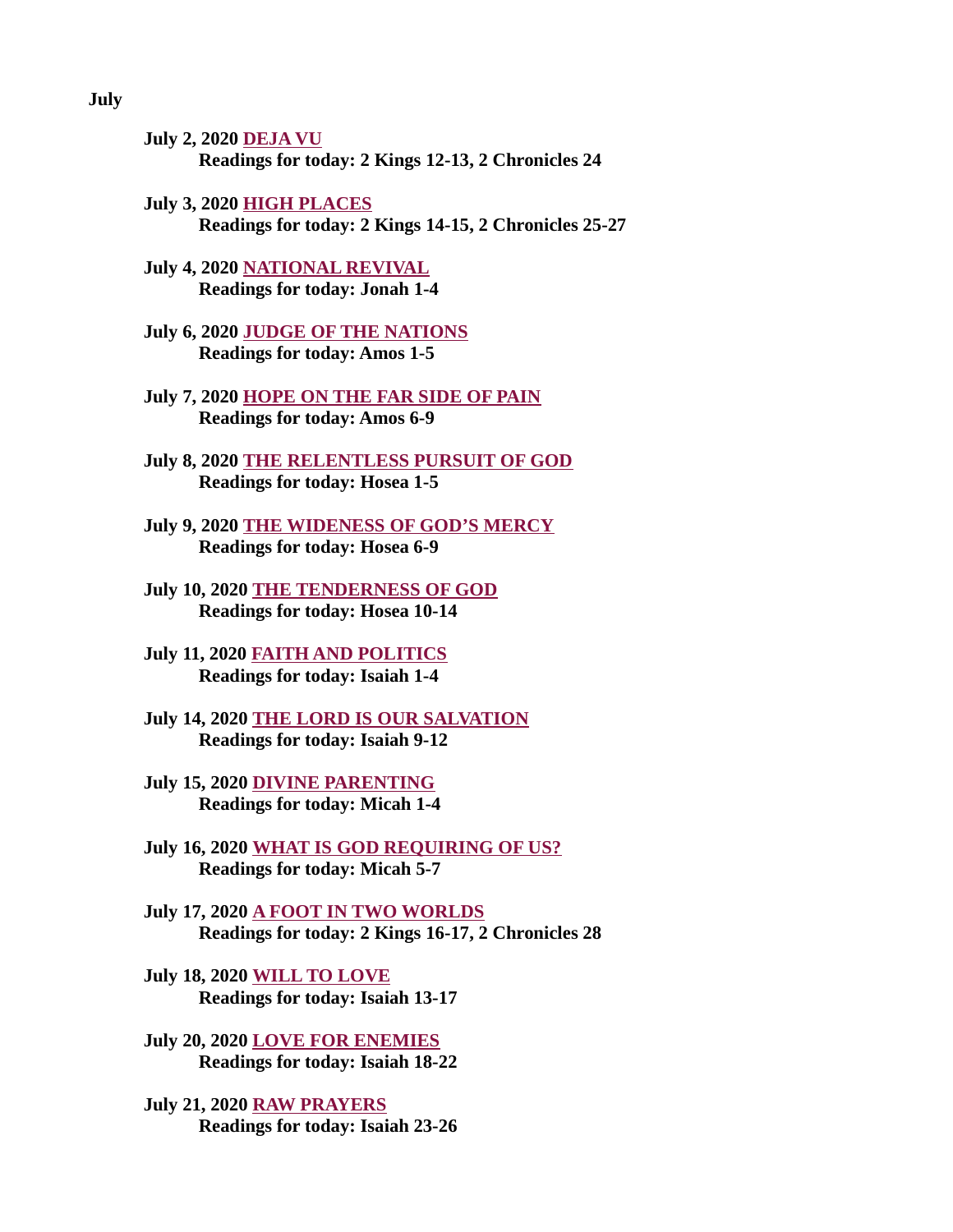July 22, 2020 FULLY DEVOTED [Readings for today: 2 Kings 18:1-18, 2 Chronicles 29-31, Psalms 48](#page-29-0)

[July 23, 2020 COVENANT WITH DEATH](#page-31-0) Readings for today: Isaiah 27-30

[July 24, 2020 MOTION SICKNESS](#page-32-0) Readings for today: Isaiah 31-35

July 25, 2020 GODLY MOTIVATION

[Readings for today: Isaiah 36-37, 2 Kings 18:9-19:37, 2 Chronicles 32:1-23,](#page-33-0)  Psalms 76

- July 27, 2020 TESTING OF FAITH [Readings for today: Isaiah 38-39, 2 Kings 20:1-21, 2 Chronicles 32:24-33](#page-35-0)
- July 28, 2020 A PRESENT HELP [Readings for today: Isaiah 40-42, Psalms 46](#page-37-0)
- [July 29, 2020 CREATED. CALLED. CONSECRATED.](#page-38-0) Readings for today: Isaiah 43-45, Psalms 80
- July 30, 2020 LET GOD CARRY YOU [Readings for today: Isaiah 46-49, Psalms 135](#page-39-0)
- [July 31, 2020 SUFFERING SERVANT](#page-40-0) Readings for today: Isaiah 50-53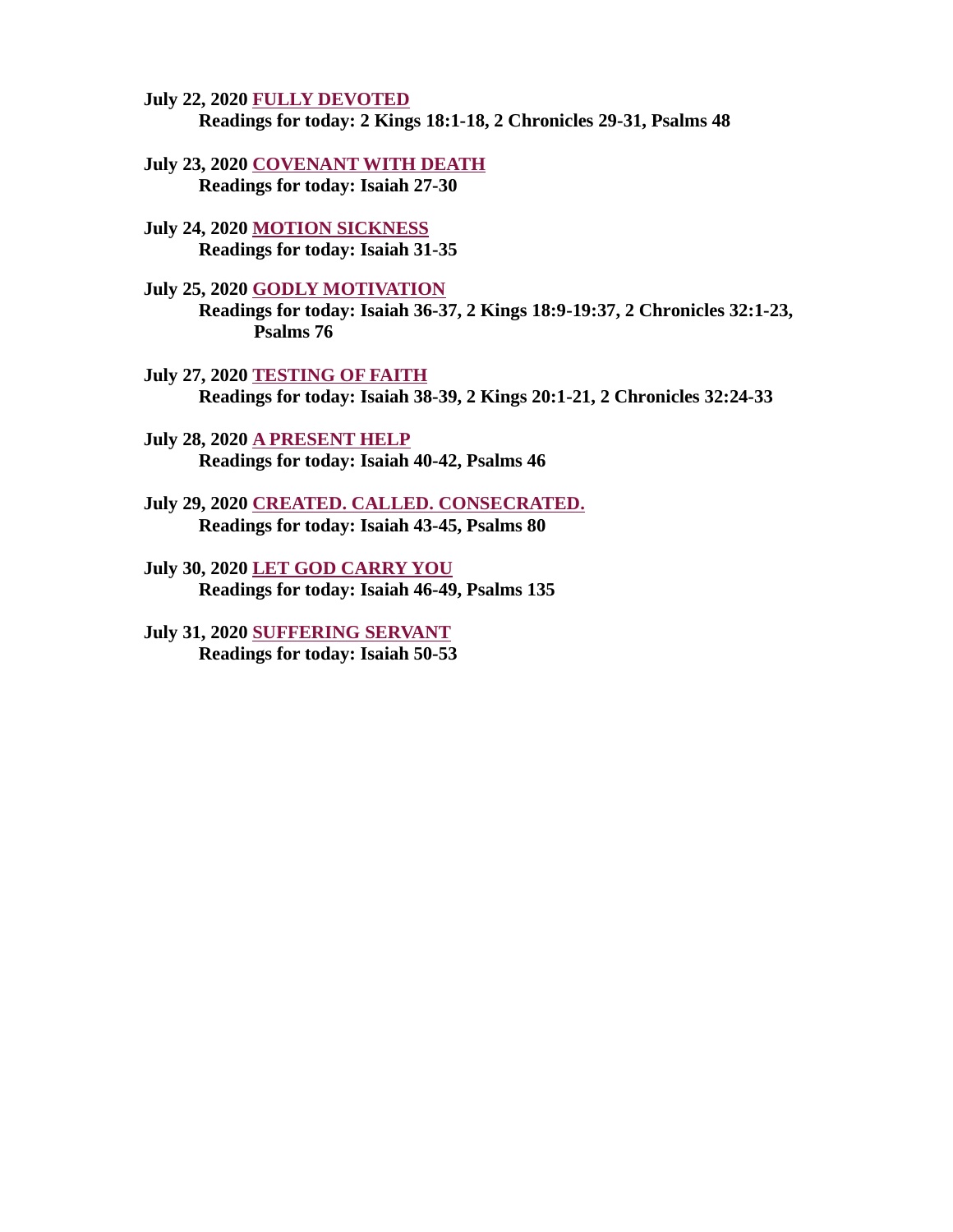## July 2, 2020 DEJA VU

# <span id="page-2-0"></span>[Readings for today: 2 Kings 12-13, 2 Chronicles 24](https://www.biblegateway.com/passage/?search=2+Kings+12-13%2C+2+Chronicles+24&version=ESV)

As I read the passages for yesterday and today, I see a familiar and tragic pattern emerging. The same pattern that's been in place since the Fall. Cain and Abel. The state of the world just before the Flood. Tower of Babel. The time of the Judges. Left to her own devices, humanity inevitably descends into godlessness. Violence. Suffering. Pain. Jehu is called to be God's hand of justice. He executes God's will in a brutal, terrifying fashion. It is a harsh reminder of how seriously God takes our sin and serves as a foreshadowing of hell. By contrast, the rise of Joash reminds us God always claims a remnant for Himself. A faithful people who follow His will and provide hope for the nation. Joash lived most of his life in faithfulness and the result is peace and prosperity and security. He restored the Temple. He cleansed the land of idolatry. He led the people back to true worship of the Living God.

Draw near to God and He will draw near to you. We see this dynamic played out over and over again throughout the Scriptures. I love what it says in 2 Kings 13:23, "But the Lord was gracious to them and had compassion on them, and he turned toward them, because of his covenant with Abraham, Isaac, and Jacob, and would not destroy them, nor has he cast them from his presence until now." No matter how far humanity falls. No matter how bad things may get. No matter how much violence and suffering and pain may be taking place. God is faithful. God is true. God is steadfast. Immovable. He will not abandon us. He will not forsake His people. He loves us with an everlasting love. "For his anger is but for a moment, and his favor is for a lifetime. Weeping may tarry for the night, but joy comes with the morning." (Psalms 30:5)

I pray this brings you comfort today. I know we are all living through an extremely difficult season. I asked a retired pastor recently if he had seen anything like this in all his years of ministry. His answer was not even close. A global pandemic. Economic shutdown. Racial tension and unrest. Political division. It feels like the very ground is shifting under our feet. We see the mistreatment and murder of people of color. The rioting and looting. The assaults on our law enforcement. The vandalism and destruction of public monuments that include far more than just confederate statues. It's hard to get our heads and hearts around the turmoil and chaos we're seeing and experiencing. It's tempting to rise up. Marshal whatever power and authority we have. Cling to our rights. Protect our livelihoods and property. Turn inward and make sure we remain safe. But God calls us to a different way. A better way. The way of Jesus. It is the way of prayer. The way of sacrifice. The way of empathy. The way of love. Now more than ever we need revival! Now more than ever we need to turn to God!

Readings for tomorrow: 2 Kings 14-15, 2 Chronicles 25-27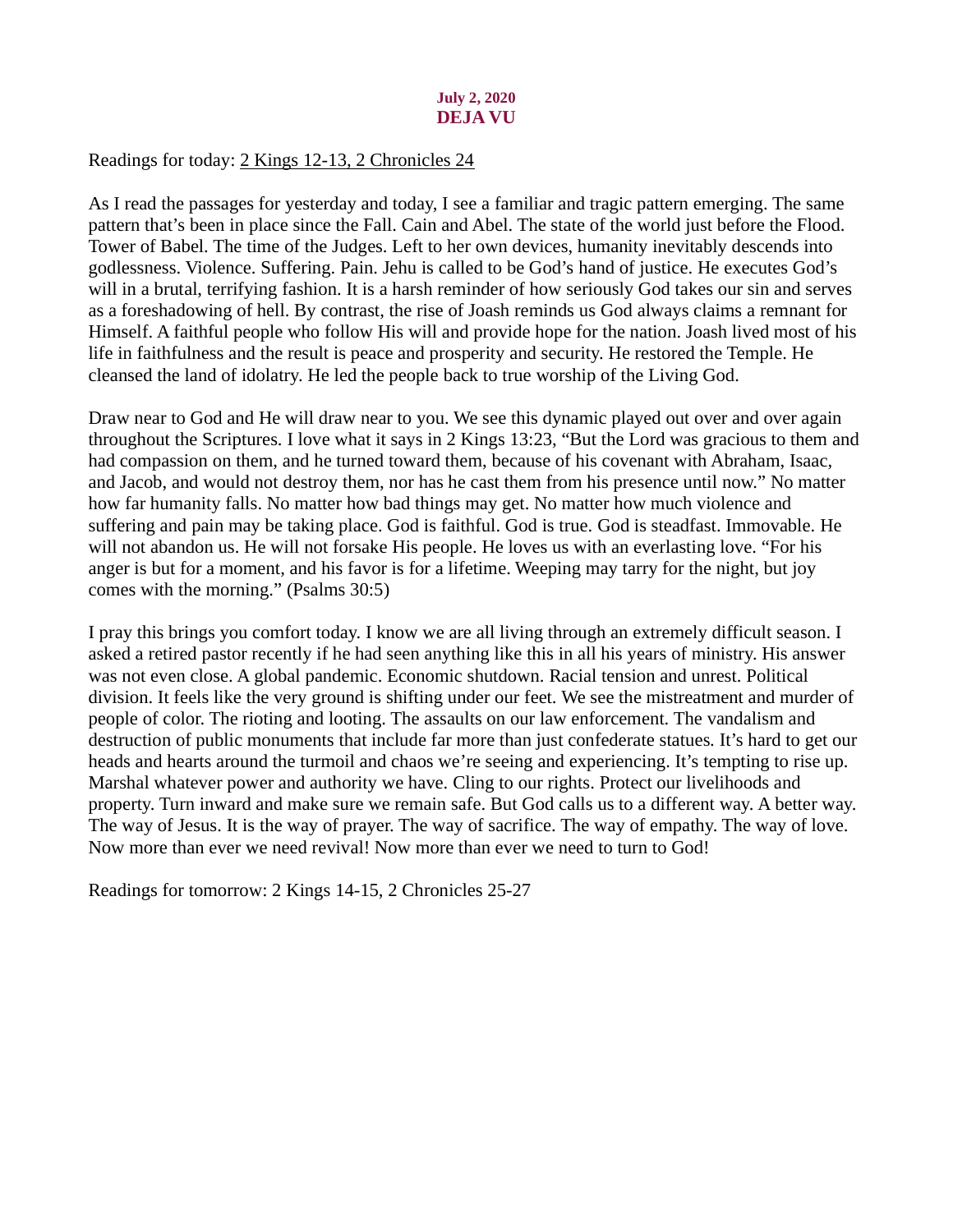## July 3, 2020 HIGH PLACES

<span id="page-3-0"></span>[Readings for today: 2 Kings 14-15, 2 Chronicles 25-27](https://www.biblegateway.com/passage/?search=2+Kings+14-15%2C+2+Chronicles+25-27&version=ESV)

High places. We see them pop up all over the place in the Kings and Chronicles. Often the righteousness of kings is judged on whether or not they tolerate them. What are they? Originally, they were sacred spaces where the Canaanite tribes worshiped their gods. If you flip back to Deuteronomy 12, you read these words, "You shall surely destroy all the places where the nations whom you shall dispossess served their gods, on the high mountains and on the hills and under every green tree. You shall tear down their altars and dash in pieces their pillars and burn their Asherim with fire. You shall chop down the carved images of their gods and destroy their name out of that place." (Deut. 12:2-3) Yahweh had set His people apart. They would be different. They would not be like any other tribe or nation. Because they were a nation of priests, they would worship Yahweh in the way He prescribed. "But you shall seek the place that the Lord your God will choose out of all your tribes to put his name and make his habitation there. There you shall go, and there you shall bring your burnt offerings and your sacrifices, your tithes and the contribution that you present, your vow offerings, your freewill offerings, and the firstborn of your herd and of your flock. And there you shall eat before the Lord your God, and you shall rejoice, you and your households, in all that you undertake, in which the Lord your God has blessed you." (Deut. 12:5-7)

Where was this place? Originally, it was the Tabernacle that traveled with them in the wilderness. After Solomon, it was the Temple in Jerusalem. This was the place where God had set His name and indwelt with His presence. This was the "place" the Israelites were commanded to seek when they worshiped. However, the travel could be difficult. The cost was high. It meant time away from the fields. Time away from home. After the kingdoms split, it meant possible defection by the northern tribes so the Israelite kings set up their own shrines (the sin of Jeroboam) and forbade their people from traveling to Jerusalem at the prescribed times. The people set up their own shrines to Yahweh on the very high places He once commanded them to destroy. If we assume the best of them, they were trying to worship Yahweh. Trying to remain faithful. Just not in the way He demanded or the way He deserved. At their worst, they adopted the worship practices of the locals and worshiped false gods.

God cares about our worship. He cares about what happens week in and week out in local churches all over the world. Not because God is taking attendance but because God seeks worshipers who will worship Him in Spirit and in Truth. Worshipers who will give Him the worship He demands in the way He deserves. Worshipers who will not compromise. Worshipers who will honor Him as holy. Worshipers who refuse to make themselves the center of the experience. Worshipers who lay aside their wants, their needs, their desires, their preferences to come before the Lord in humility. To do anything else is to create a "high place." A shrine to another god. And most of that time, that "god" is Self. The besetting sin of the Western Church is the idolatry of self. We are the object of our worship. Our satisfaction is the key performance indicator. We engage worship based on our own personal preferences. We refuse to honor God as holy. God as supreme. God as Lord. We are proud. We are arrogant. We think far too much of ourselves. And if the lives of the kings teach us anything it is this...God will not be mocked. We will be judged on the basis of who or what we worship.

Where are the high places in your life? How has this season changed the way you think about worship? Worshiping God during a global pandemic looks much different than worshiping Him when things are going well. Worship has had to change to meet the demands of this season. Online. Virtual. Digital. Singing at home on your own is far different than singing in a crowd of fellow believers. Listening in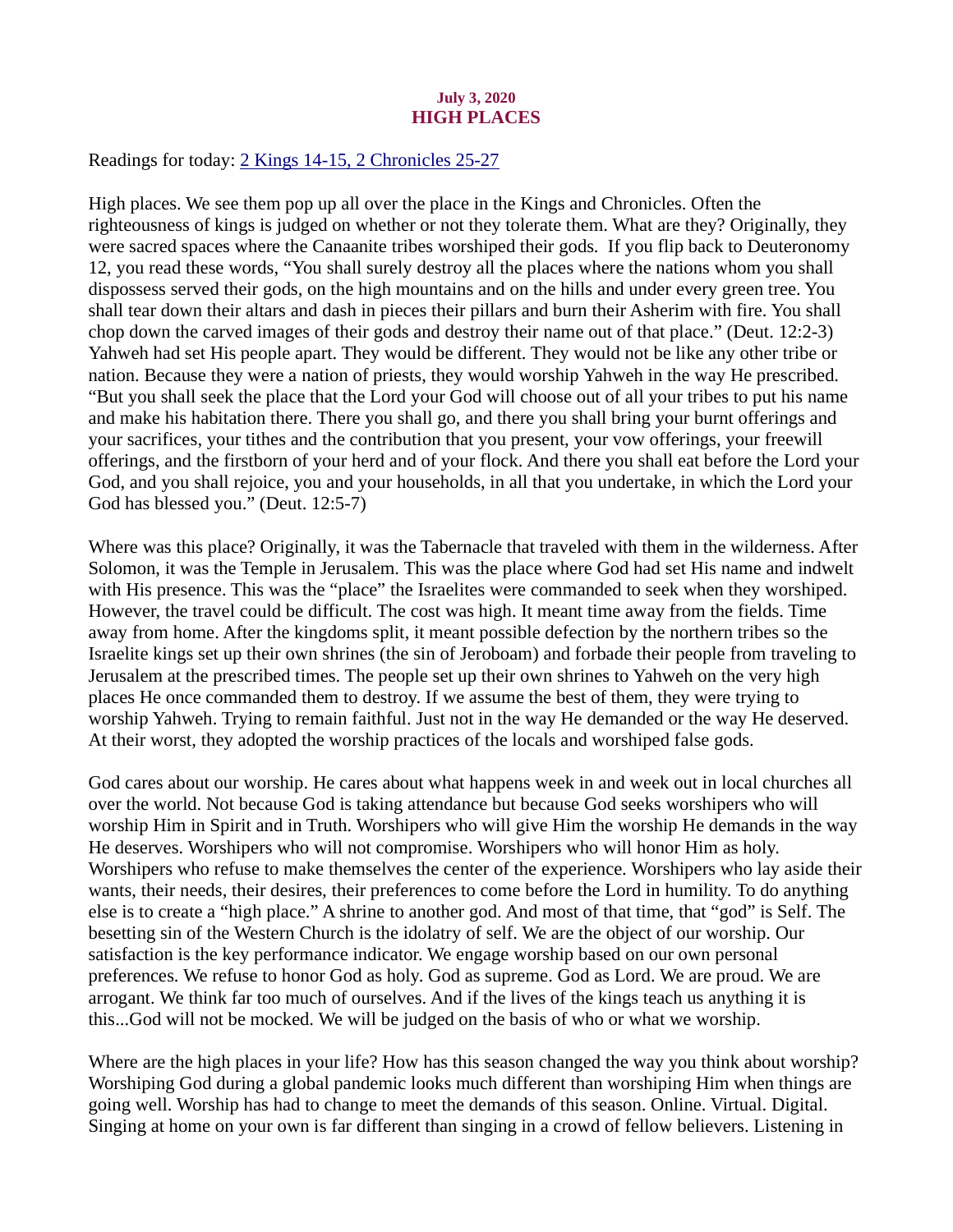your home with your dogs and cats and kids running around is far different than sitting in a sanctuary. Celebrating the sacraments feels far different than gathering in person around the Lord's Table with your brothers and sisters in Christ. What will our worshiping life look like as we creep back to normal? Will I find myself craving more worship or less? Craving more fellowship or less? Craving more of God's presence or less? And what do these things reveal about the state of my heart before the Lord?

Readings for tomorrow: Jonah 1-4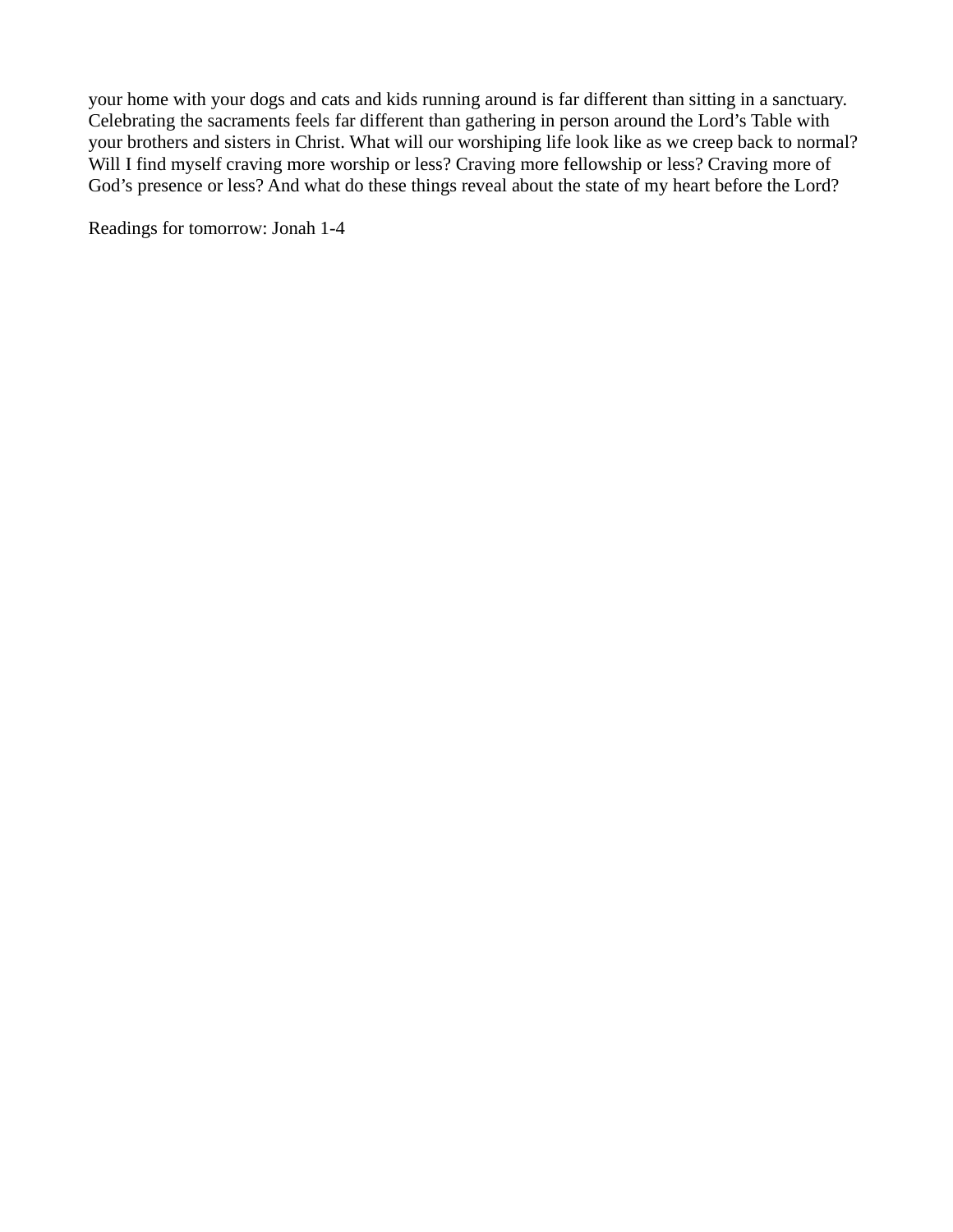## July 4, 2020 NATIONAL REVIVAL

<span id="page-5-0"></span>[Readings for today: Jonah 1-4](https://www.biblegateway.com/passage/?search=Jonah+1-4&version=ESV)

Happy 4th of July! Today I'm praying for spiritual revival for our nation. A revival on par with what happened in Nineveh in Jonah's day. A revival that would reach the halls of power. A revival that would break out in the streets. A revival so complete it would include the rich and poor. Great and small. Black, white, brown. Republican and Democrat. I'm praying for God to do a work so mighty. So obvious. So clear that it simply cannot be denied. And I am praying for God to get all the glory. But let me be clear. I am not praying for revival so that America will be great again. Revival is never about us. Never about our wants. Our needs. Our desires. Revival can never be about our own greatness and it cannot be about our own glory. America, like any nation on earth, will only be great as she seeks the Lord. As she submits to His will. Confesses her sin. Repents from her wicked ways. Friends, our hope is not in democracy. Our hope is not in capitalism. Our hope is not in our military might and power or even the freedoms so many brave men and women have died to protect. Our hope is in Jesus Christ. He is our only hope in this life or the next. His name is the only name given under heaven by which we might be saved. His life, death, and resurrection is the only way we find redemption.

So I am praying for revival. I am praying we have the courage in our nation to face our checkered past. I am praying we have the humility in our nation to acknowledge our tragic failings. I am praying we find the strength to repent for the full measure of our sin. This can only come from the Holy Spirit, of course. Only by turning to Him can we find what we need to move forward into a brighter and more glorious future. The people of Nineveh believed God. They heard the Word and they got on their knees. Though they were a great city in a great empire, they humbled themselves before the Lord. They turned from their evil ways. They turned from their violent ways. They turned from their oppressive ways. And God saw their hearts. He relented of the disaster He was preparing for them. And over 100,000 people were saved.

A dear friend of mine shared recently with me that he believes we are living through extraordinary times. He is a pastor. He is a community organizer. He is a leader of non-violent protests in his city. He is African-American and serves a predominantly white congregation in the Deep South. When I asked him how he is feeling about the state of our country, he was excited. He believes there has never been a better time to preach the gospel and that's why he's on the front lines in his own community. He is out there sharing Jesus. Like Jonah, he is walking the length and breadth of his city calling for people to repent and place their trust in Christ. He is an inspiration to me. Now he knows how difficult things have become. He is not blind to the challenges of the global pandemic or the racial tensions or the economic shutdown. He is very aware of the impact these things have had on the people he loves and serves. But he also knows this is a time when the very ground beneath our feet has been shaken. Lives have been stripped down to the studs and there is a new openness to the gospel's call. Friends, we are living in extraordinary times in our extraordinary country. The task of forming a more perfect union has now come to us. The call to fulfill the vision of a nation where all people are created equal remains. Every generation must accept their responsibility to engage the hard work of bending the moral arc of the universe towards justice and peace. We cannot rest on the work of those who have come before. Each of us must now take our place. Shoulder our part of the load. Bear the responsibility God has called us to bear so that we can leave this nation in a better place than how we found it. Again, not for our sake. Not even for the sake of future generations of Americans. But for the glory of God alone. May we hear clearly the call of the gospel: "Whoever loses their life for my sake will find it." America will find her greatness as she repents before God and gives herself away for the sake of the world.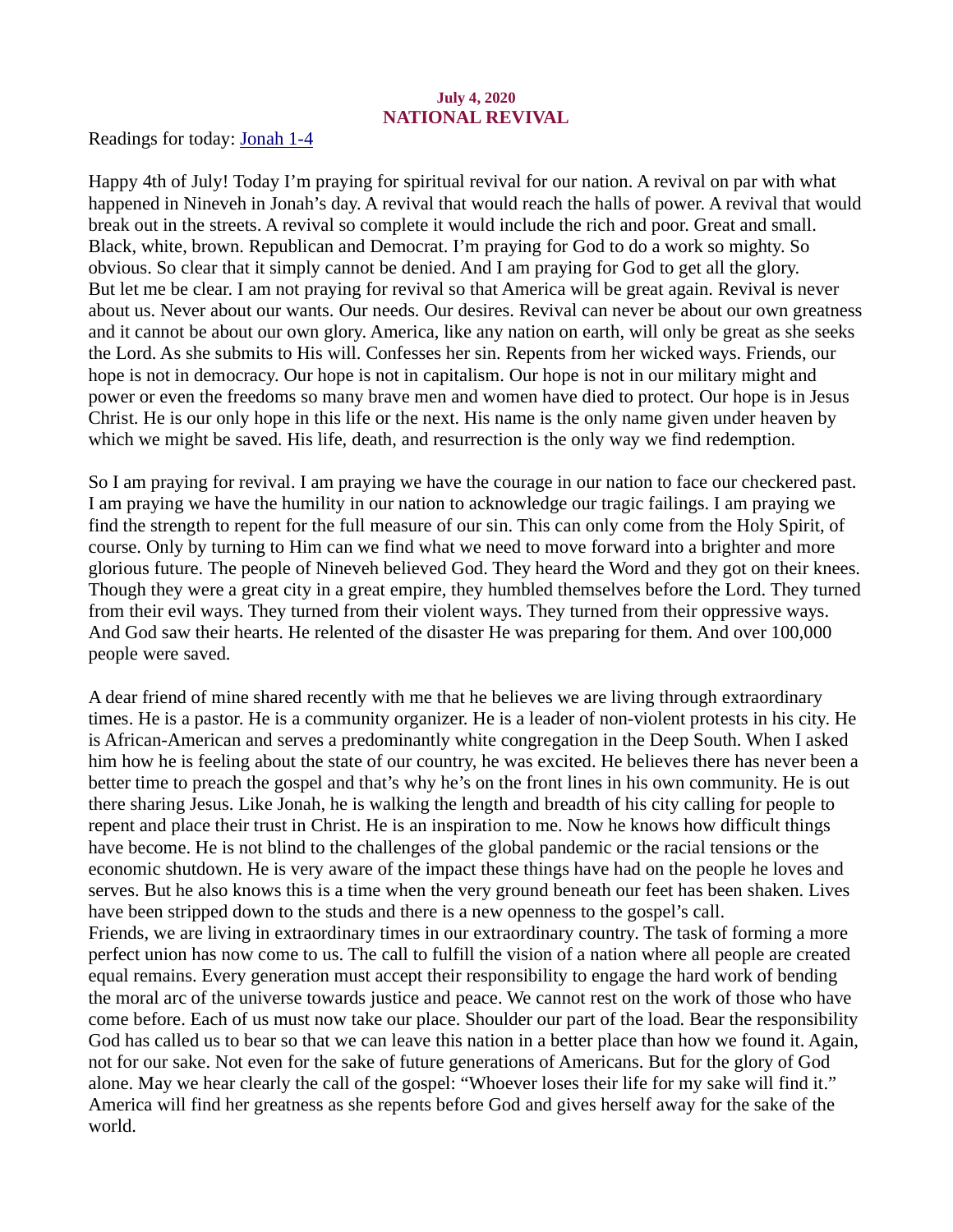### July 6, 2020 JUDGE OF THE NATIONS

<span id="page-6-0"></span>[Readings for today: Amos 1-5](https://www.biblegateway.com/passage/?search=Amos+1-5&version=ESV)

God sits in judgment on the nations. He will judge them just as surely as He will judge every person who walks the face of the earth. It is clear from the Book of Amos that sin is not just personal and individual but also corporate and collective. And God is no respecter of persons. Meaning He shows no favorites. He judges all the nations of the earth. Socialists and capitalists. Communists and democracies. Monarchies and parliamentary systems. It doesn't matter the form of government. It doesn't matter what economic system a nation employs. All that matters is does the nation do righteousness? Do they seek the Lord? Do they honor and submit to God's Word?

Damascus. Gaza. Tyre. Edom. The Ammonites. Moab. Judah. Israel. All of them are judged. All of them are tried before the judgment seat of the Lord. Their crimes are legion. Violence. Conquest. Murder. Rage. Attacking the most vulnerable. Rejection of God's Law. Mistreatment of the poor and powerless in their midst. Sexual immorality. Worshiping false gods. It's a comprehensive indictment. Especially against the people of God. They should know better. They should be better. They are the ones God set apart originally to be a light to the other nations. They are the ones God expects to set the example. To show the world a different way. But Israel and Judah failed to fulfill their call. Instead of remaining faithful to God, they became just like the pagan nations.

God is faithful. He will not let a nation persist in her sin. He will judge them. He will punish them. He will force them to face the consequences of their unrighteousness. So God plucks a man named Amos from among the shepherds of Tekoa. Amos is sent from Judah to Israel to proclaim the Word of the Lord. He is called to speak truth to power and to call Israel to return in faithfulness to God. He confronts Israel on her sin. Particularly the sin of injustice. They enslave their fellow Israelites, selling them for silver. They mistreat the poor. They do not care for the afflicted. Though they are still engaging in all the prescribed feasts and festivals, the Lord rejects their worship. Rejects their offerings. Rejects their sacrifices. Because their actions do not match up with their words.

So where can Israel find hope? Only as she seeks the Lord. "Seek good and not evil, that you may live; and so the Lord, the God of hosts, will be with you, as you have said. Hate evil and love good and establish justice in the gate; it may be that the Lord, the God of hosts, will be gracious to the remnant of Joseph." (Amos 5:14-15) God is merciful. God is gracious. He forgives those who repent and humble themselves before Him and that includes the nations of the earth.

These are convicting words for us this morning. Coming off a weekend where we celebrate the great blessings God has given America, we also recognize there is still much work to do if we are to fulfill our calling to be the great "city on a hill." Our nation has largely abandoned God. Largely abandoned His Word and His ways. We have perpetuated injustice for far too long. Whether it is the injustice of abortion or the injustice of racism. The injustice of attacking the family or the injustice of mass incarceration. The injustice of our welfare system or the injustice of runaway capitalism. Where can we find hope? Only in Christ. Only as we turn to the Lord in humble repentance and turn from our wicked ways. Only as we recapture the best of America which is enshrined on our Statue of Liberty…

Not like the brazen giant of Greek fame, With conquering limbs astride from land to land; Here at our sea-washed, sunset gates shall stand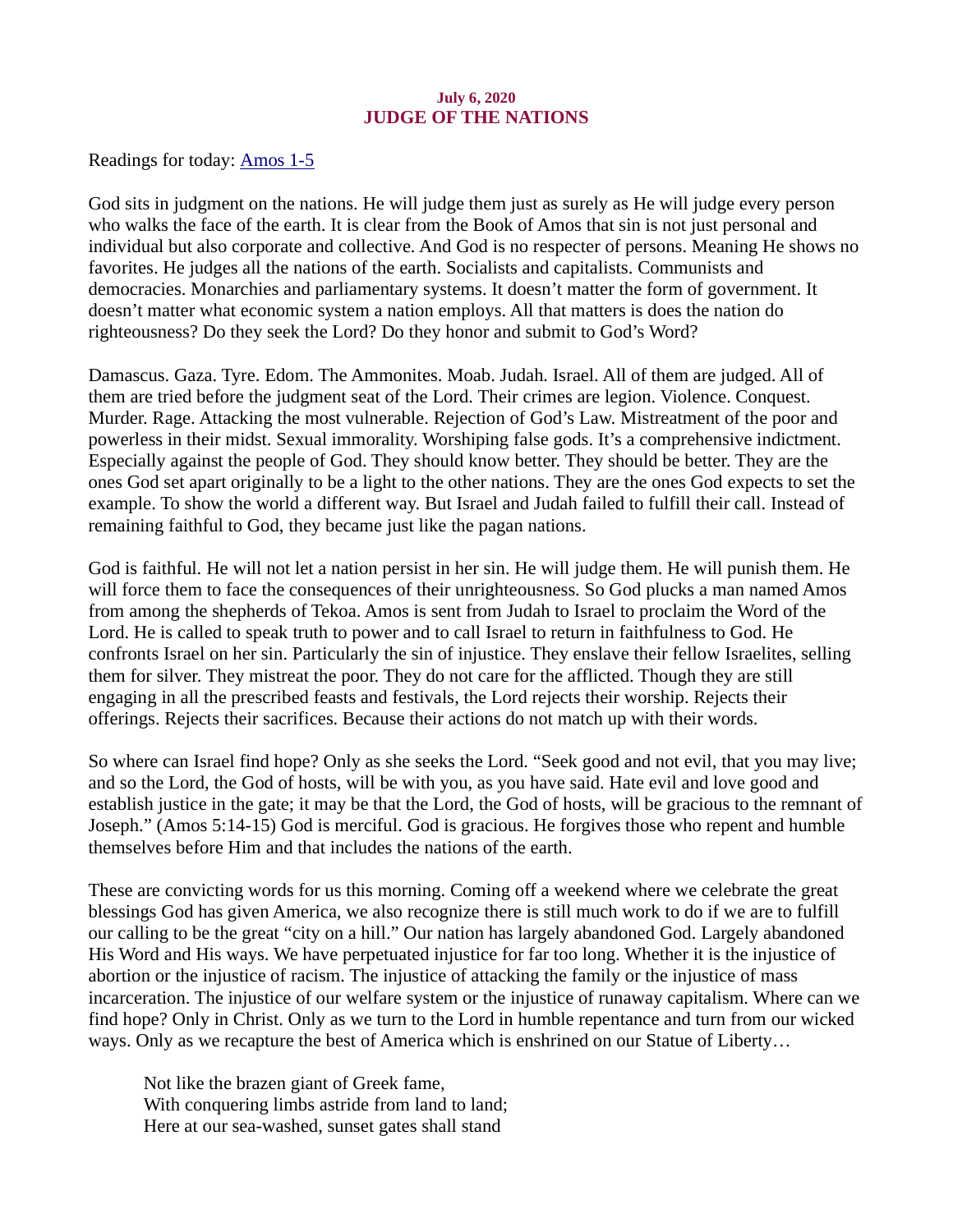A mighty woman with a torch, whose flame Is the imprisoned lightning, and her name Mother of Exiles. From her beacon-hand Glows world-wide welcome; her mild eyes command The air-bridged harbor that twin cities frame. "Keep, ancient lands, your storied pomp!" cries she With silent lips. "Give me your tired, your poor, Your huddled masses yearning to breathe free, The wretched refuse of your teeming shore. Send these, the homeless, tempest-tost to me, I lift my lamp beside the golden door!"

Readings for tomorrow: Amos 6-9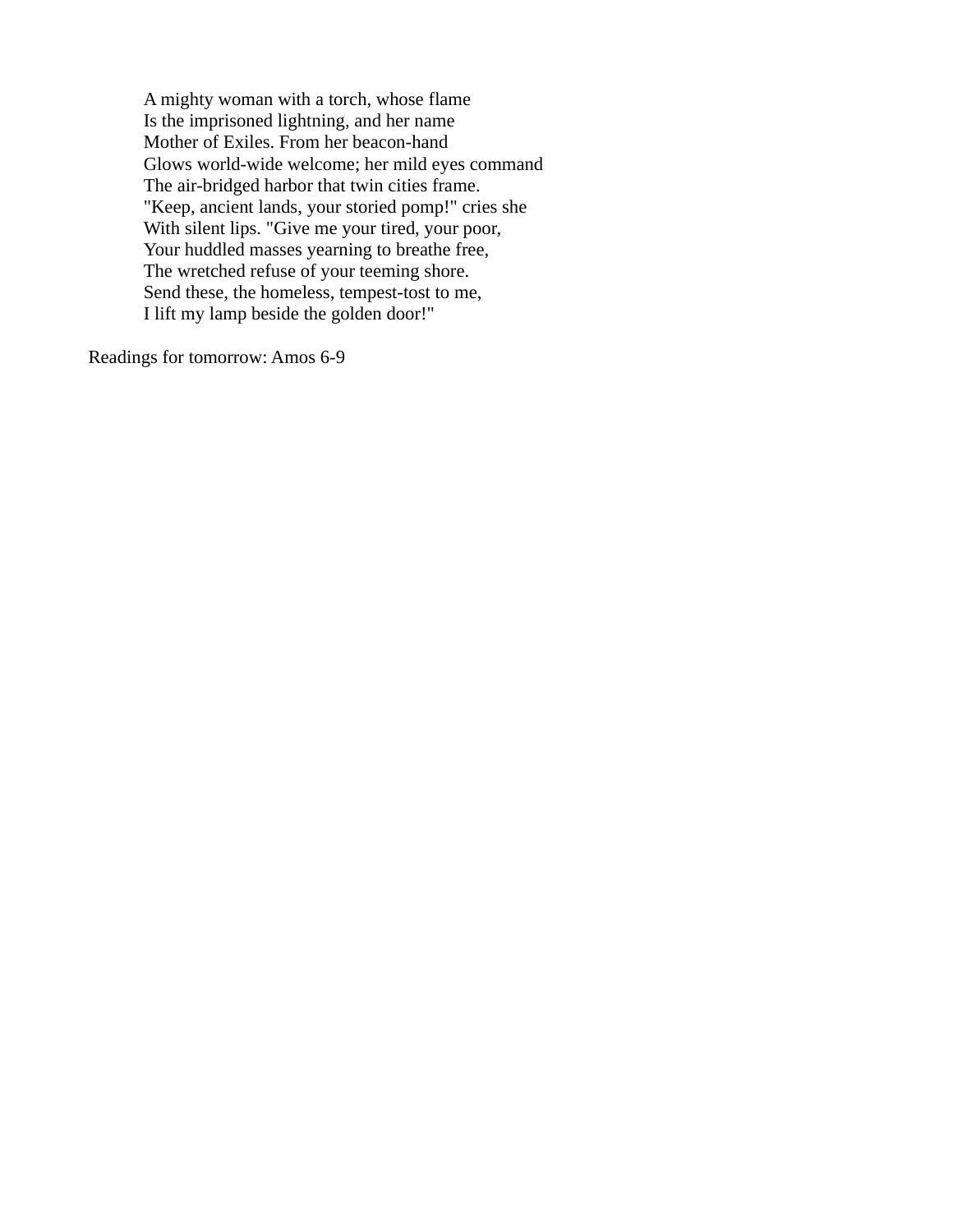## July 7, 2020 HOPE ON THE FAR SIDE OF PAIN

<span id="page-8-0"></span>[Readings for today: Amos 6-9](https://www.biblegateway.com/passage/?search=Amos+6-9&version=ESV)

Reading the prophets is challenging. We don't like what they have to say. We don't want to hear their words. They hit too close to home. They cut us to the heart. Deep down we know what they say is true. The reign of Jeroboam II in Israel was a glorious one. He ruled at a time when the nation enjoyed great power and wealth. They felt safe and secure. All was good. But the people grew complacent. They continued to worship at the false shrines Jeroboam I had set up. They continued to oppress the poor and pervert justice. They refused to obey the commands of God. God had raised up king after king but all of them abandoned Him. None of them remained faithful. And the people followed their lead. Kind of feels familiar, doesn't it?

God's patience eventually runs out. Sit and ponder that thought for a moment. It's not that God loves His people any more or any less. It's not that God is now going to turn His back on them. It's not that God will abandon His covenant. He cannot. He will not. Instead, His relationship with them will shift. He moves from grace to justice. He stops sending prophets to call them back to faithfulness and instead sends prophets to pronounce judgment. Israel will be destroyed. Israel will be wiped from the face of the earth. Israel will be punished for the full measure of her sins. The Lord disciplining those He loves. The Lord allowing a season of hardship, suffering, and death to come in order to turn their hearts back to Him.

It is a hard but necessary truth to face. The Lord's love for us is double-edged. He will show grace and mercy. He will remain steadfast and faithful and true. He will be tender and compassionate at times. But He will also discipline us. He will confront us. He will allow us to suffer the consequences for our sins. Being in relationship with God means trusting Him to love us like a faithful father. He will not always give us what we want but He will provide what we need. And His primary goal is not to make us comfortable. Not to make us happy. Not to protect us from all pain and heartache and suffering. No, His primary goal is to make us more like Jesus. His only beloved Son who Himself was made perfect through suffering.

Friends, I know we are all going through challenging times. There is tremendous fear and anxiety all around us. We watch the news and find our hearts filled with frustration and anger. We suffer and struggle and battle through each and every day. The future is uncertain and that drives us nuts. Some of us have gotten sick. Some of us have been laid off. Some of us have experienced oppression. All of us have been impacted in one way or another. The only hope we have is that God is at work! God will be faithful! Even as we suffer through this difficult time, we know there is a light at the end of the tunnel! There is hope waiting for us on the far side of pain. Listen to the promise God gave Israel and let it turn your heart back to Him today.

"Behold, the days are coming," declares the Lord, "when the plowman shall overtake the reaper and the treader of grapes him who sows the seed; the mountains shall drip sweet wine, and all the hills shall flow with it. I will restore the fortunes of my people Israel, and they shall rebuild the ruined cities and inhabit them; they shall plant vineyards and drink their wine, and they shall make gardens and eat their fruit. I will plant them on their land, and they shall never again be uprooted out of the land that I have given them," says the Lord your God." (Amos 9:13-15)

Readings for tomorrow: Hosea 1-5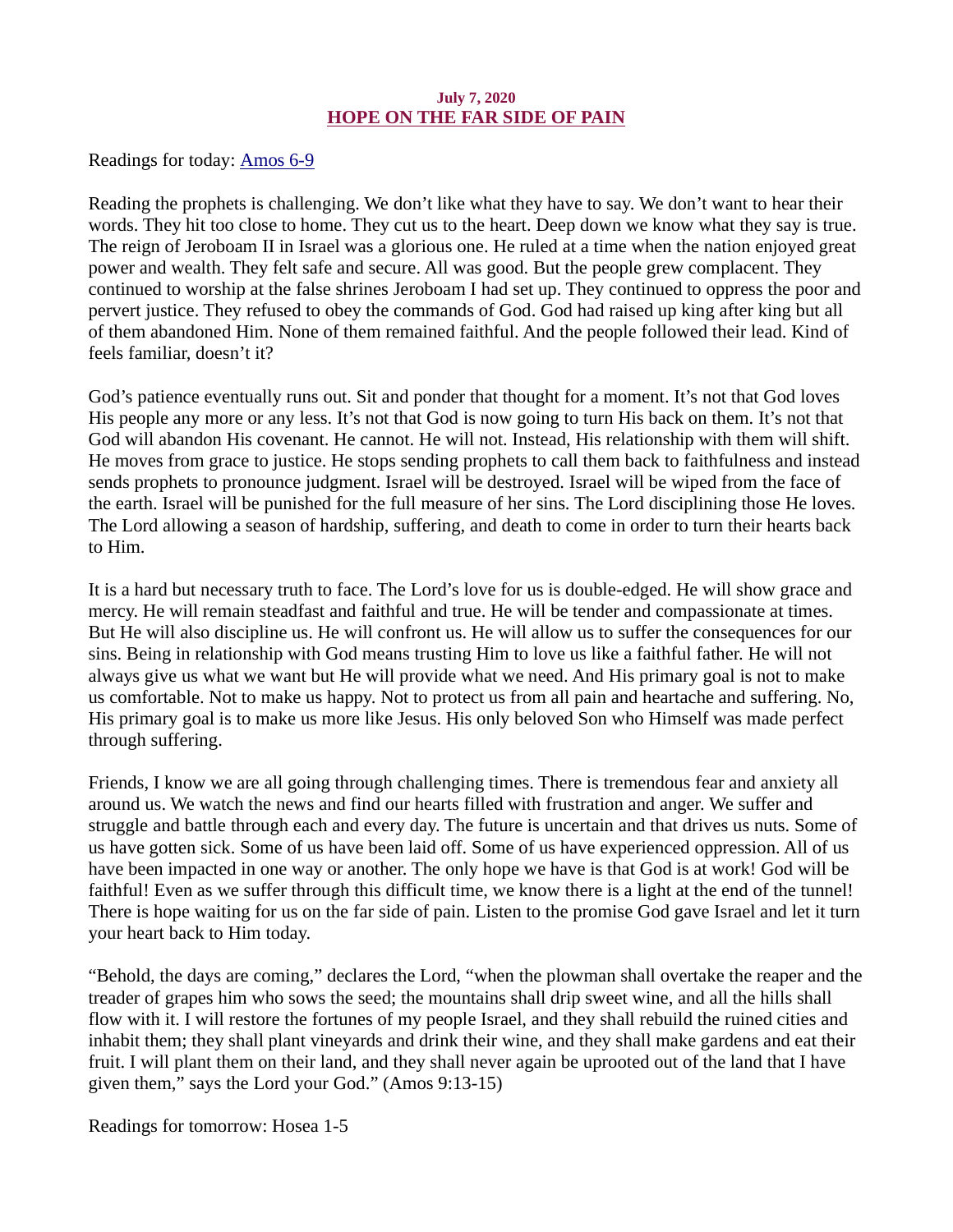### July 8, 2020 THE RELENTLESS PURSUIT OF GOD

<span id="page-9-0"></span>Readings for today: **Hosea 1-5** 

As a pastor, I have spent countless hours in marriage counseling. More often than not, they are in my office because one or both have been unfaithful. They have stepped out on their spouse with a friend. A co-worker. Perhaps even a prostitute. The pain is unspeakable. The betrayal beyond words. It is almost impossible to recover. Why? Because even in our sex-saturated culture there is a sense that sexual intimacy is the greatest gift one can give to another person. It is the gift of oneself. The gift of the deepest, most profound parts of oneself. It is an act that transcends simple physical pleasure, joining hearts and entangling souls in a deeply spiritual way. This is why God has always reserved it for the marriage covenant. Sex was something to be enjoyed within the bounds of an unconditional commitment to one other person for as long as you both shall live.

However, we have made a mockery of this gift. Our culture debases sexuality by promoting a hookup, swipe right culture. We called it sexual freedom and yet suffer from an epidemic of STD's, unplanned pregnancies, and sexual abuse. We thought it would lead to greater intimacy but the quality of our relationships continues to decline. Marriages fail at ever higher rates as individuals pursue their own pleasure and fulfillment at the expense of the other. The sexual revolution continues to gain steam through social media, television, movies, etc. which are univocal in their declaration that we are at the mercy of our hormonal urges. Whatever feels good is right and true regardless of the collateral damage it leaves in our wake.

This is the central message of Hosea. God takes up the very real issue of adultery and employs it as a metaphor to describe the relationship between Himself and His people. He even calls His prophet Hosea to embody this relationship by marrying a prostitute. Hosea's pain is a reflection of God's pain. Hosea's heartbreak at Gomer's continual betrayals is a reflection of God's heartbreak over Israel's worship of the pagan gods. The names of Hosea's children reflect not only his suffering but the divine pathos of God Himself as He wrestles with the unconditional love He pledged to Israel. When Hosea purchases his bride back from the slave traders in Hosea 3, one is reminded of the incredible grace of God which relentlessly pursues us to the day we die.

It is abundantly clear, throughout the book of Hosea, that our only hope is the great faithfulness of God. The steadfast loyal love of God for His people. No matter what they may do or where they may go or how many times they play the "whore" and chase after other gods, Yahweh will not let go. He will redeem. He will save.

"Yet the number of the children of Israel shall be like the sand of the sea, which cannot be measured or numbered. And in the place where it was said to them, "You are not my people," it shall be said to them, "Children of the living God." And the children of Judah and the children of Israel shall be gathered together, and they shall appoint for themselves one head. And they shall go up from the land, for great shall be the day of Jezreel."(Hosea 1:10-11)

"Therefore, behold, I will allure her, and bring her into the wilderness, and speak tenderly to her. And there I will give her her vineyards and make the Valley of Achor a door of hope. And there she shall answer as in the days of her youth, as at the time when she came out of the land of Egypt. "And in that day, declares the Lord, you will call me 'My Husband,' and no longer will you call me 'My Baal.' For I will remove the names of the Baals from her mouth, and they shall be remembered by name no more.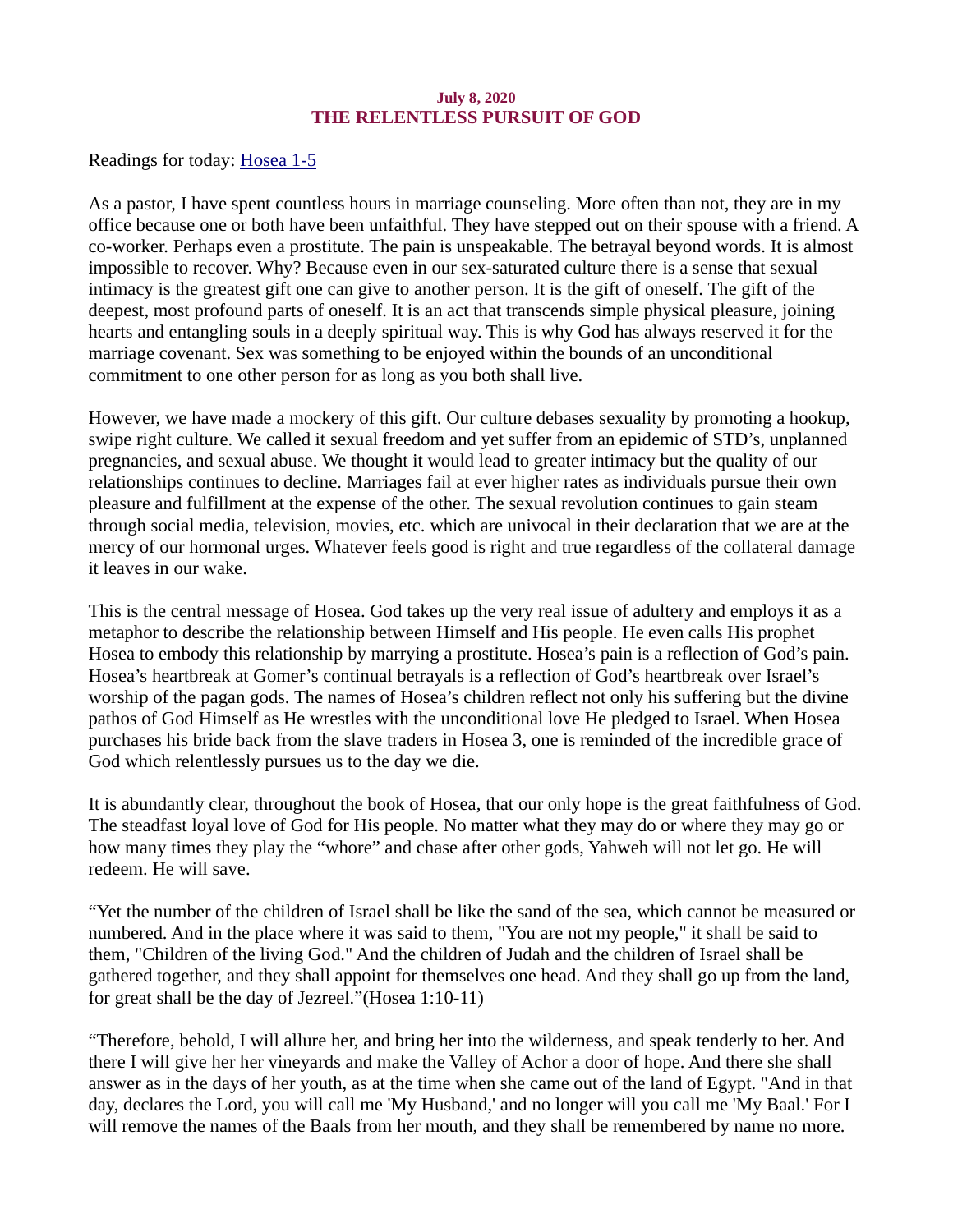And I will make for them a covenant on that day with the beasts of the field, the birds of the heavens, and the creeping things of the ground. And I will abolish the bow, the sword, and war from the land, and I will make you lie down in safety. I will betroth you to me in faithfulness. And you shall know the Lord." (Hosea 2:14-18, 20)

"Afterward the children of Israel shall return and seek the Lord their God, and David their king, and they shall come in fear to the Lord and to his goodness in the latter days." (Hosea 3:5)

This is the heart of the gospel. No matter how bad things get. No matter how many times we sin and fall short of the glory of God. No matter how far we run into the far country and play the prodigal. God is faithful. God is loyal. Steadfast. True. He will never stop pursuing. Never stop watching. Never stop waiting for us to repent and return. There is nothing that can separate us from His love. Nothing that can snatch us out of His hand. Nothing that can break the eternal covenant He first made with us. This is good news! Even great news for those who love God and are called according to His purpose!

Readings for tomorrow: Hosea 6-9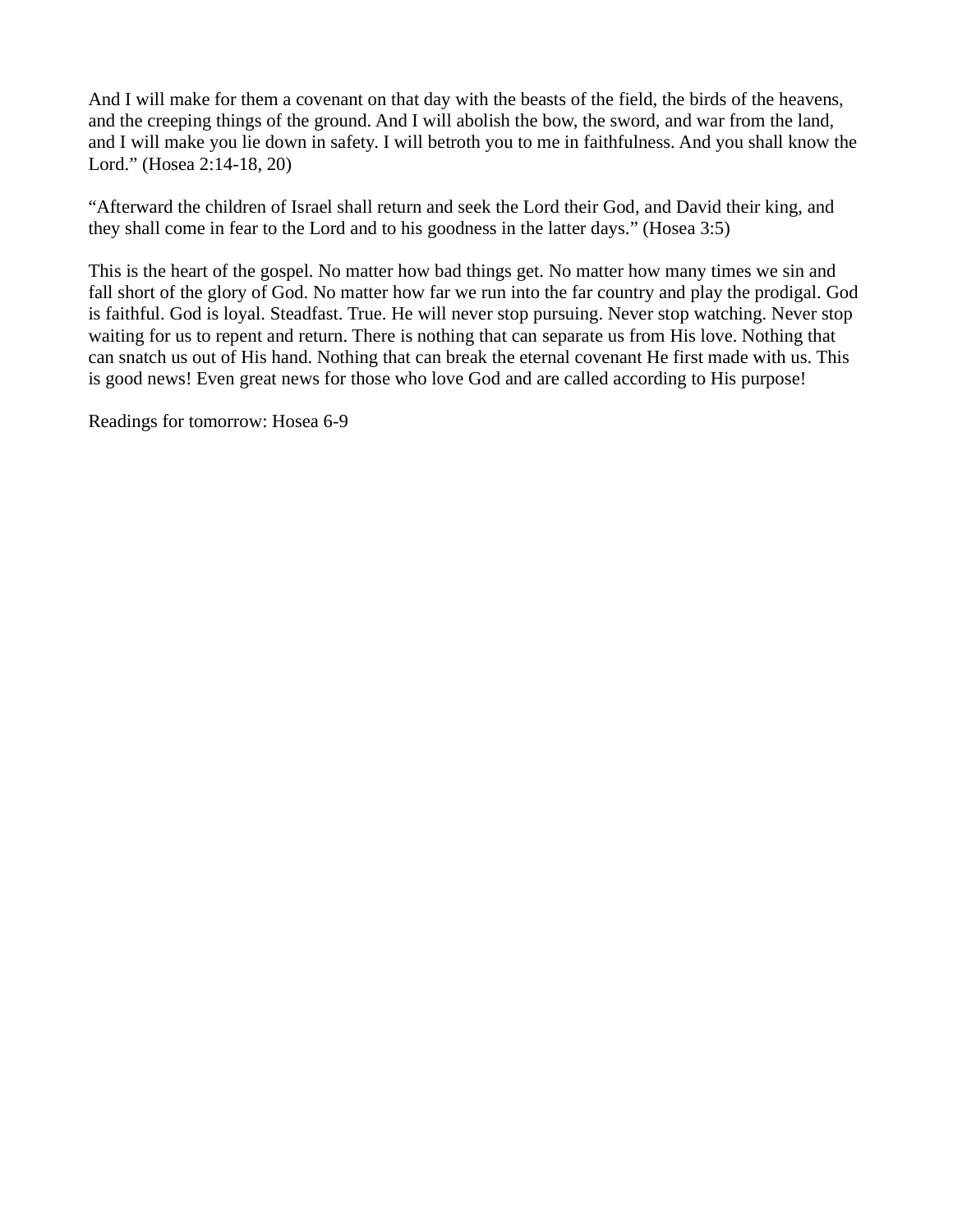#### July 9, 2020 THE WIDENESS OF GOD'S MERCY

<span id="page-11-0"></span>Readings for today: **Hosea 6-9** 

"Come, let us return to the Lord; for he has torn us, that he may heal us; he has struck us down, and he will bind us up. After two days he will revive us; on the third day he will raise us up, that we may live before him. Let us know; let us press on to know the Lord; his going out is sure as the dawn; he will come to us as the showers, as the spring rains that water the earth." (Hosea 6:1-3)

What a beautiful prayer for our time! God's prophet issuing a call to God's people. Return. Come back. Be healed. Be comforted. Be revived. The same God who allowed the calamity to come. The same God who allowed the plague to persist. The same God who allowed the violence and anger to vent itself in our streets is the same God who will bind up our broken hearts. He's the same God who will bathe and dress all our wounds. He's the same God who will end the plague. Bring blessing to our lives and to our nation and to our world…provided we seek Him. Provided we return to Him. Provided we humbly submit ourselves to Him.

God is faithful. His mercy is everlasting. His grace never fails. He is as consistent as the sunrise. As regular as the spring rains. He will never abandon us. He will never forsake us. He will never leave us. He is always available. He never sleeps. His foot never slips. His door is never closed. So we press on to know the Lord. We seek Him with all our hearts. We chase after Him with longing like the deer panting for streams of water. We look for the Lord in the land of the living. We abide in His life-giving presence. We drink from the well of Living Water. We eat the Bread of Life that always satisfies.

I think of the number of people I know right now who are seeking for comfort in all the wrong places. They cling to all they have left. They hoard all they have gained. They believe they must protect themselves at all costs. But these are foundations built on sand. These are treasures stored up on earth. Their lives are based on temporary pleasures that simply will not last. I think about the people I know who are lost and wandering during this time. They are hopeless and helpless like sheep without a shepherd. They are hurting and vulnerable and frightened and anxious. And my heart goes out to them. How I wish I could call them back to the Lord!

I think of our nation right now and the challenges we face. The rampant distrust. The culture of outrage. The post-truth era. We cannot seem to agree on simple facts. Everything becomes about the exercise of power. Everything becomes about control. We have wandered so far from God. The American Dream has become a living nightmare. Our nation is sick and needs healing. Our nation is struck down and needs to be bound back up. We are desperate for revival. The renewal of the Holy Spirit.

Father, may you heal us! Heal our divisions! Heal our hearts! Heal our souls! Father, may you bind us up! Restore the years the locusts have eaten through injustice, corruption, racism, classism, and economic deprivation! Father, revive us as we return to you! Restore us as we repent before you! You are last and desperate and only hope! We long for you!

Readings for tomorrow: Hosea 10-14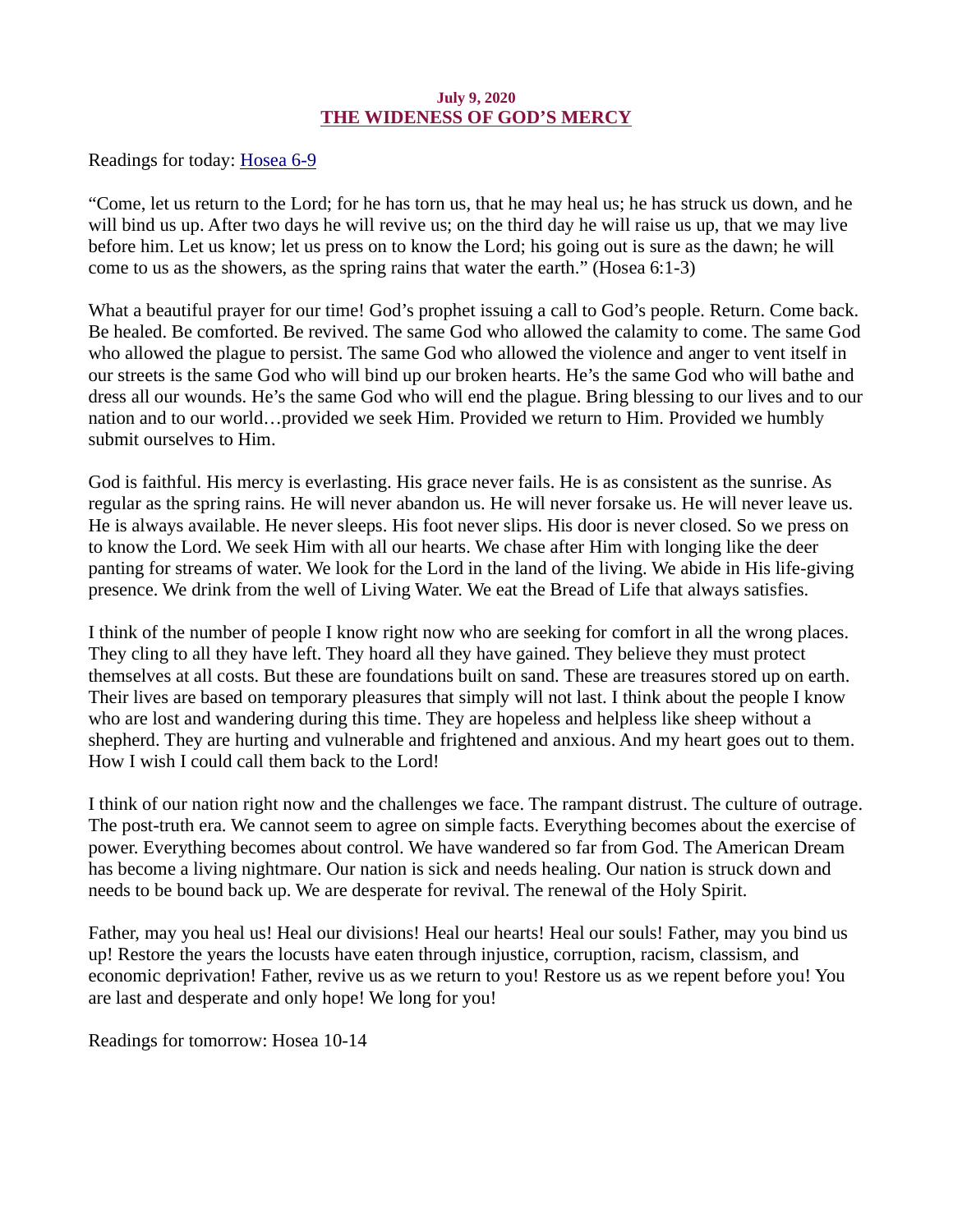## July 10, 2020 THE TENDERNESS OF GOD

<span id="page-12-0"></span>Readings for today: **Hosea 10-14** 

In the midst of judgment, hope springs eternal. God loves His people with an everlasting love. He cannot abandon them to their fate. He cannot relinquish them or give them up. He cannot walk out on them. His love is steadfast. True. Loyal. Even in the face of betrayal and adultery and sin. I love how Hosea 11 describes God's love...

"When Israel was a child, I loved him, and out of Egypt I called my son...it was I who taught Ephraim to walk; I took them up by their arms, but they did not know that I healed them. I led them with cords of kindness, with the bands of love, and I became to them as one who eases the yoke on their jaws, and I bent down to them and fed them." (Hosea 11:1, 3-4) One thing we must always remember when reading the Scriptures is that God has revealed Himself to us as Father. Abba. Daddy. This description is a precious one every parent can understand. We teach our children to walk. We watch them take those first steps. We hold them in our arms. Comfort them when they fall. Bandage up their nicks and cuts and "owies." We lead them throughout the course of their lives, always desiring what is good for them. We provide for them. Train them. Discipline them. Teach them. This is our calling as a parent and it is notable that God chooses this particular metaphor to describe His relationship with His people.

"How can I give you up, O Ephraim? How can I hand you over, O Israel? How can I make you like Admah? How can I treat you like Zeboiim? My heart recoils within me; my compassion grows warm and tender. I will not execute my burning anger; I will not again destroy Ephraim; for I am God and not a man, the Holy One in your midst, and I will not come in wrath. They shall go after the Lord; he will roar like a lion; when he roars, his children shall come trembling from the west; they shall come trembling like birds from Egypt, and like doves from the land of Assyria, and I will return them to their homes, declares the Lord." (Hosea 11:8-11) How many of us as parents have watched our children go astray? Watch them wander off the path? Watch them choose self-destruction? How many times have I sat in my office across from parents trying to give them hope for their addicted son or estranged daughter? How many times have I prayed these very words myself over my own children? No matter what they do, I cannot give them up. I cannot hand them over. I cannot let go. I will always love them. I will always cherish them. I will always pursue them. I imagine the same is true for every parent reading these words today. Isn't a great comfort to know God feels this same way?

All those who believe in Jesus Christ are adopted as sons and daughters into the family of God. God becomes our Father. We, His children. Like Israel, we too have sinned. We too have gone astray. We too have chased after other gods. Idols in our lives. Whatever we wrap our lives around that is NOT God. Thankfully, our Father is merciful and gracious. He disciplines us in His love. And when we feel His discipline, what should our response be? Hosea 10:12, "Sow for yourselves righteousness; reap steadfast love; break up your fallow ground, for it is the time to seek the Lord, that he may come and rain righteousness upon you." When we repent and turn back to God, we will find Him waiting with open arms. Ready to welcome us back home.

Readings for tomorrow: Isaiah 1-4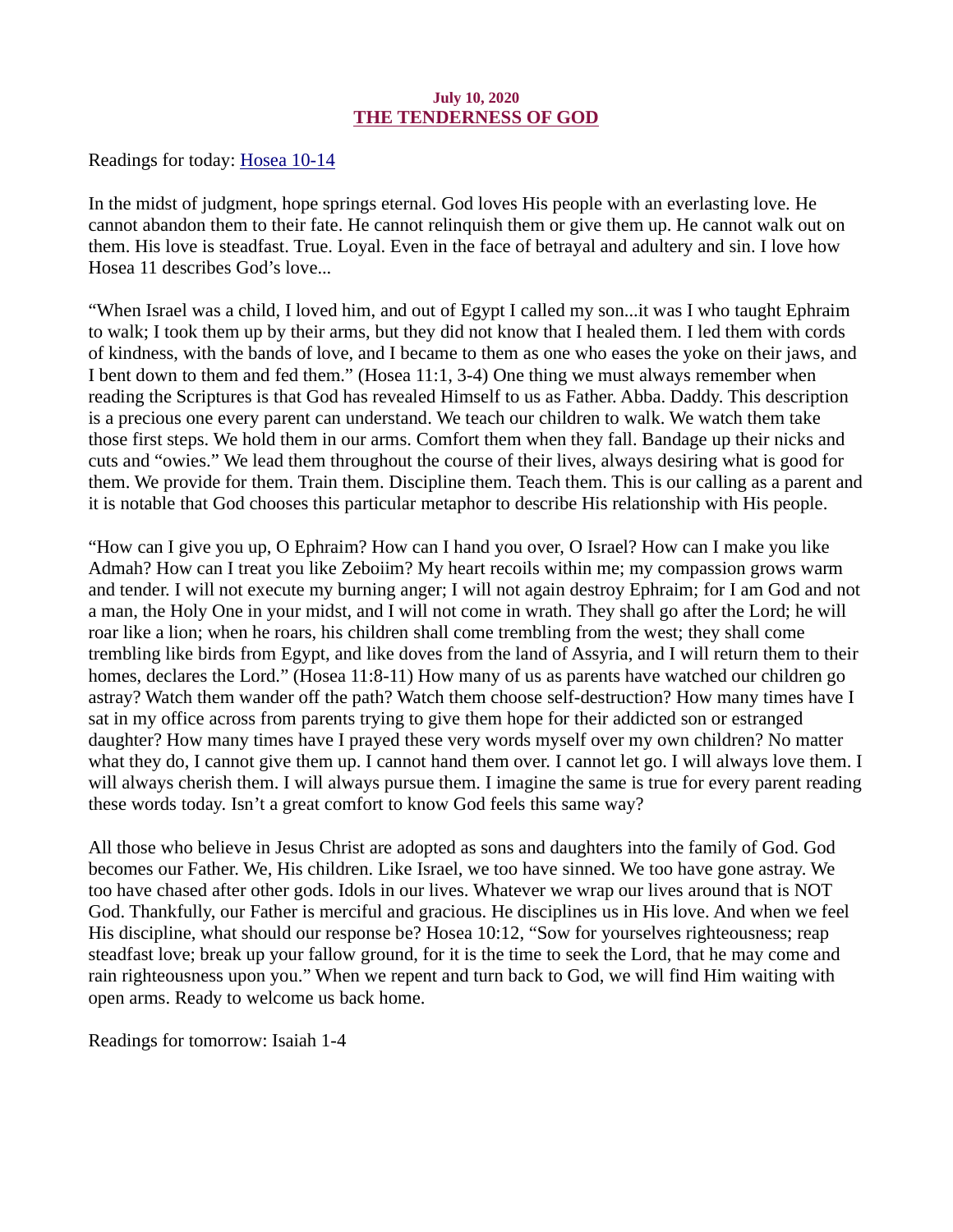## July 11, 2020 FAITH AND POLITICS

<span id="page-13-0"></span>[Readings for today: Isaiah 1-4](https://www.biblegateway.com/passage/?search=Isaiah+1-4&version=ESV)

"The vision of Isaiah the son of Amoz, which he saw concerning Judah and Jerusalem in the days of Uzziah, Jotham, Ahaz, and Hezekiah, kings of Judah." (Isaiah 1:1)

The book of Isaiah begins with a political statement. Everything he says from this point forward (66 chapters!) must be viewed through a distinctly political lens. Uzziah. Jotham. Ahaz. Hezekiah. We know their stories. We've just read through their histories in the Kings and Chronicles. We know Uzziah reigned for over fifty years and for the most part remained faithful to God. However, at the end of his life he grew proud and brazenly entered the Temple to offer sacrifices. We know his son, Jotham, reigned for sixteen years and also remained faithful to the Lord but failed to address the nation's ongoing idolatry on the high places. We know Ahaz reigned for sixteen years and was an evil, faithless king. The entire kingdom suffered under his rule. We know Hezekiah returned to the ways of the Lord, experienced the miracle of healing, but also grew prideful and set his descendants up for disaster when he showed off his riches to the envoys of Babylon.

Isaiah presumably witnesses all of this. He sees it all go past. He lives it. His prophetic career begins at some point during the glory days under King Uzziah and ends at some point during the reign of King Hezekiah. Through it all, he watches his nation shift its allegiance from Yahweh to other gods. He watches his nation descend into cultural chaos as they abandon true worship and true righteousness. He watches the leaders of his nation attempt to reform and revitalize the country. He sees the ups and downs of their efforts. The successes and failures. He sees it all and then offers this Word from the Lord. It is honest. Real. Raw. No holds barred. He confronts. He speaks the truth. He calls out his own people. "Ah, sinful nation, a people laden with iniquity, offspring of evildoers, children who deal corruptly! They have forsaken the Lord, they have despised the Holy One of Israel, they are utterly estranged." (Isaiah 1:4) "Hear the word of the Lord, you rulers of Sodom! Give ear to the teaching of our God, you people of Gomorrah!" (Isaiah 1:10) "For Jerusalem has stumbled, and Judah has fallen, because their speech and their deeds are against the Lord, defying his glorious presence." (Isaiah 3:8)

At the same time, he offers hope. He calls them to repent. He begs them to return to the Lord to find grace and healing and mercy. "Wash yourselves; make yourselves clean; remove the evil of your deeds from before my eyes; cease to do evil, learn to do good; seek justice, correct oppression; bring justice to the fatherless, plead the widow's cause. "Come now, let us reason together, says the Lord: though your sins are like scarlet, they shall be as white as snow; though they are red like crimson, they shall become like wool." (Isaiah 1:16-18) He directs their attention to the glorious day of the Lord when all flesh shall witness the appearance of our God. "It shall come to pass in the latter days that the mountain of the house of the Lord shall be established as the highest of the mountains, and shall be lifted up above the hills; and all the nations shall flow to it, and many peoples shall come, and say: "Come, let us go up to the mountain of the Lord, to the house of the God of Jacob, that he may teach us his ways and that we may walk in his paths." For out of Zion shall go forth the law, and the word of the Lord from Jerusalem." (Isaiah 2:2-3) He calls them back to faithfulness. Back to loyalty. Back to a right relationship with God. "In that day the branch of the Lord shall be beautiful and glorious, and the fruit of the land shall be the pride and honor of the survivors of Israel. And he who is left in Zion and remains in Jerusalem will be called holy, everyone who has been recorded for life in Jerusalem, when the Lord shall have washed away the filth of the daughters of Zion and cleansed the bloodstains of Jerusalem from its midst by a spirit of judgment and by a spirit of burning. Then the Lord will create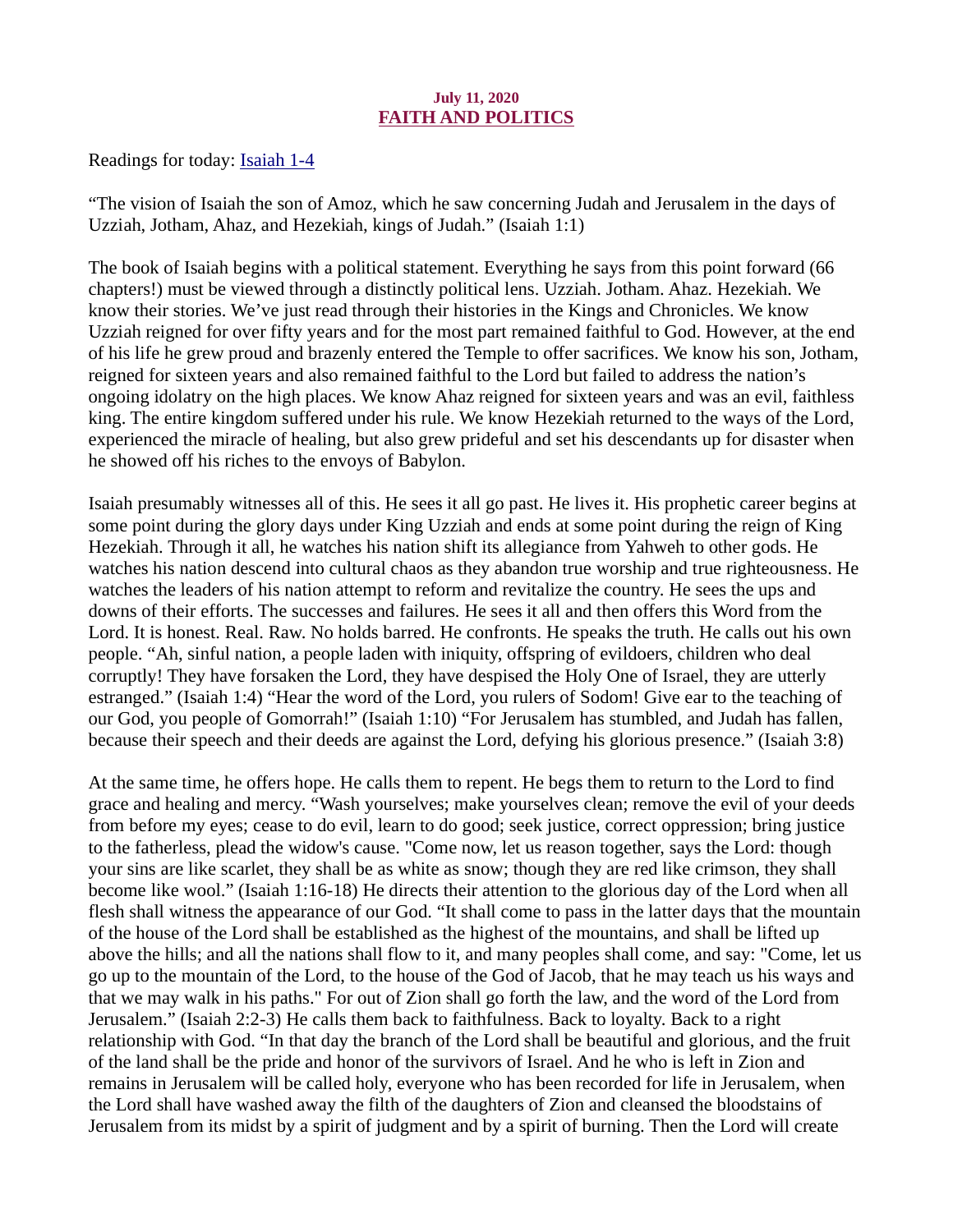over the whole site of Mount Zion and over her assemblies a cloud by day, and smoke and the shining of a flaming fire by night; for over all the glory there will be a canopy. There will be a booth for shade by day from the heat, and for a refuge and a shelter from the storm and rain." (Isaiah 4:2-6)

Once can easily recognize the parallels to our own time. We too live in a time of growing evil. A time where sin abounds. A time where each person does what is right in their own eyes. The result is injustice. Oppression. Rampant greed. Lust for power. Division. Hatred. Unrestrained rage. We lament these things. We lament the moral drift of our culture. We lament the pain and suffering we see all around us. We blame our politicians. We blame the other political party. We blame other races. We blame certain professions. But how many of us are willing to look in the mirror and blame ourselves? How many of us are willing to confess our own sin and complicity in helping create the world in which we live? How many of us are willing to examine our own lives? Our own hearts? Our own attitudes and actions? Sure, we can decry the lack of prayer in our schools. The erasure of the Ten Commandments in public spaces. But does prayer fill our homes? Are the Ten Commandments followed in our churches? Have we marginalized our faith by refusing to share Christ with our neighbors, friends, and co-workers? Are we not as guilty as the people Isaiah was speaking to? And are we willing to hear his words as the Word of the Lord to us? Are we willing to repent and return to God?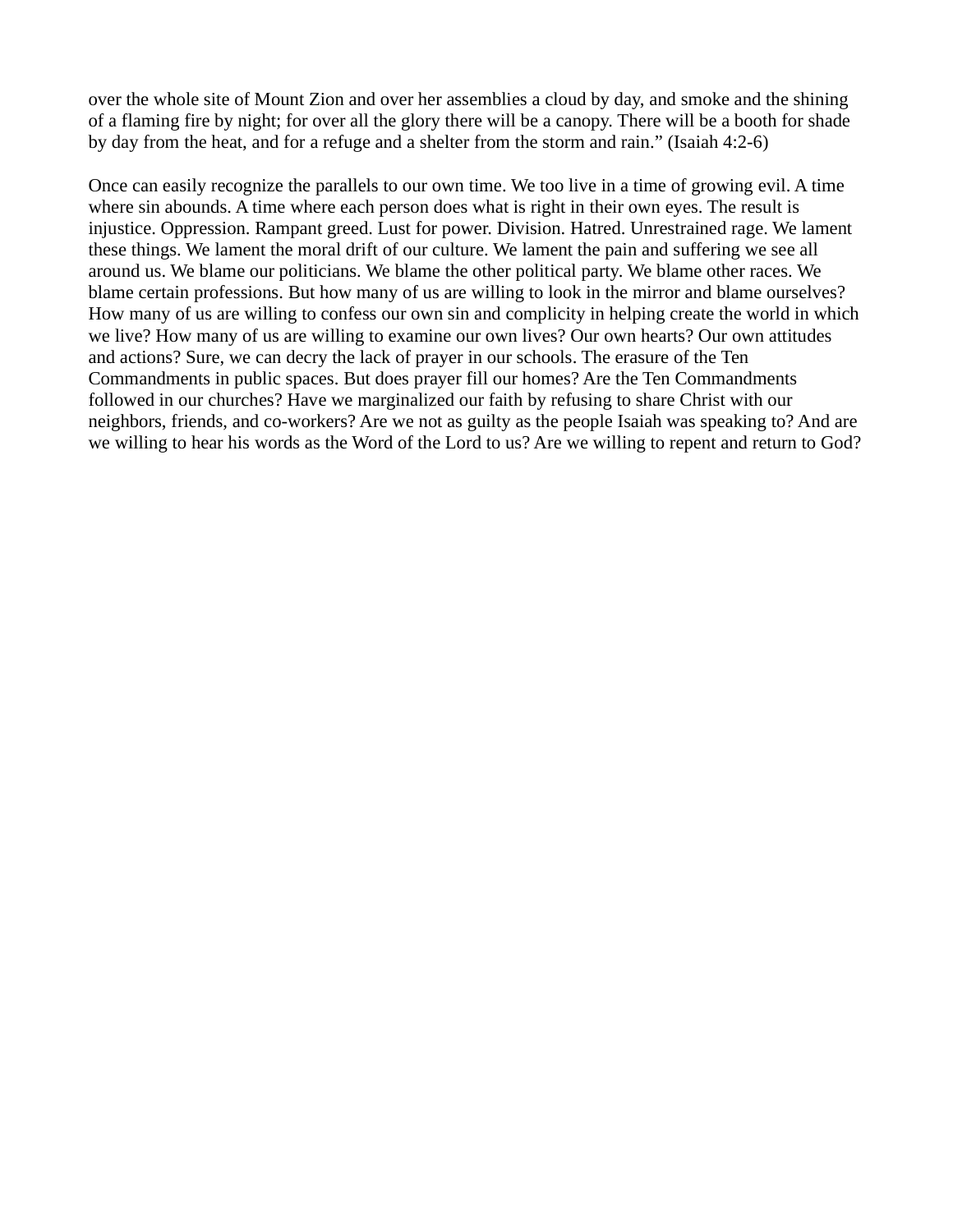## July 14, 2020 THE LORD IS OUR SALVATION

<span id="page-15-0"></span>[Readings for today: Isaiah 9-12](https://www.biblegateway.com/passage/?search=Isaiah+9-12&version=ESV)

"For to us a child is born, to us a son is given; and the government shall be upon his shoulder, and his name shall be called Wonderful Counselor, Mighty God, Everlasting Father, Prince of Peace. Of the increase of his government and of peace there will be no end, on the throne of David and over his kingdom, to establish it and to uphold it with justice and with righteousness from this time forth and forevermore. The zeal of the Lord of hosts will do this." (Isaiah 9:6-7)

"There shall come forth a shoot from the stump of Jesse, and a branch from his roots shall bear fruit. And the Spirit of the Lord shall rest upon him, the Spirit of wisdom and understanding, the Spirit of counsel and might, the Spirit of knowledge and the fear of the Lord. And his delight shall be in the fear of the Lord. He shall not judge by what his eyes see, or decide disputes by what his ears hear, but with righteousness he shall judge the poor, and decide with equity for the meek of the earth; and he shall strike the earth with the rod of his mouth, and with the breath of his lips he shall kill the wicked. Righteousness shall be the belt of his waist, and faithfulness the belt of his loins. The wolf shall dwell with the lamb, and the leopard shall lie down with the young goat, and the calf and the lion and the fattened calf together; and a little child shall lead them. The cow and the bear shall graze; their young shall lie down together; and the lion shall eat straw like the ox. The nursing child shall play over the hole of the cobra, and the weaned child shall put his hand on the adder's den. They shall not hurt or destroy in all my holy mountain; for the earth shall be full of the knowledge of the Lord as the waters cover the sea." (Isaiah 11:1-9)

"In that day the root of Jesse, who shall stand as a signal for the peoples—of him shall the nations inquire, and his resting place shall be glorious." (Isaiah 11:10)

Imagine living in the southern kingdom of Judah and watching in fear as the empire of Assyria rolls through Israel, destroying everything in its path. The people are scattered. The land is plundered. The leaders are killed. Nothing is left. All hope is lost. And you know you're next. It must have been a scary time. A time of national crisis. A time when the people cried out to God.

And God answers. Through the prophet Isaiah, He points His people to a glorious future. Though they walk in darkness, they will see a great light. Though they've been scattered to the four winds, they will be gathered back home. Though they have suffered and struggled, God will redeem them just as He once did when they were in Egypt. In short, God will bring salvation! Deliverance! He will usher in a new age under the reign of His Messiah.

A child shall be born. A son shall be given. Though the House of David has been cut down to a stump, a tender shoot shall emerge. The root of Jesse will stand as a signal for all people. The Messiah will be given all authority. His rule and reign shall be marked by peace and justice and righteousness. The Spirit of the Lord will rest on Him, giving Him wisdom, understanding, counsel, and might. He will lift up the poor and comfort the meek. His faithfulness shall know no end. He will put an end to all crying and suffering and pain. All wars and conflict will cease. Wolf and lamb. Leopard and goat. Calf and lion. Cow and bear. Toddler and cobra. All shall dwell together in peace in the Messiah's kingdom. The Lord of Hosts will do this! He will make this happen! He will bring about salvation!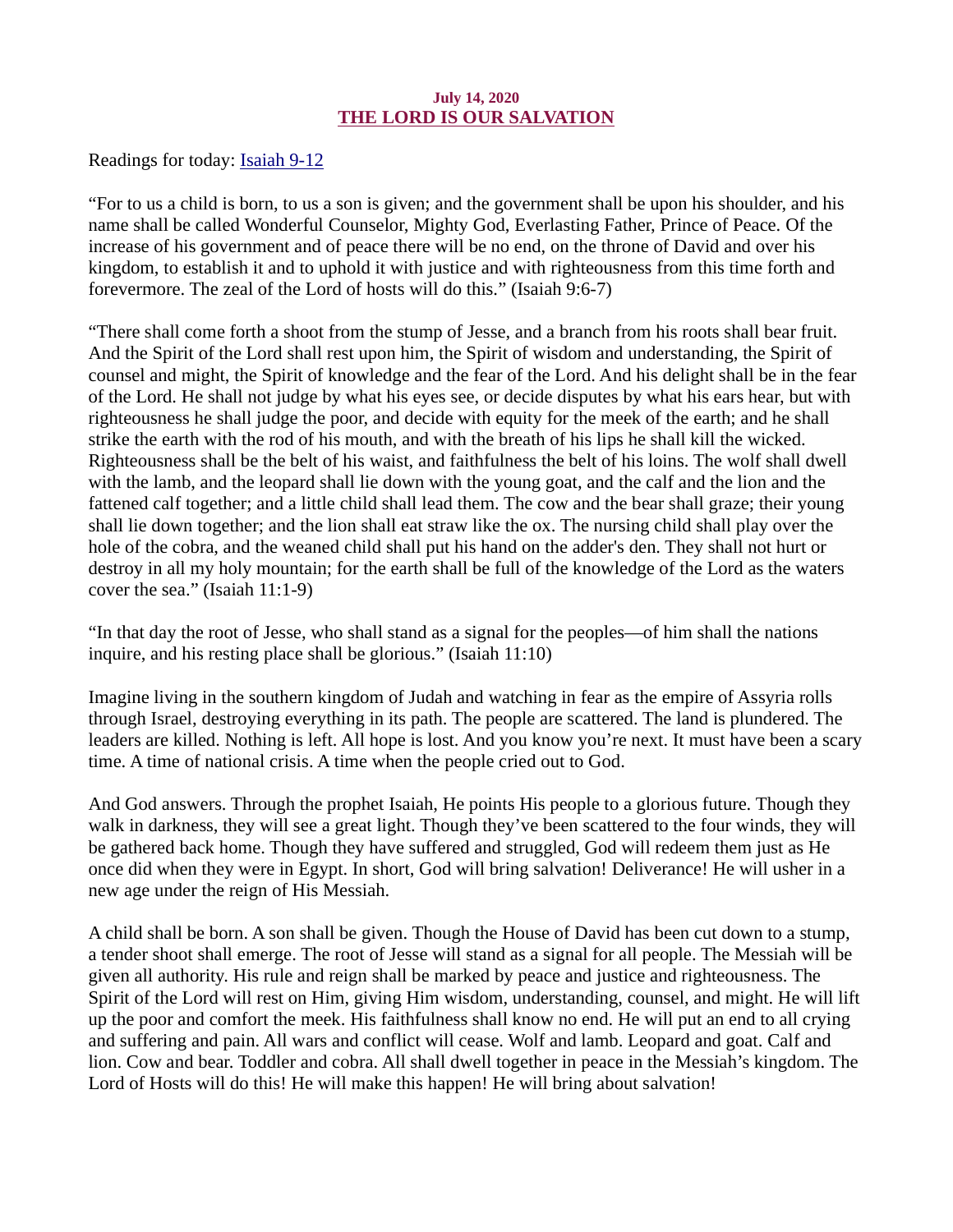What a glorious promise! I love how the people respond in Isaiah 12. "You will say in that day: "I will give thanks to you, O Lord, for though you were angry with me, your anger turned away, that you might comfort me. "Behold, God is my salvation; I will trust, and will not be afraid; for the Lord God is my strength and my song, and he has become my salvation." With joy you will draw water from the wells of salvation. And you will say in that day: "Give thanks to the Lord, call upon his name, make known his deeds among the peoples, proclaim that his name is exalted. "Sing praises to the Lord, for he has done gloriously; let this be made known in all the earth. Shout, and sing for joy, O inhabitant of Zion, for great in your midst is the Holy One of Israel." (Isaiah 12:1-6)

Here's the thing...God has fulfilled His promise! Jesus Christ is the Messiah! The child was born! The Son was given! All authority in heaven and on earth entrusted to His hands! He gathered a people to Himself! Jew and Gentile. Slave and free. Rich and poor. Male and female. He tore down the dividing walls of hostility that existed between us and made peace with us and between us by the blood of the cross. You and I no longer have to walk in darkness. We have seen the great light! We no longer have to go thirsty for we draw our water from the wells of salvation! We can live and walk in light of God's Kingdom! As we submit our lives to His Lordship, He brings peace. He brings justice. He brings reconciliation. He covers us with His righteousness. He is faithful to forgive. He is mighty to save. He grants us wisdom and knowledge and understanding. This is the promise of God fulfilled in our lives today!

Once again our world is in turmoil. Once again there is plague and sickness and death and violence and rage all around. Once again our nation faces a crisis. Will we cry out to God? Will we sing? Will we praise? Will we look to God for our salvation?

Readings for tomorrow: Micah 1-4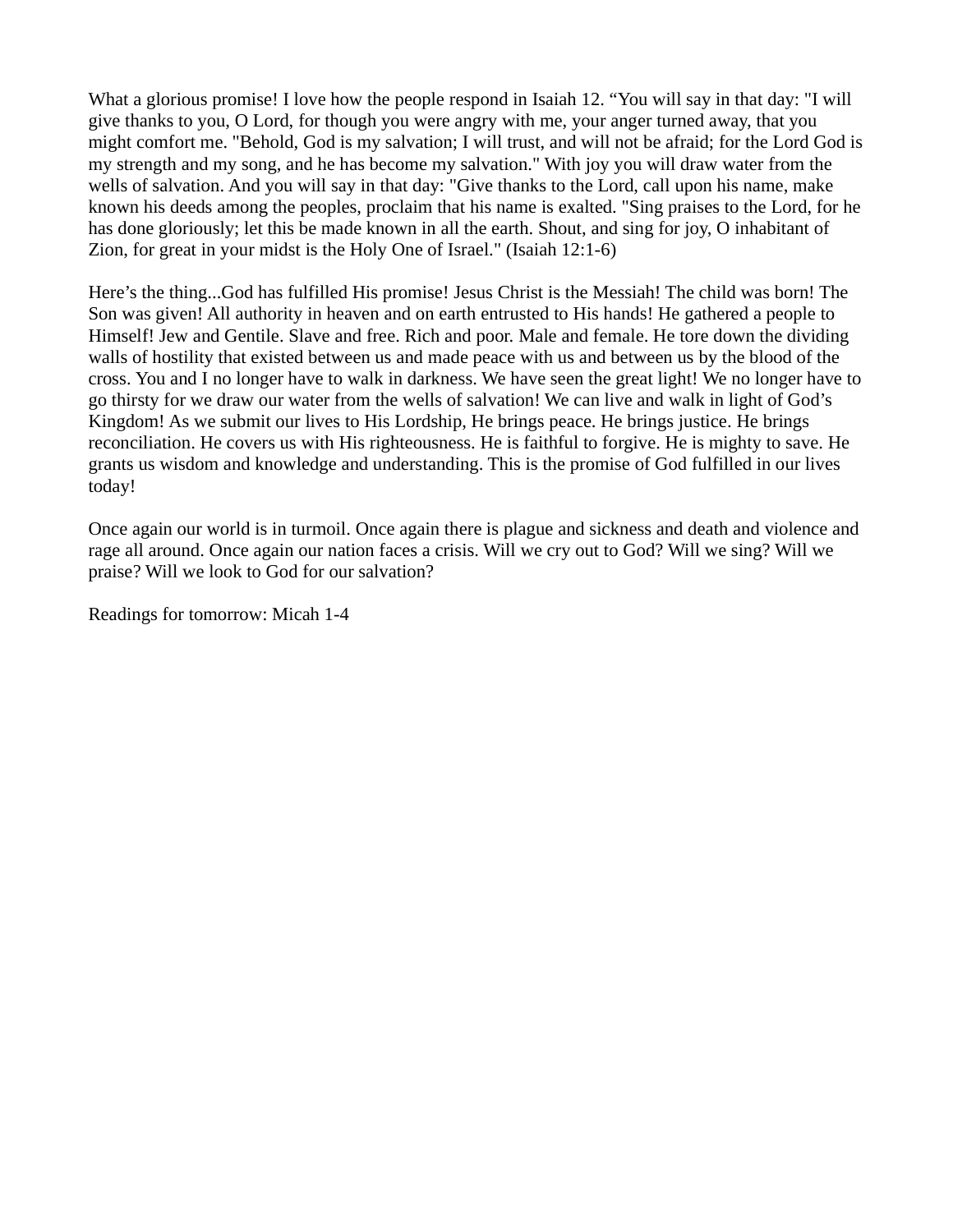#### July 15, 2020 DIVINE PARENTING

<span id="page-17-0"></span>[Readings for today: Micah 1-4](https://www.biblegateway.com/passage/?search=Micah+1-4&version=ESV)

Many of us are parents. We have children we love dearly. We remember when we first held them in our arms. Fed them their first bottle. Changed their first diaper. We watched them learn to roll over, crawl, and walk. We listened with joy to those first words. As they grew, parenting became more challenging. As they developed their little personalities and their will started to clash with ours, they learned discipline. They took "time-outs." They were sent to their rooms. They were punished from time to time. They didn't like it. They cried. Screamed. Yelled. Threw their toys. It was hard to watch but we knew it was for their good. They continued to grow. Sometimes the conflict deepened. Their choices became more dangerous. More consequential. Skipping school. Getting involved in drugs. Running with the wrong crowd. Having violent altercations. Things got scary. We were forced to face our worst fears. It felt like we were losing our children. Sometimes things got so bad we had to ask them to leave the home. It was too dangerous for them to stay. They were kicked out of the nest. Forced to make their own way on their own. They went to the streets. Got involved with an even rougher crowd. Sometimes ended up in prison or jail. Our grief only deepened. Our prayers for their salvation never ceased. We begged God to help them hit rock bottom so they could turn back to Him. Back to us. Find the help they needed and begin to recover. Sometimes that happened. We watched with utter joy as the prodigal returned home. Entered treatment. Got a good job. Left their old life behind.

Now imagine you aren't talking about just one child but millions. Imagine you are God and your children - the nations of Israel and Judah - have walked away from you. They are greedy. Spoiled. Unjust. Violent. Oppressive. They are barely recognizable as Your people. They even worship other gods. You've sent them prophets to warn them. You've taken them through difficult experiences to discipline them. You've tried to draw them back only to have them walk out the door and slam it in your face over and over again. So you send them into exile. You use the nations of Assyria and Babylon to carry them off. Out of Jerusalem. Out of the Promised Land. With the hopes that they will hit rock bottom and one day return. You weep over them. You grieve over their choices. Your eyes fill with tears as you watch those you love suffer. But you know it is for their good. You know it is the only way they will ever turn back to You. You know you cannot protect them from themselves. They must learn the hard way. Their faces have to hit the pavement. They must come to the end of themselves. Recognize what they've done. Come to grips with all they've lost. Take responsibility for rejecting their Heavenly Father. Only when they hit rock bottom will they be ready for deliverance and salvation.

And that's exactly what you will do! For you will never abandon or forsake them. You will never leave them on their own. Like any parent, you long for their return. You wait expectantly at the window, hoping to catch a glimpse of the prodigal. You run to them. You embrace them. You shower them with kisses. You put the signet ring on their finger. The robe on their back. And you throw the biggest party you can imagine to welcome them back home. Listen to how Micah describes it... "It shall come to pass in the latter days that the mountain of the house of the Lord shall be established as the highest of the mountains, and it shall be lifted up above the hills; and peoples shall flow to it, and many nations shall come, and say: "Come, let us go up to the mountain of the Lord, to the house of the God of Jacob, that he may teach us his ways and that we may walk in his paths." For out of Zion shall go forth the law, and the word of the Lord from Jerusalem. He shall judge between many peoples, and shall decide disputes for strong nations far away; and they shall beat their swords into plowshares, and their spears into pruning hooks; nation shall not lift up sword against nation, neither shall they learn war anymore;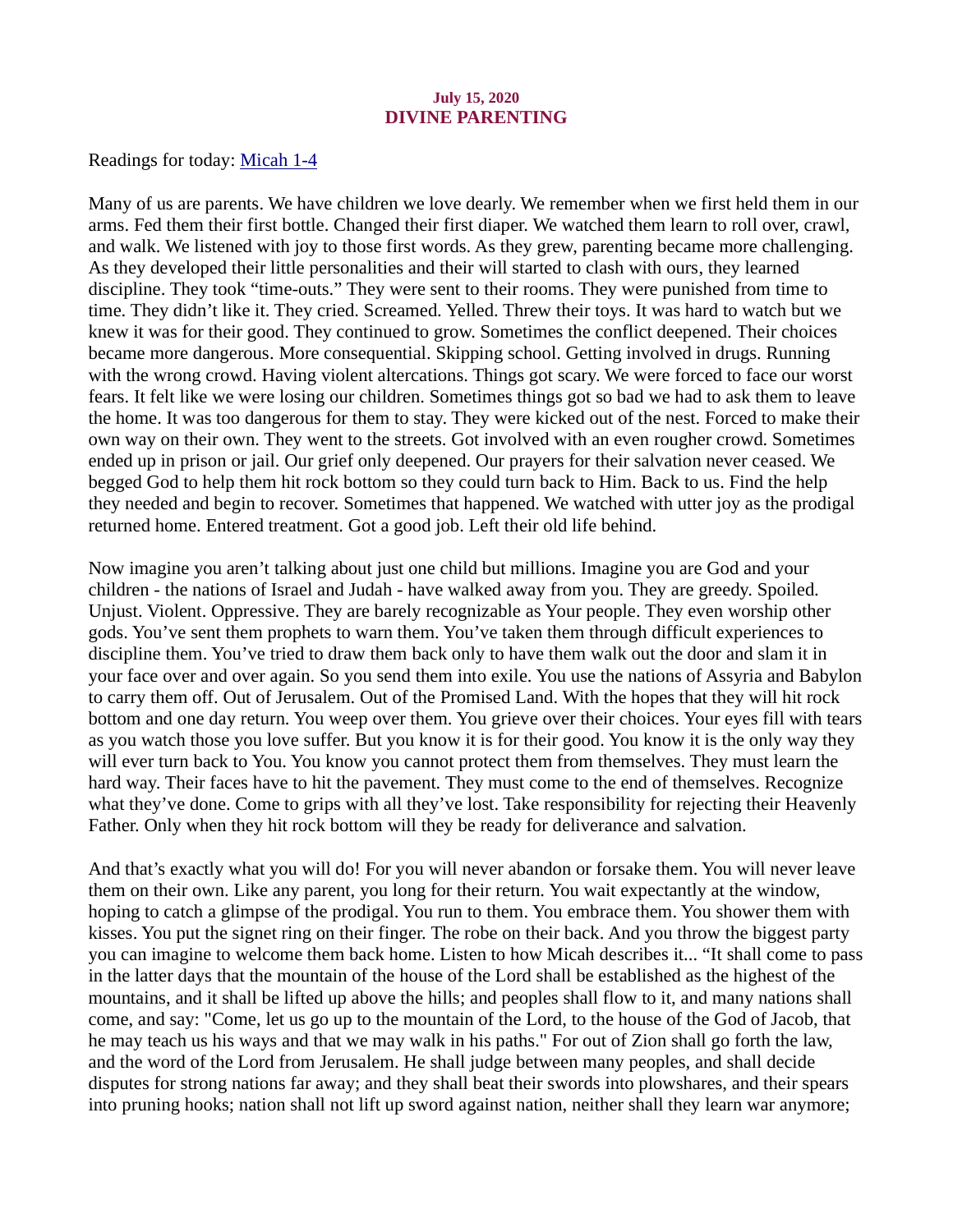but they shall sit every man under his vine and under his fig tree, and no one shall make them afraid, for the mouth of the Lord of hosts has spoken." (Micah 4:1-4) It's a beautiful thing, is it not?

Now imagine you aren't talking about millions of people but billions. God has declared His love and adopted into His family children from every tribe, tongue and nation. No longer focused on national Israel, God has created a new Israel. A spiritual Israel. Having raised up children for Himself from the stones as John the Baptist once said. This new Israel is made up of Jew and Gentile alike. Founded on the Twelve Apostles. Governed by the Sermon on the Mount. Guided by the Great Commission that expands the Promised Land to the ends of the earth. Jesus is Her Lord. Her Messiah. Her King. And God is still at work disciplining His children. Confronting us. Convicting us. Challenging us. All to make us more and more into His image and likeness.

Readings for tomorrow: Micah 5-7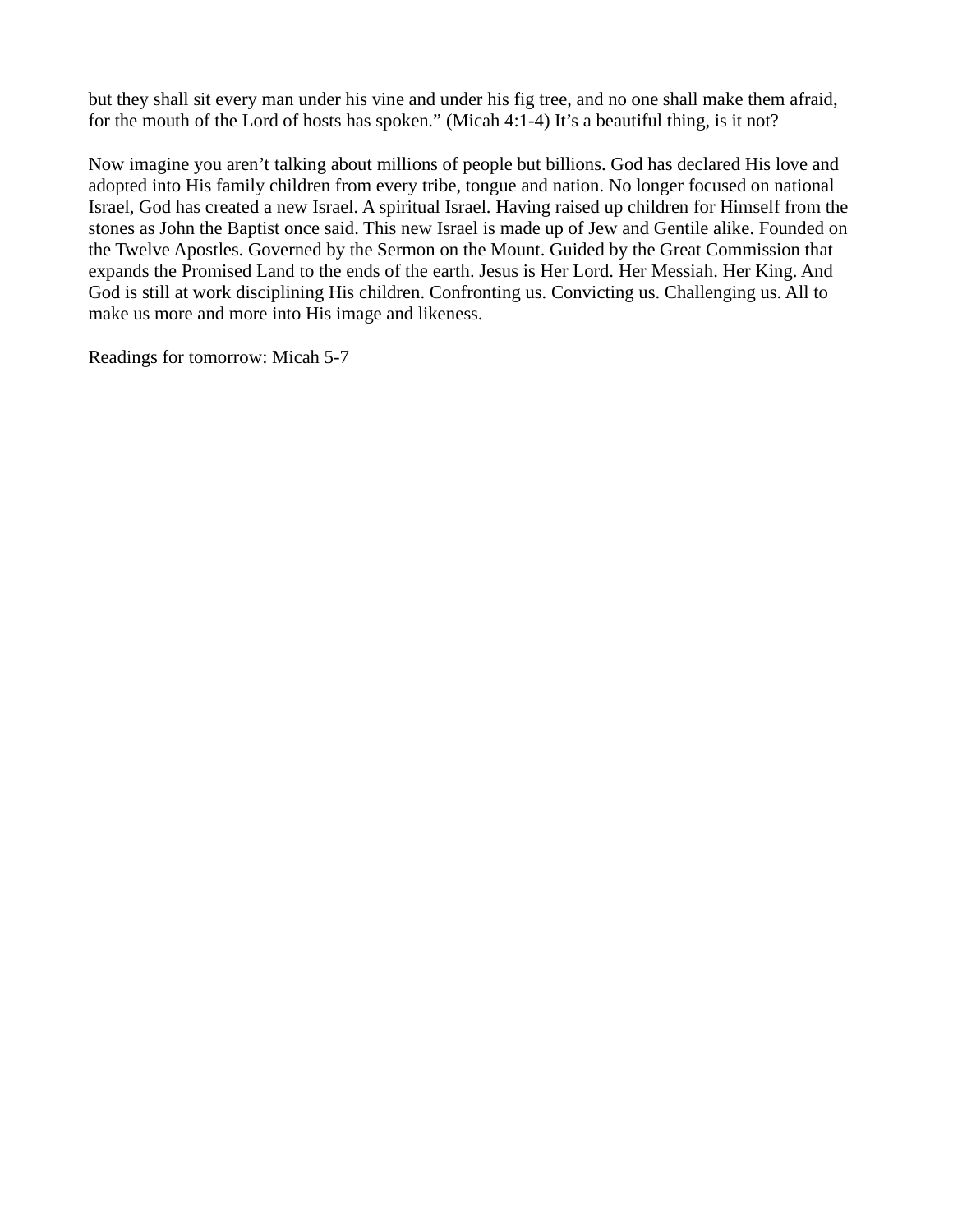## July 16, 2020 WHAT IS GOD REQUIRING OF US?

<span id="page-19-0"></span>[Readings for today: Micah 5-7](https://www.biblegateway.com/passage/?search=Micah+5-7&version=ESV)

"The Lord has told you, O man, what is good; and what does the Lord require of you but to do justice, and to love kindness, and to walk humbly with your God?" (Micah 6:8)

There may not be a better verse for our time. Our nation is crying out for justice. Our world stands in desperate need of kindness. And humility before God is the key to it all. The people Micah was speaking to were going through all the right motions. They were bringing all the right sacrifices. Saying all the right prayers. Outwardly bowing before God in reverence. But God saw the hypocrisy of their hearts. He saw how their pious words didn't match up with their actions. He saw the lack of integrity and the dis-integration of their lives. And they fell under His righteous judgment.

We have a choice, you see. Either we will do justice or God will. Either we will follow God's ways and walk in obedience to God's commands and live the lives He has created and called us to live or He will judge us for our sins. Friends, our sin impacts the world around us. It may be the people we live with. It may be the neighbors next door. The classmates at school. Co-workers at the office. Even people on the other side of the globe. Every word we say has a chance to give life or take life. Every dollar we spend has a chance to help or to hurt. Every vote we cast is a chance to bring God's Kingdom a little closer or drive it further away. Every minute of every day is an opportunity to make an eternal difference in this world. Don't buy it? Check out the studies on the impact of social media on mental health. (https://www.centreformentalhealth.org.uk/blog/centre-mental-health-blog/anxiety-loneliness-fearmissing-out-social-media) Now scroll through your posts from the last week. Are your contributions life-giving or life-stealing? Take a look at your budget or your online check register. Where are your dollars primarily going? Yes, we all have bills to pay. But what about the disposable income? Who's getting the lion's share? Most American Christians are giving less now than they did during the Great Depression! (https://www.sharefaith.com/blog/2015/12/facts-christians-tithing) And what about churches? What do they do with the dollars they receive? How many of them actually take those dollars and deploy them into the world to make a difference for the gospel? According to a survey by Christianity Today, most churches only give around 5% to missions outside their doors. (https://www.pnwumc.org/news/how-churches-spend-their-money) Consider your voting record. Do you carefully consider the policy platform of the candidates you vote for or do you simply vote down the party line? Are you an advocate for policies that reflect God's justice and mercy? Remember, God has entrusted the "dominion" of this world into our hands as human beings. He expects us to pursue justice in alignment with His will so that all creation can flourish under His divine love and care.

Of course, the temptation is to try to bring justice about in our own wisdom and strength. We see this happen all the time. We try to bring about God's Kingdom without the king. Look at the public policies being proposed when it comes to the environment, policing, education, social policy, economic reform, etc. If you take a step back and think about it from a biblical perspective these policies sound a lot like heaven. Equal treatment for all. Equal justice for all. Equal access for all. Resource-sharing for all. No one left behind. Creation care. No need for any police. Surely all of us can affirm the hopes and dreams behind these aims? But we also know it's unrealistic in a sinful world. We can pass all the laws and formulate all the policies we want but such things only restrain evil at best. They simply cannot change the human heart. The only way to drive out hate, anger, fear, and violence is to bow in humility before Jesus.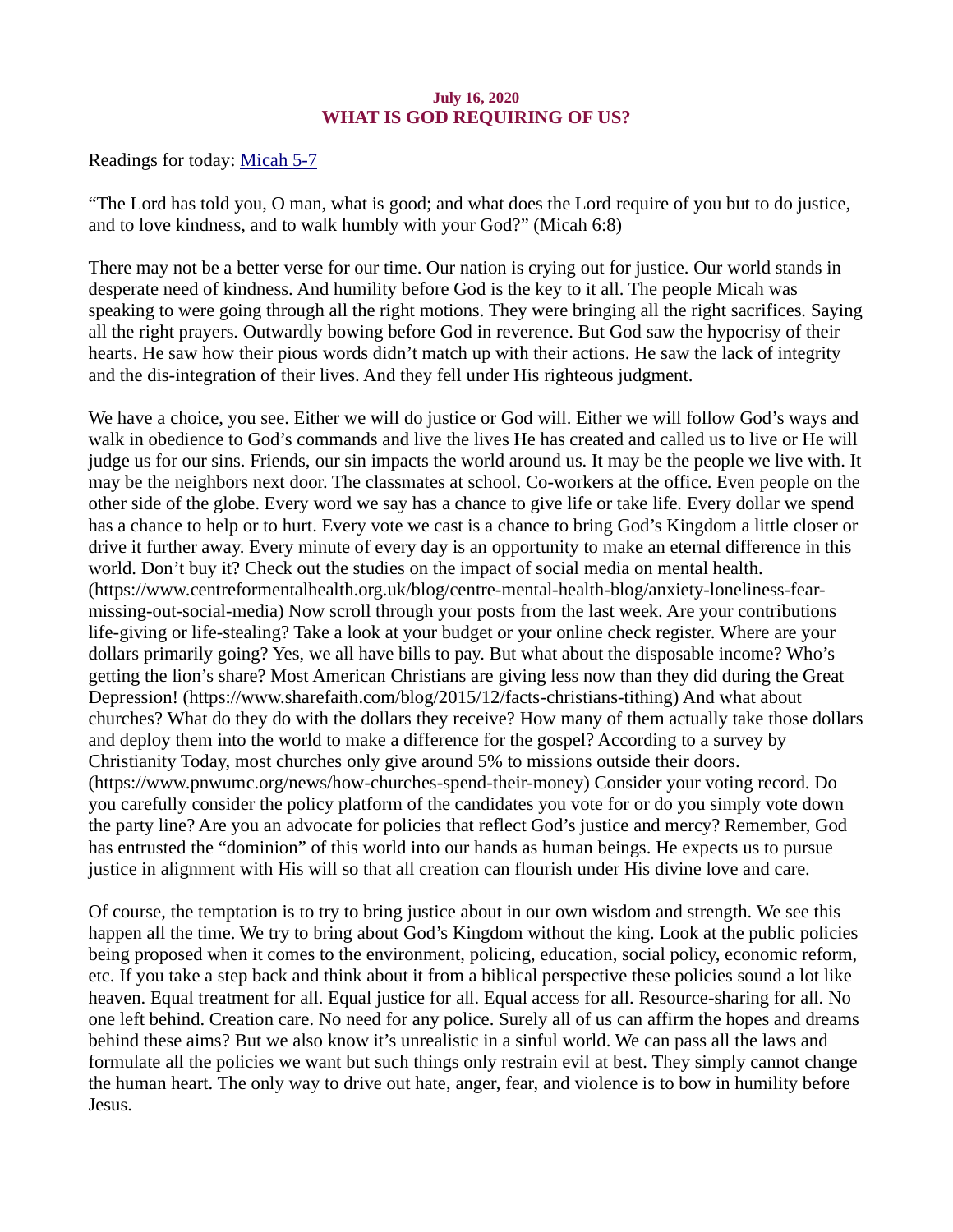So here's the great news. If we humbly walk before God. If we commit ourselves to love kindness and mercy. If passionately pursue justice. God will hear us and forgive us and heal our land. Listen to how Micah ends his prophecy…"Who is a God like you, pardoning iniquity and passing over transgression for the remnant of his inheritance? He does not retain his anger forever, because he delights in steadfast love. He will again have compassion on us; he will tread our iniquities underfoot. You will cast all our sins into the depths of the sea. You will show faithfulness to Jacob and steadfast love to Abraham, as you have sworn to our fathers from the days of old." (Micah 7:18-20) How amazing is our God? His love is steadfast! His faithfulness never ends! His mercies are new every morning! He is our only hope in this world and the world to come.

Readings for tomorrow: 2 Kings 16-17, 2 Chronicles 28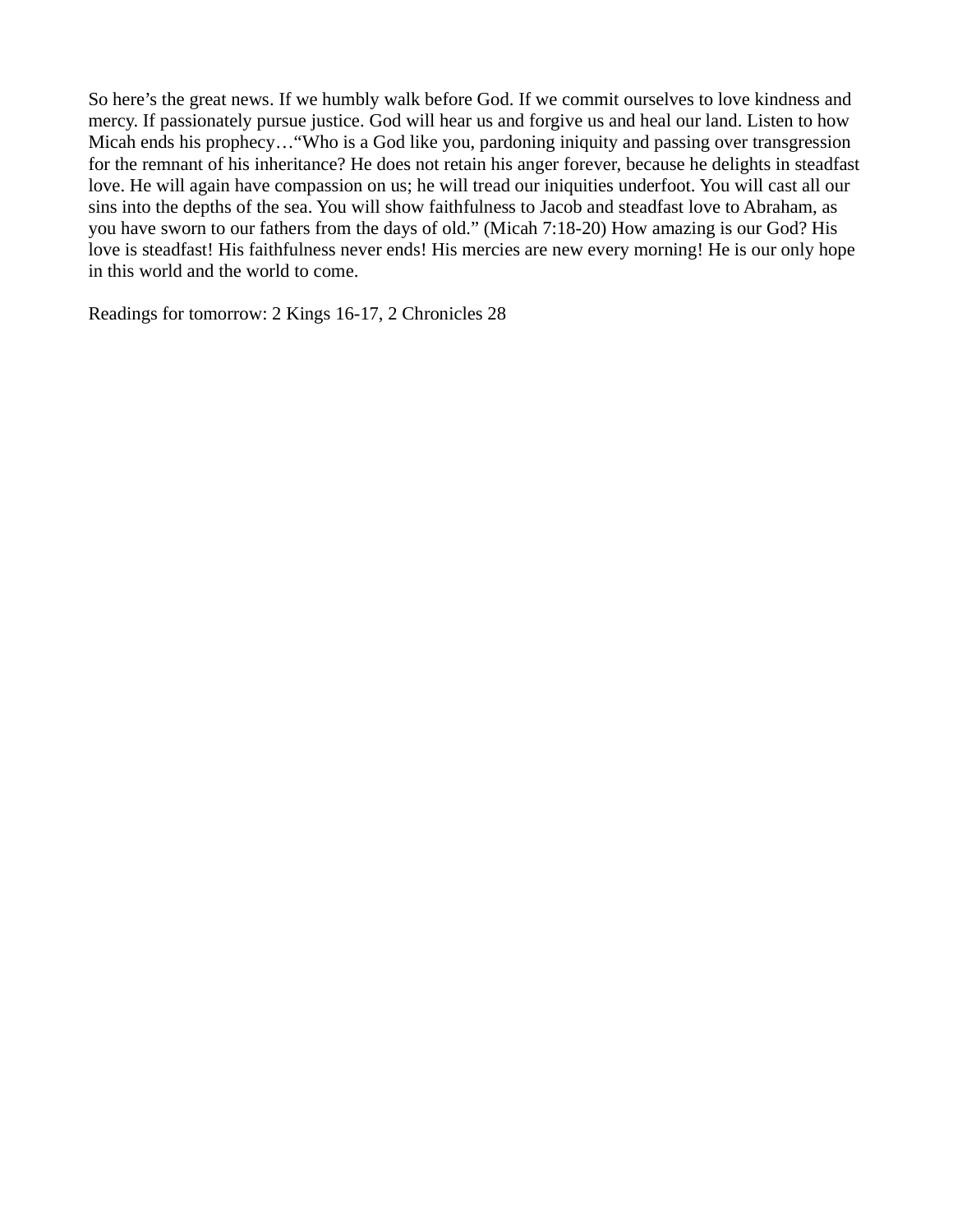## July 17, 2020 A FOOT IN TWO WORLDS

<span id="page-21-0"></span>[Readings for today: 2 Kings 16-17, 2 Chronicles 28](https://www.biblegateway.com/passage/?search=2+Kings+16-17%2C+2+Chronicles+28&version=ESV)

When I reflect on my journey of faith, I see two very distinct seasons. Because I was raised in the church, God has always been a part of my life. As far back as I can remember, I would pray to Him. Talk to Him. Cry out to Him when I was in trouble. I went to church. I got involved in youth group. I sang in the choir. I went on mission trips. However, during this season of my life, God was more of an accessory. He was someone I could turn to in a time of need. He was there in case of an emergency. I treated worship as just another activity on the long list of things I was already doing in my life. Playing sports. Studying for school. Working at my job. Going out with friends. Boy Scouts. I loved my life and was glad God had a small role to play in it.

But then I went to college. I was on my own. Trying to keep one foot firmly planted in my own world and one foot planted in the Kingdom of God began to tear me apart. I couldn't hold these worlds together. There was too much temptation. Too many distractions. And I pretty quickly found myself planting both feet in my own world. Gratifying my own desires. Pursuing my own dreams. Chasing after the wind. My face hit the pavement. I crashed and burned. After a year of heavy drinking, skipping class, partying, and sexual promiscuity; I discovered my world was pretty dark. Pretty lonely. Pretty depressing. Full of failure and pain and regret. So I went back to school determined to rekindle my relationship with God. He was what was missing in my life! If I could just get a little "god" back in my life, then maybe things would return to normal. Things would right themselves and I would be back on the fast track to success.

I put one foot back in God's world. I went to church. I attended a Christian fellowship group on campus. I joined a small group Bible study. For about three to four months, I tried everything I could to right my own ship. To no avail. I was still drinking heavily. Still skipping class. Still partying. Still failing. Then I read these words during Bible study one evening, "For while we were still weak, at the right time Christ died for the ungodly." (Romans 5:6) "But God shows his love for us in that while we were still sinners, Christ died for us." (Romans 5:8) Slowly it dawned on me that there was no way for me to get to God by my own effort. No way for me to take my feet and place them in His Kingdom. No way for me to keep God as just an accessory in my life. It was an all or nothing deal! I still remember the spot where the living Christ confronted me with this truth the following morning as I walked through campus. In that moment, He took both my feet and placed them in His world. And though I am still prone to wander, He is always faithful to lead me back home.

I share all of this to illustrate what I believe is happening in our reading today. King Ahaz is evil because his heart is divided. He's trying to keep a foot in both worlds. On the one hand, he wants to worship Yahweh. He wants to maintain the traditions of his fathers. He doesn't end Temple worship or get rid of the priesthood or anything like that. On the other hand, he sees the success of the Assyrian king. He sees the power and wealth and authority and influence the Assyrians wield. He craves that for himself. So he copies their altar. He adopts their worship practices. He believes if he can just join the "winning team", life will return to normal. He will find success. Sadly, the opposite was true. "For he sacrificed to the gods of Damascus that had defeated him and said, "Because the gods of the kings of Syria helped them, I will sacrifice to them that they may help me." But they were the ruin of him and of all Israel." (2 Chronicles 28:23) Ahaz's attempts to syncretize his faith led to his destruction and the destruction of Israel. Ahaz's attempts to satisfy all parties. Worship all gods. Serve multiple masters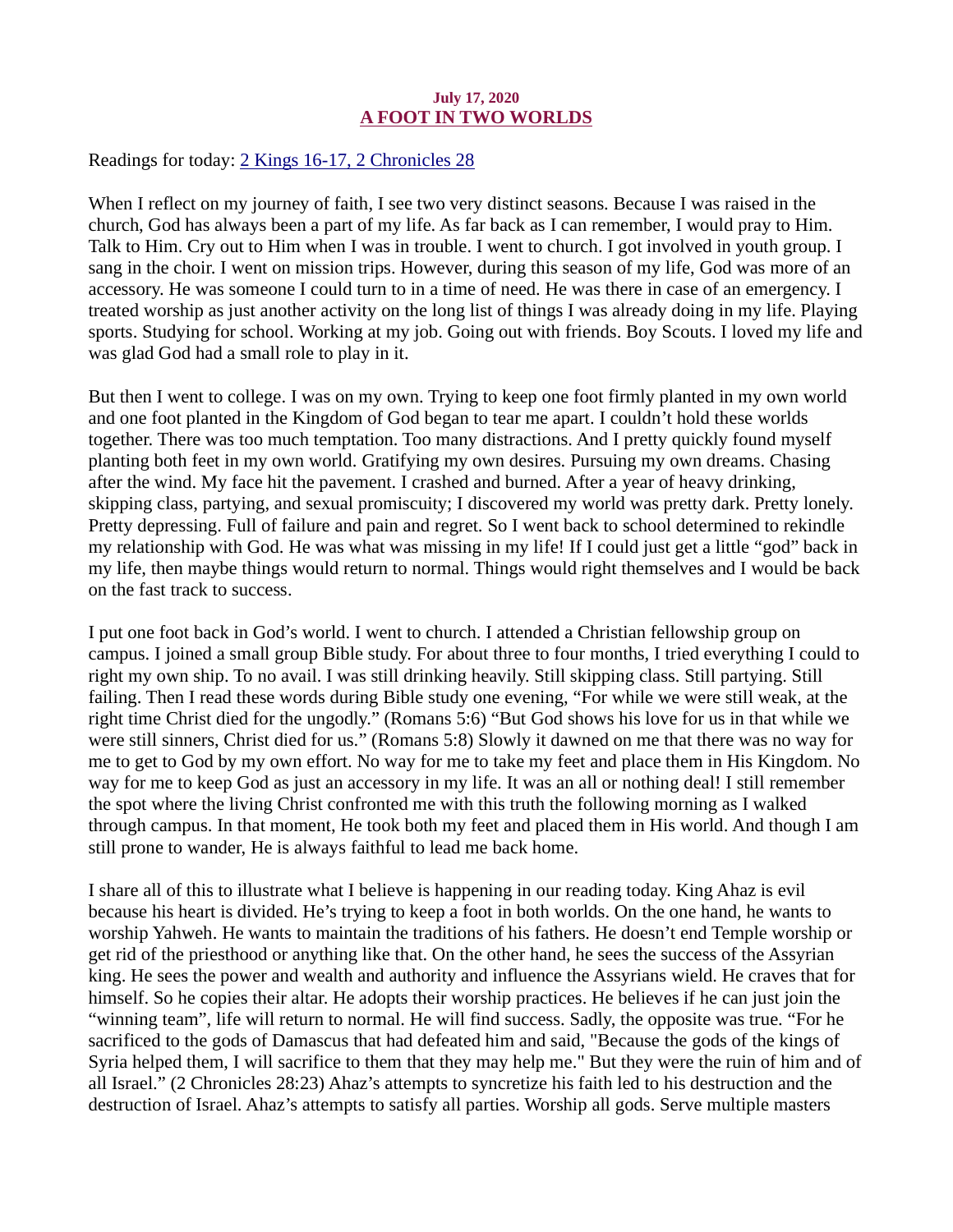earn him an evil reputation. He is called evil. Faithless. And the eventual exile of his people is laid in no small part at his feet.

Is your heart divided? Are you trying to serve two masters? Trying to keep a foot in two worlds? Have you fallen into the trap of believing you can achieve both God's dream for your life and the American Dream? Fallen into the lie that you can truly "have it all?" Is God at the center of your life or is He relegated to the margins? Have you truly embraced Him or do you keep Him at arm's length? Honestly reflecting on these questions could potentially change your life.

Readings for tomorrow: Isaiah 13-17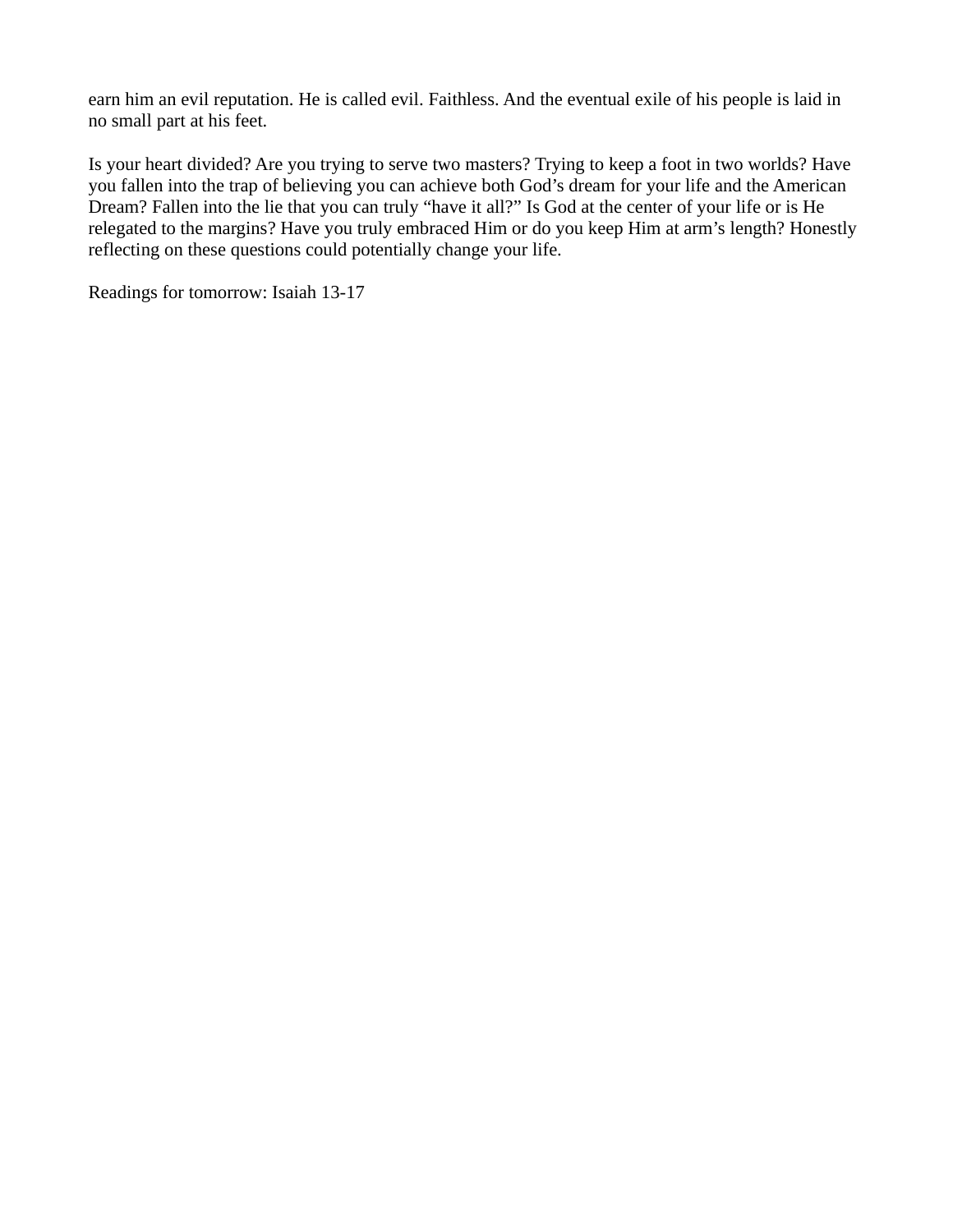## July 18, 2020 WILL TO LOVE

<span id="page-23-0"></span>Readings for today: **Isaiah 13-17** 

"Give counsel; grant justice; make your shade like night at the height of noon; shelter the outcasts; do not reveal the fugitive; let the outcasts of Moab sojourn among you; be a shelter to them from the destroyer. When the oppressor is no more, and destruction has ceased, and he who tramples underfoot has vanished from the land, then a throne will be established in steadfast love, and on it will sit in faithfulness in the tent of David one who judges and seeks justice and is swift to do righteousness." (Isaiah 16:3-5)

Human beings are fearful creatures. We struggle with anxiety. We do not like feeling insecure. As such, we find ourselves coping in different ways. The great Viennese schools of psychotherapy - all founded by Jewish psychotherapists - suggested human beings deal with fear in one of three ways. Sigmund Freud argued for the "pleasure principle." Human beings are oriented towards pleasure whether it be sex or drugs or some other activity that helps us escape our fears. The problem is we all know pleasure is fleeting at best and there tends to be a crash when we come down from our "high." Alfred Adler argued for power. Human beings are oriented towards power in an effort to control their environment so they don't have to be afraid. After all, if you can eliminate "threats" then perhaps you can eliminate fear. The problem is we all know such a pursuit is futile. History is littered with strong men and dictators and the power-hungry who eventually find themselves overcome by the same forces they unleashed. Viktor Frankl argued for meaning. Human beings are ultimately oriented towards meaning and if one can lay hold of some vision greater than themselves, one can endure just about anything. Forged in the fires of death camps like Auschwitz where all pleasure and power were stripped away, Frankl realized he needed something more. Something deeper to hold onto if he were going to survive without giving into despair or going insane. And while I appreciate Frankl's approach the most, I think there is yet another approach to consider. The way of yet another Jewish "psychotherapist" - Jesus Himself. It is the way of love.

The words from Isaiah today are powerful. They present a vision that is foreign to us. Alien to the human experience. In our experience, thrones and dominions and kingdoms are founded on power. Authority. Control. It doesn't matter whether one is talking about monarchies, dictatorships, socialist republics, or democracies. All human governmental institutions are established in power. They are maintained through power. They often come to an end because some other power rises up against them. This is the way of the world and it has been like this since the beginning. Furthermore, those in power tend to become corrupt. They begin using their power to pursue their own selfish ends. They chase pleasure. How else can one explain the rampant financial and sexual and criminal abuses that we so often see from our political leaders? Certainly not all of them succumb to such temptations but it must be hard to resist when so many are trying to curry favor. And, of course, the ones who do find the strength to resist are often successful only because they cling to a higher purpose. A greater meaning to their lives that gives them the strength to overcome.

Isaiah identifies that "higher purpose" for his people. It is love. When a throne is established in God's love, justice and mercy naturally flow. When a kingdom is founded on God's love, it becomes a light to the world. A beacon of peace and righteousness and goodness that shines for all to see. This was the whole point of the nation of Israel. To show the world a different way. To be a light to the nations around them. To be a country built on the foundation of righteousness and justice where steadfast love and faithfulness undergirded how they lived. In such a nation, outcasts would find refuge. Enemies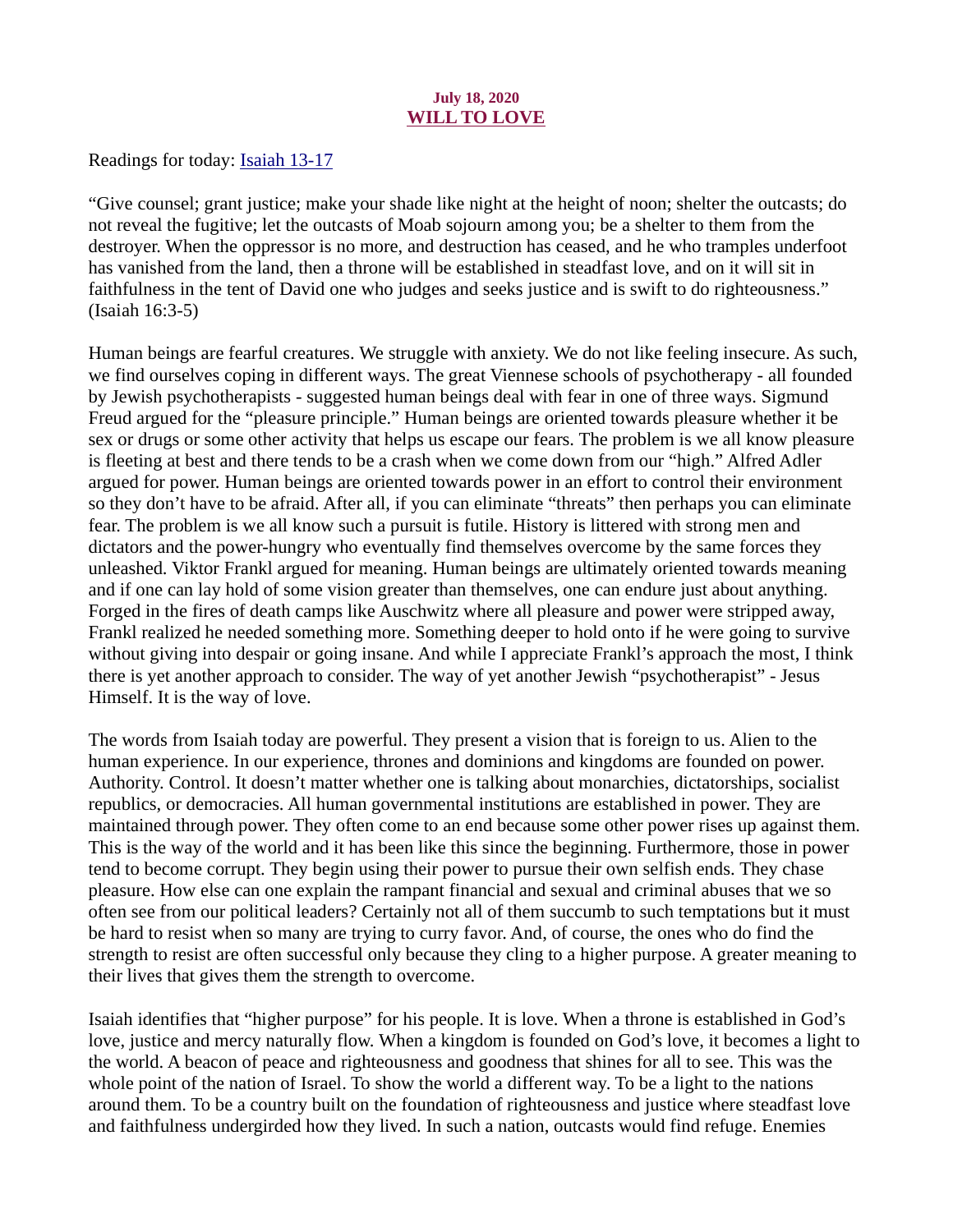would become friends. Widows and orphans would find care. The poor would be lifted up. Oppression would cease. Destruction would end. Peace would reign. This is a picture of the Kingdom of God and it is what we pray for when we pray the Lord's Prayer together.

Jesus affirms this Kingdom. He came to establish this Kingdom on earth through His life, death, and resurrection. Jesus is love. He is the love of God incarnate. He is the love of God made flesh and blood. And as He lays down His life for us, He defines love for us. It's not a feeling. It's not an attraction. It's not selfish or arrogant or boastful or impatient or unkind. It is self-sacrificing. Self-denying. It always puts the needs of others before itself. It always focuses on the welfare of others before it's own. It is costly. It is a high-risk endeavor. It never loses hope. Never gives into despair. It always endures. It always perseveres. It never fails because Jesus never fails.

Ultimately, a passage like the one we read today points us forward to Jesus. He is the One who gives counsel. Who grants justice. Who shelters the outcast and the fugitive. He is the One who puts an end to all oppression and destruction and brings peace. He establishes His throne from the cross, the place where perfect love and justice meet. He sits on His throne with faithfulness and is always swift to do righteousness and justice. As followers of Christ, we acknowledge Jesus is our King. We acknowledge Jesus as Lord. We acknowledge His authority over our lives. As such, we who are called by His name must align ourselves with His Kingdom. We must seek to incarnate His values in our lives. We must reject the ways of this world. The will to power. The will to pleasure. Even the will to meaning and instead find - in Christ - the will to love.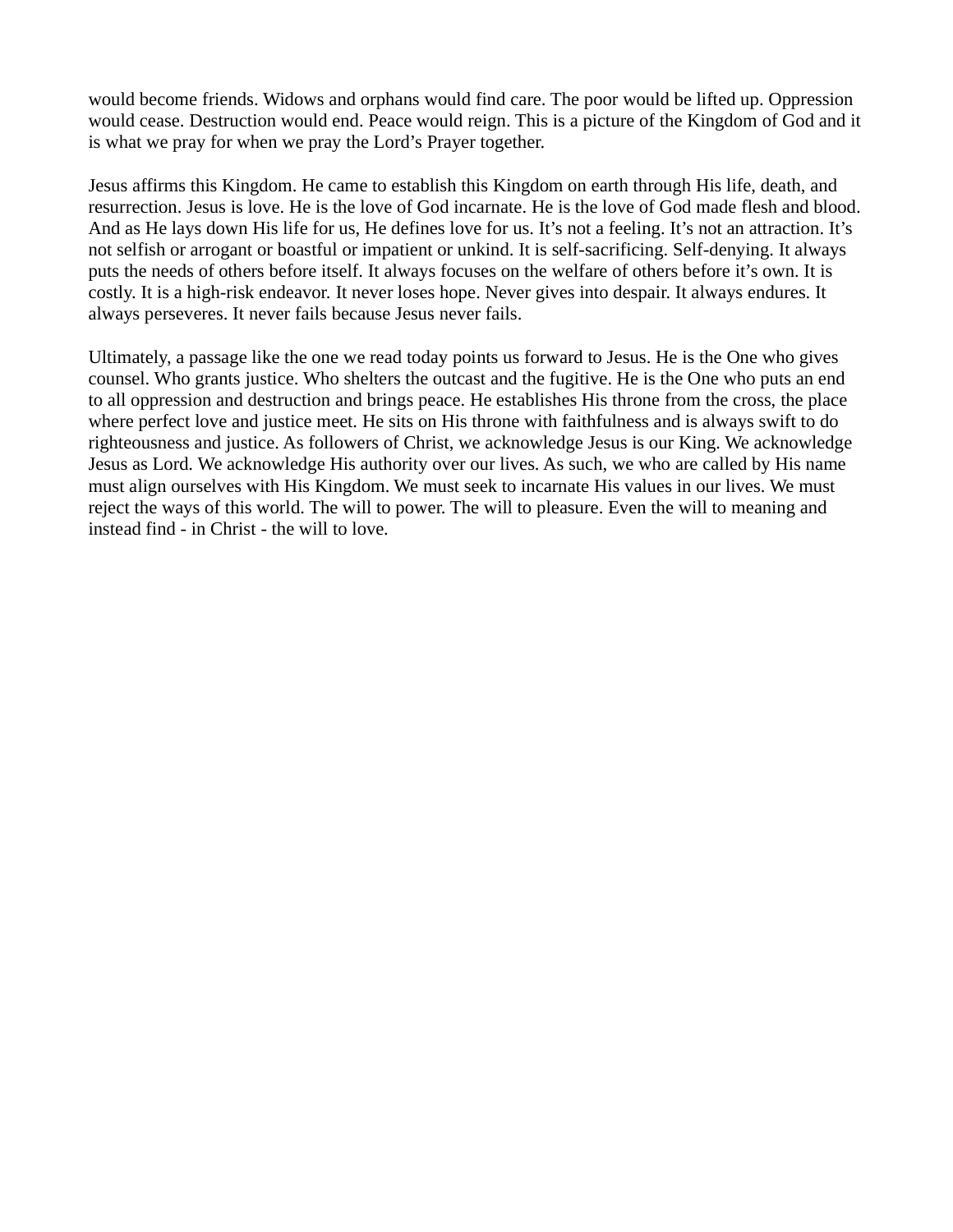### July 20, 2020 LOVE FOR ENEMIES

<span id="page-25-0"></span>[Readings for today: Isaiah 18-22](https://www.biblegateway.com/passage/?search=Isaiah+18-22&version=ESV)

Egypt. The land of slavery. The land of oppression. The land of attempted genocide. For hundreds of years, the people of Israel labored under the whip. Beaten. Abused. Dying young. Their children born to a life of hard labor. Powerless. Helpless. Hopeless. It was a life of constant pain. Constant torment. Constant suffering. Even after they were delivered by God, Egypt continued to be a thorn in their side. Invading. Killing. A perpetual threat on their southern border. It's tough to overstate the hatred and enmity between these two nations. And yet, God loves the Egyptians.

Assyria. One of the most powerful and brutal empires in the ancient world. They fielded the world's first professional army. Developed advanced technology like iron weapons and war chariots. They weaponized terror as a military tactic. And they were absolutely ruthless when it came to putting down resistance. They would sack cities. Displace entire people groups. Employed horrific public torture as a means of psychological warfare. Israel hated them. Israel feared them. It's why Jonah ran to Joppa rather than go to Nineveh. He simply couldn't stomach the sight of his enemies. And yet, God loves the Assyrians.

The Book of Isaiah is often called, "The Gospel of the Old Testament" and today's passage is a good reason why…"In that day there will be an altar to the Lord in the midst of the land of Egypt, and a pillar to the Lord at its border. It will be a sign and a witness to the Lord of hosts in the land of Egypt. When they cry to the Lord because of oppressors, he will send them a savior and defender, and deliver them. And the Lord will make himself known to the Egyptians, and the Egyptians will know the Lord in that day and worship with sacrifice and offering, and they will make vows to the Lord and perform them. And the Lord will strike Egypt, striking and healing, and they will return to the Lord, and he will listen to their pleas for mercy and heal them. In that day there will be a highway from Egypt to Assyria, and Assyria will come into Egypt, and Egypt into Assyria, and the Egyptians will worship with the Assyrians. In that day Israel will be the third with Egypt and Assyria, a blessing in the midst of the earth, whom the Lord of hosts has blessed, saying, "Blessed be Egypt my people, and Assyria the work of my hands, and Israel my inheritance." (Isaiah 19:19-25)

This is an incredible passage pointing to an even more incredible reality. The unconditional nature of God's grace. It comes to us all. Jew and Gentile alike. Egyptian, Assyrian, and Israelite alike. Republican and Democrat alike. Progressive and conservative alike. Black, white, and brown alike. It is no one's possession. No one has a right to claim it for their own. No one is more privileged than another in the eyes of God. All have sinned and fallen short of His glory and all stand in need of His grace. This is why Jesus gives us this command…"Love your enemies and pray for those who persecute you, so that you may be sons and daughters of your Father who is in heaven. For he makes his sun rise on the evil and on the good, and sends rain on the just and on the unjust. For if you love those who love you, what reward do you have? Do not even the tax collectors do the same? And if you greet only your brothers and sisters, what more are you doing than others? Do not even the Gentiles do the same? You therefore must be perfect, as your heavenly Father is perfect." (Matthew 5:43-48) Jesus knows there are no "enemies" in His Kingdom. No "enemies" beyond His reach. No "enemies" beyond His salvation. Jesus knows there is not a single person or single power on this earth who can stand before His love. Jesus holds the power to turn mortal enemies into family. Jesus holds the power to overcome hate and anger and the desire for vengeance with mercy and forgiveness. Jesus holds the power to transform even the hardest hearts. The question is…do we believe Him? Do we trust Him?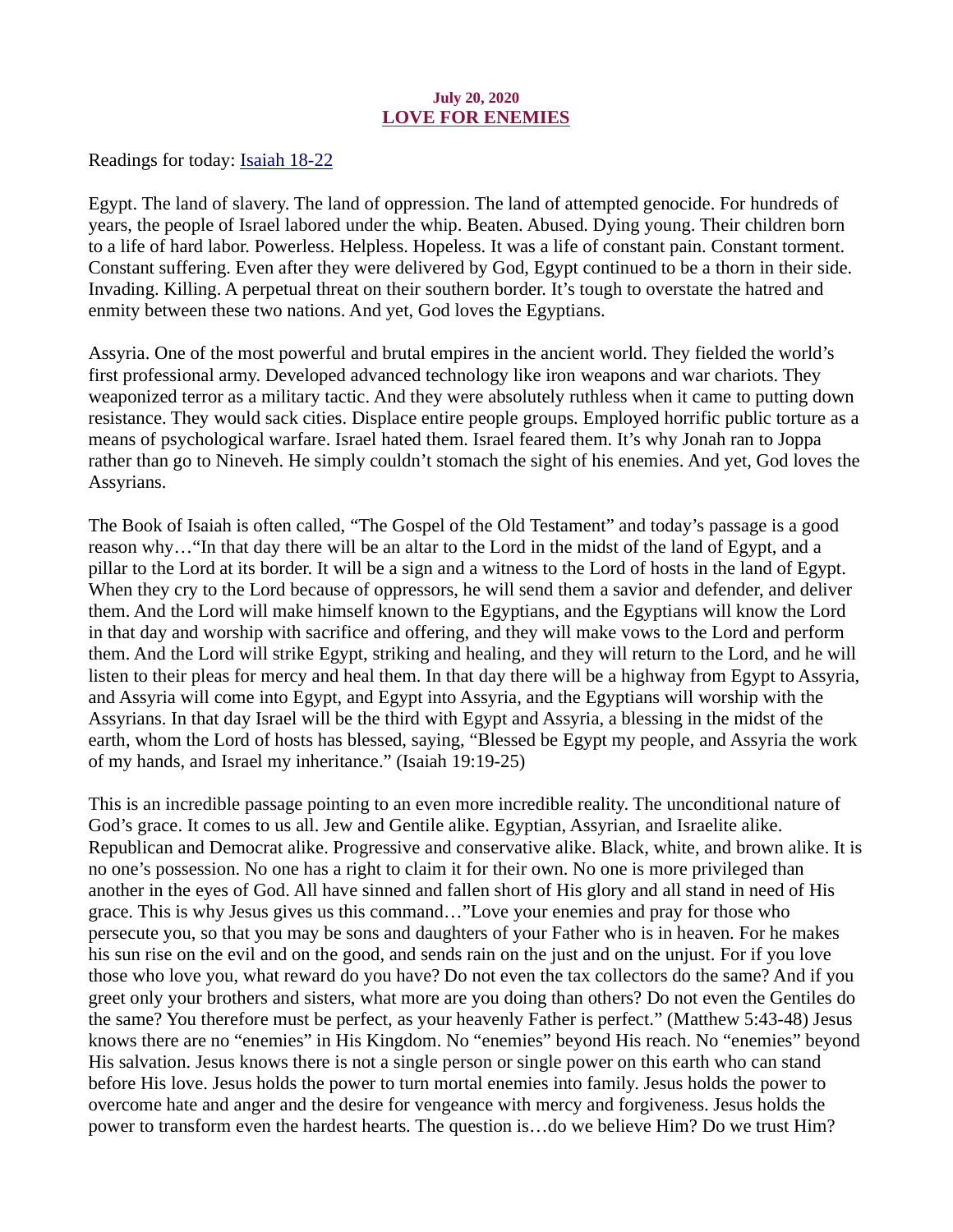And do our lives and our conduct and our speech and our interactions reflect this deep and glorious truth?

You may find yourself reacting in anger and rage at what you see on television or through social media. White supremacy. Antifa. President Donald Trump. Speaker Nancy Pelosi. Black Lives Matter. Defund the Police. Blue Lives Matter. Refund the Police. The temptation is to react in anger. Weaponize shame to attack those who disagree. Impose ideological purity tests on all relationships. Rest secure in one's own self-righteousness and reinforce one's beliefs by interacting only in the social and political echo chambers of our own making. Smugly and sarcastically put down the other side. Such attitudes and actions do not reflect the heart and character of Jesus. In fact, they are sure signs of a disobedient and rebellious heart. One refusing to bow to what Jesus demands. Following Jesus requires self-denial. It requires laying aside all allegiances except the only one that truly matters. Our world stands in desperate need of grace and Jesus has called us to be His agents of grace…will we answer His call?

Readings for tomorrow: Isaiah 23-26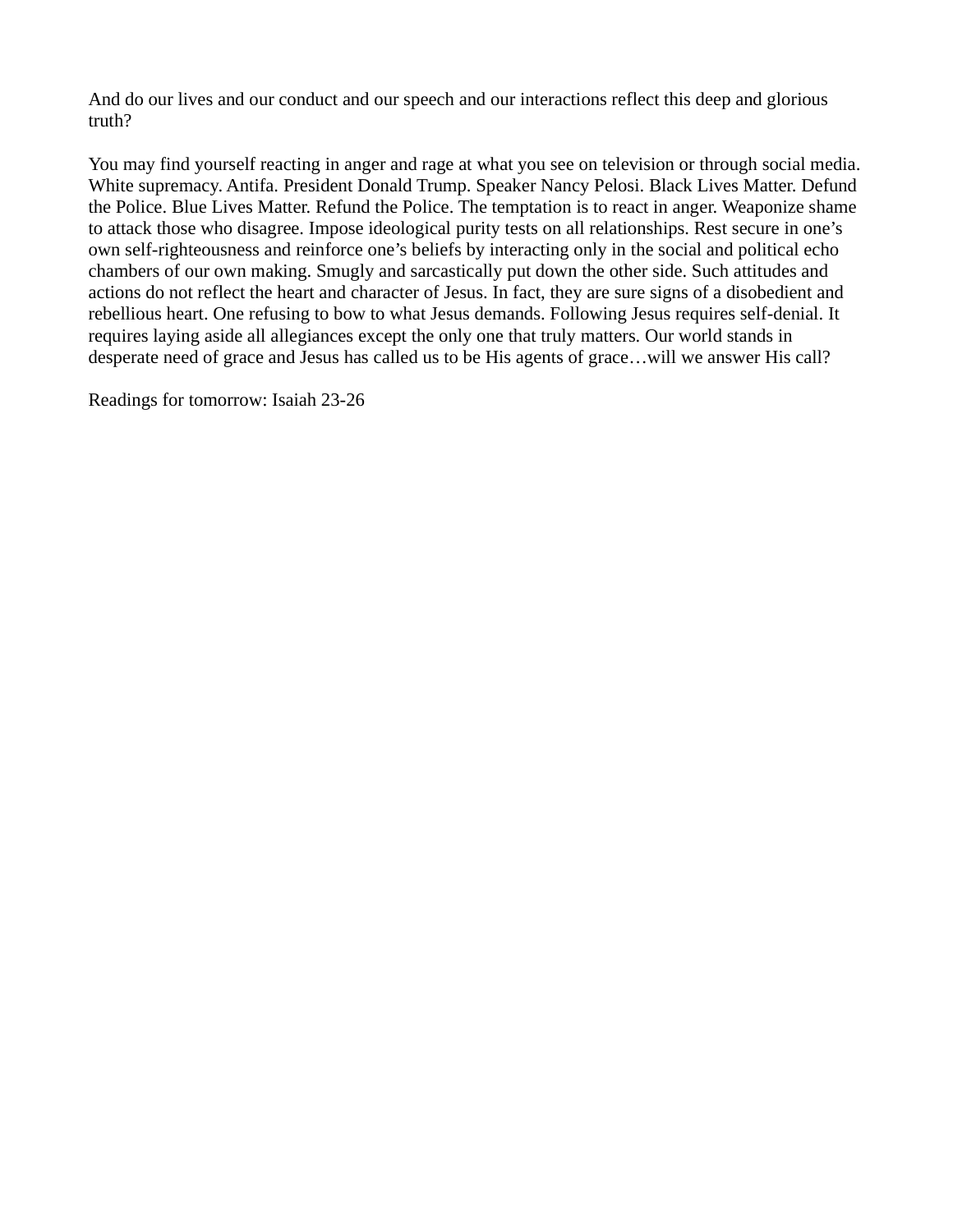#### July 21, 2020 RAW PRAYERS

<span id="page-27-0"></span>[Readings for today: Isaiah 23-26](https://www.biblegateway.com/passage/?search=Isaiah+23-26&version=ESV)

Like most, I have good days and bad days. Days when I feel confident and my trust in the Lord seems strong. Days when I feel anxious and afraid and my trust in the Lord remains elusive. I have moments when I can see the silver lining in all we are going through and I have moments where all I see are dark, ominous clouds and I wonder how we'll make it. My dark days tend to follow rough nights when I don't sleep well for whatever reason. It could be my weariness over the COVID-19 virus. My worry for those impacted by the economic crash. Or the grief I feel over the divisions in our nation that have broken out into the streets. It could be my yearning for God's justice and my deep disappointment even disillusionment - in our country as we continue to refuse to make a full confession of our corporate sins. It could be my frustration and anger towards those who would take advantage of the pain of this cultural moment to press their agenda. It could be my sadness for the good men and women who serve in positions of authority in law enforcement and politics who are demonized on a daily basis. It could be the burdens I carry pastorally for people I love. It could be that I've become over-saturated with all the bad news that scrolls across my social media and news feeds. Or it could just be that I'm tired of sleeping on the couch as we make a second attempt to crate-train our new puppy. ;-) Whatever it is, I woke up this morning tired. Weary. Discouraged. And I found myself praying a very raw prayer…"Father, we are such foolish creatures. Blind to our own ambitions. Blind to our own insecurities. Blind to our own failings. We so easily fault those around us. Those who are different than us. Those who don't look like us or think like us or act like us. We so easily criticize and hyperbolize and sensationalize what we see. Taking things to the extreme. We have become far too comfortable employing shame and fear to achieve our goals which is always power, power, and more power. We excuse the abuses of those on our side while we pretend to be shocked at the abuses of those on the other side. We are a nation of hypocrites. Father, bring us to our knees. Withdraw your hand that we may reap what we've sown. May the pandemic spread further and the economic pain last longer and the ethnic tensions burn hotter if that is what it will take to bring us back to you. We are so very proud. So very arrogant. Absolutely convinced of our own self-righteousness. Father, discipline us and then forgive us. Let us fall hard and then bind up our wounds. Break us and then mend us. This I pray in the name of Jesus."

It's a scary prayer. One vomited from the depths of my soul. After I wrote these words in my journal, I turned to our reading today and found similar sentiment in Isaiah. "Behold, the Lord will empty the earth and make it desolate, and he will twist its surface and scatter its inhabitants. And it shall be, as with the people, so with the priest; as with the slave, so with his master; as with the maid, so with her mistress; as with the buyer, so with the seller; as with the lender, so with the borrower; as with the creditor, so with the debtor. The earth shall be utterly empty and utterly plundered; for the Lord has spoken this word." (Isaiah 24:1-3) Turns out Isaiah also struggled at times to find hope. (Perhaps it had something to do with him walking around naked for three years?) He looked around at all the injustice. All the corruption. All the greed. All the selfishness. All the unrestrained violence and suffering and pain. And he cries out to God. Empty the earth! Make it desolate! Scatter her inhabitants! Plunder humanity! It's what we deserve. It's what we've rightly earned. It's just. It's righteous. All have sinned and fallen short of God's glory. All like sheep have gone astray. Each of us have turned to our own way. The Lord would be utterly just in condemning us all and starting over.

And yet He is faithful. To Himself. To His own divine nature and character. God is merciful and gracious. He will never break His covenant with us. He is steadfast in love. He is trustworthy and true.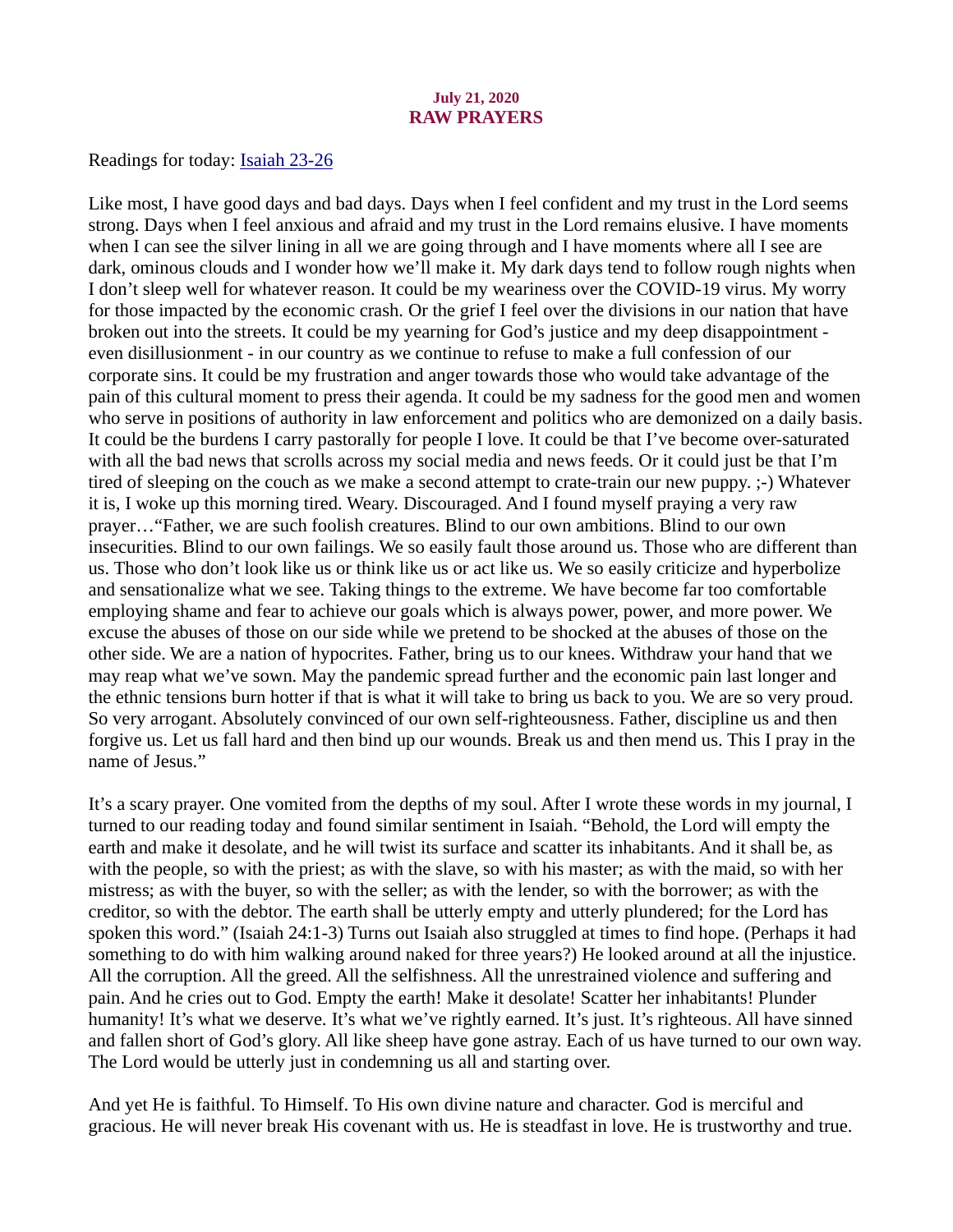He will never abandon us to our sin. So Isaiah continues…"On this mountain the Lord of hosts will make for all peoples a feast of rich food, a feast of well-aged wine, of rich food full of marrow, of aged wine well refined. And he will swallow up on this mountain the covering that is cast over all peoples, the veil that is spread over all nations. He will swallow up death forever; and the Lord God will wipe away tears from all faces, and the reproach of his people he will take away from all the earth, for the Lord has spoken. It will be said on that day, "Behold, this is our God; we have waited for him, that he might save us. This is the Lord; we have waited for him; let us be glad and rejoice in his salvation." (Isaiah 25:6-9) In the midst of his discouragement, Isaiah finds hope and as I read these words this morning, I myself began to find hope. A glimmer of light pierced the darkness. My burdens lifted. My eyes looked up. Once again, I found my strength being renewed and soul revived.

How do we find hope in these dark days? How do we find encouragement in the midst of our despair? How do we cling to faith in the midst of our fear? Listen to how Isaiah concludes, "You keep him in perfect peace whose mind is stayed on you, because he trusts in you. Trust in the Lord forever, for the Lord God is an everlasting rock." (Isaiah 26:3-4) Put another way, we fix our eyes on Jesus. The author and perfecter of our faith. We look to Him and His example. We look to the cross where He bore the sins of the world on His shoulders…including the sins of the particular cultural moment we find ourselves in. Nothing we are going through is new to God. None of it is news to God. There is nothing about the human condition that surprises God. He's been here before. He knows us deeply. Intimately. Inside and out. Backwards and forwards. And the great news is He loves us, warts and all. So keep your eyes on Him. Stay your mind on Him. Focus your thoughts and your energy on Him. Trust in Him. He is the everlasting rock who will never fail. Amen!

Readings for tomorrow: 2 Kings 18:1-18, 2 Chronicles 29-31, Psalms 48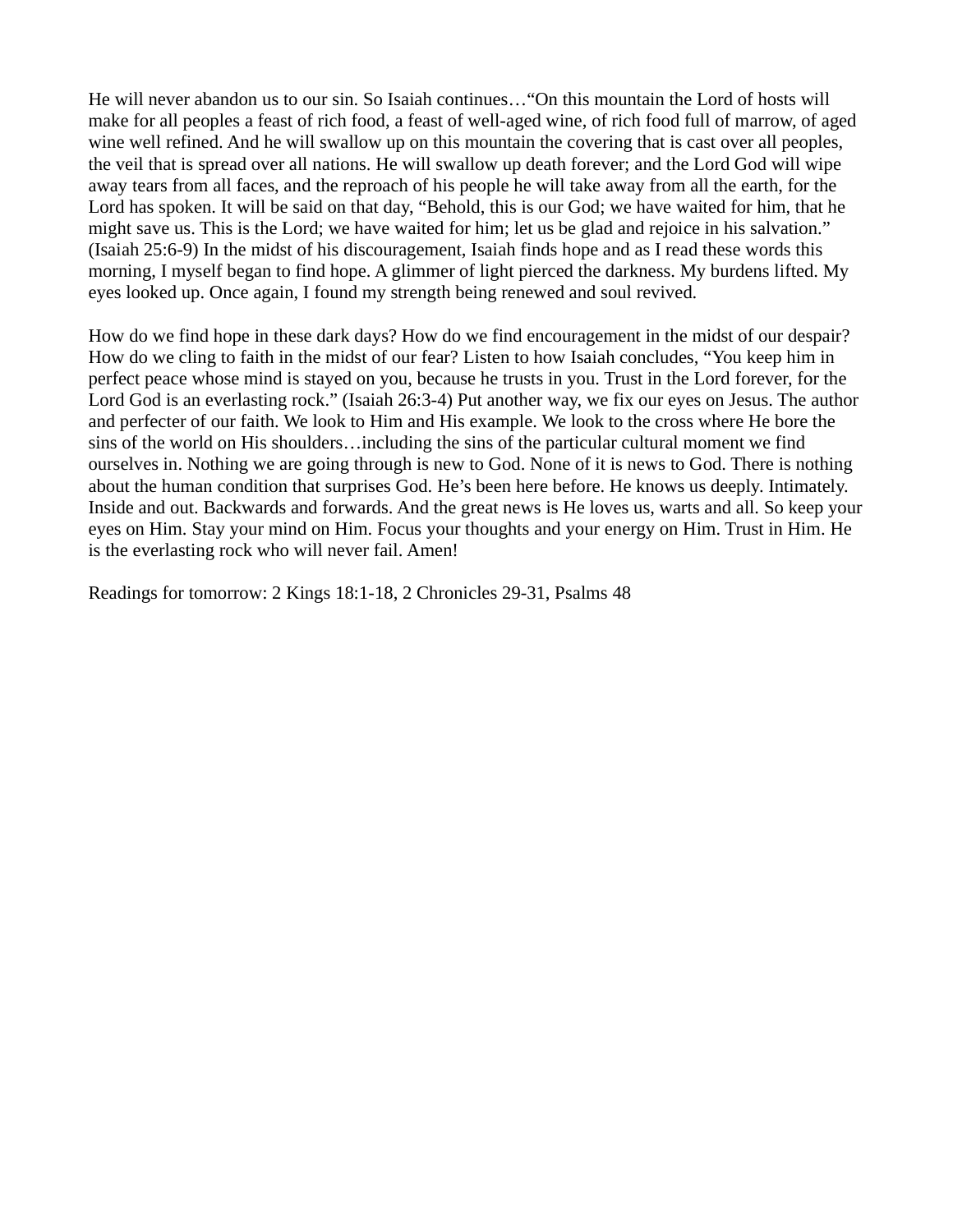## July 22, 2020 FULLY DEVOTED

<span id="page-29-0"></span>[Readings for today: 2 Kings 18:1-18, 2 Chronicles 29-31, Psalms 48](https://www.biblegateway.com/passage/?search=2+Kings+18%3A1-18%2C+2+Chronicles+29-31%2C+Psalms+48&version=ESV)

Hezekiah is a remarkable man. The polar opposite of his father. Where his father was unfaithful, Hezekiah was faithful. Where his father was morally compromised, Hezekiah was pure. Where his father was evil, Hezekiah was good. One wonders where Hezekiah learned such faithfulness. What made him turn from his father's ways? Who taught him the ways of the Lord? How did he know to cleanse the Temple, re-institute the Levites, and celebrate the Passover? These things had been absent for decades. The Temple had been desecrated. The priests and Levites forgotten. And yet somehow Hezekiah's heart was not only stirred to seek the Lord in this pagan environment but God provided faithful teachers along the way to instruct and guide him. They remain nameless. Their identities known only to God. But what an impact they make through this great man!

Hezekiah is a great example of what can happen when key leaders seek the heart of God. God doesn't need our wealth. He doesn't need our power. He doesn't need our influence or position or authority. He simply needs our hearts. If we seek to love God with all our heart, soul, mind and strength; His promise is He will use us to make Kingdom-sized impact on those around us. Hezekiah "trusted in the Lord, the God of Israel, so that there was none like him among all the kings of Judah after him, nor among those who were before him." (2 Kings 18:5) He dedicated his life to the destruction of idolatry. He tore down the pagan shrines that dotted the hillsides. He destroyed the bronze serpent Moses had made in the wilderness to save the people from poisonous snakes. He cleansed the Temple. He restored true worship. He sent messengers throughout the length and breadth of the nation to invite people to celebrate the Passover meal. And even though the people had forgotten how to cleanse themselves in preparation, Hezekiah interceded on their behalf, calling on God to honor the intent of their hearts. The impact of this time of celebration was so profound, the people asked to stay an additional seven days to keep worshiping! "And the people of Israel who were present at Jerusalem kept the Feast of Unleavened Bread seven days with great gladness, and the Levites and the priests praised the Lord day by day, singing with all their might to the Lord. And Hezekiah spoke encouragingly to all the Levites who showed good skill in the service of the Lord. So they ate the food of the festival for seven days, sacrificing peace offerings and giving thanks to the Lord, the God of their fathers. Then the whole assembly agreed together to keep the feast for another seven days. So they kept it for another seven days with gladness." (2 Chronicles 30:21-23) Once the feast was compete, the people - inspired by the worship of the True and Living God and Hezekiah's example - returned to their homes to continue to purge the nation of its idolatry. "Now when all this was finished, all Israel who were present went out to the cities of Judah and broke in pieces the pillars and cut down the Asherim and broke down the high places and the altars throughout all Judah and Benjamin, and in Ephraim and Manasseh, until they had destroyed them all. Then all the people of Israel returned to their cities, every man to his possession." (2 Chronicles 31:1) This is nothing short of revival!

I know a lot of Christians who pray for revival. They pray regularly for a fresh movement of God's Spirit through their lives, churches, communities, and their nation. If that describes you...and I hope it does!!!...I want to encourage you to follow Hezekiah's example. Don't wait! Don't delay! Simply begin to seek God's face right where you are! If you are a mother or father, seek God's heart for your home and children. If you are a student or employee, seek God's heart for your school or place of work. If you are a business, community, or church leader, seek God's heart for the people you serve. If you are a national leader, seek God's heart for your country. The secret to Hezekiah's success had very little to do with his authority as king. It had everything to do with his heart for God. "Thus Hezekiah did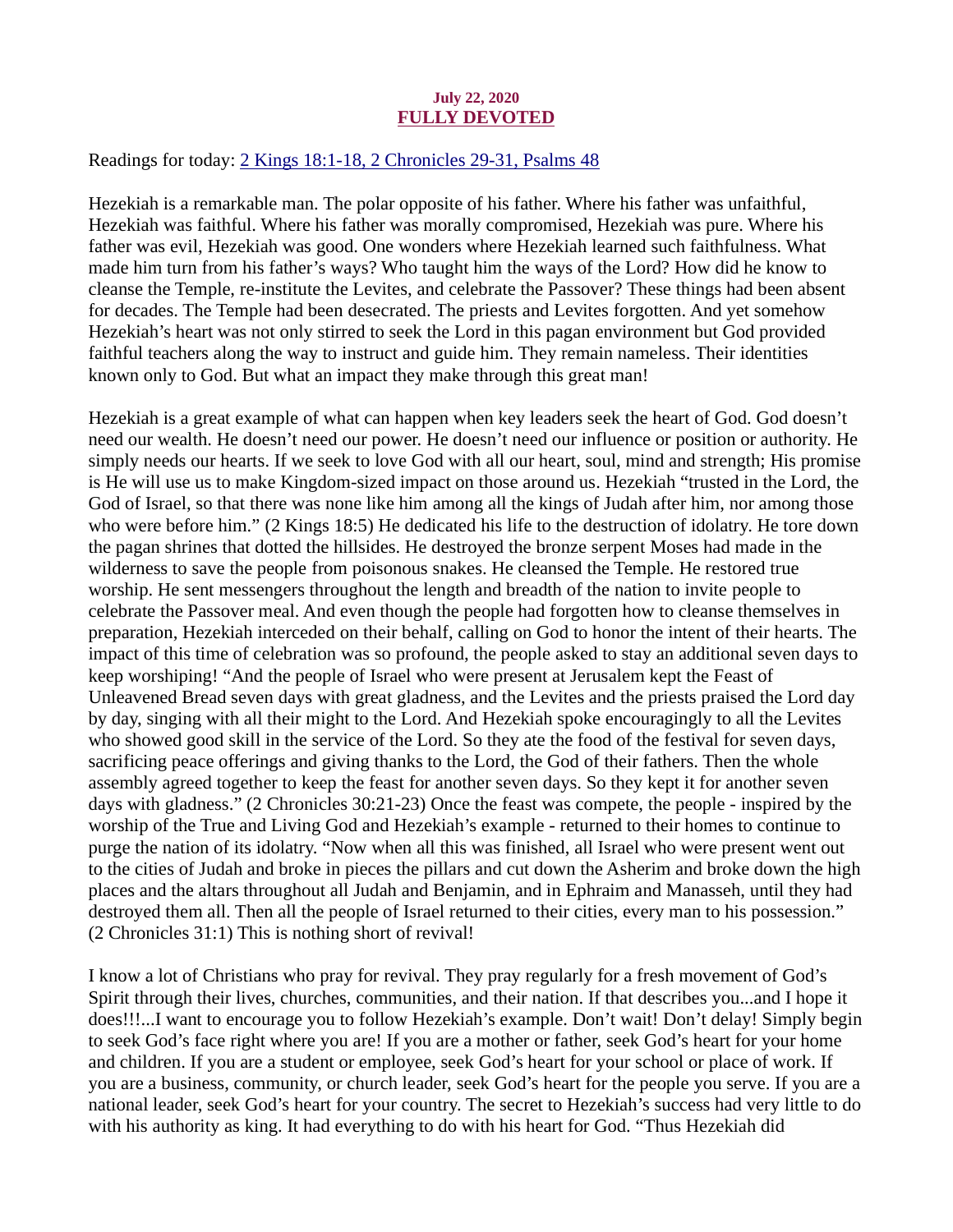throughout all Judah, and he did what was good and right and faithful before the Lord his God. And every work that he undertook in the service of the house of God and in accordance with the law and the commandments, seeking his God, he did with all his heart, and prospered." (2 Chronicles 31:20-21)

I want to challenge you to pray 2 Chronicles 31:20-21 for yourself. For example, "Father, I want to do what is good and right and faithful before You. Every work I undertake at my job, in my home, with my friends, at my church I do in accordance with Your commands. I am seeking You, Father. I want to serve you with all my heart. May everything I do prosper in order to bring glory to Your great name." Now you try. Insert your name. Insert your situation. Insert your circumstances and seek God with all your heart. Put Him to the test. Call on His faithfulness. I trust you will be amazed at what takes place.

The world has yet to see what God will do with a man or woman fully devoted to Him. Your spouse has yet to see what God will do with a husband or wife fully devoted to Him. You children have yet to see what God will do with a mother or father fully devoted to Him. Your boss or teacher has yet to see what God will do with an employee or student fully devoted to Him. Your community has yet to see what God will do with a church fully devoted to Him. Our nation has yet to see what God will do with a church fully devoted to Him! Consecrate yourselves, friends, to the Lord! Let Him use you for His purposes and His glory in the world!

Readings for tomorrow: Isaiah 27-30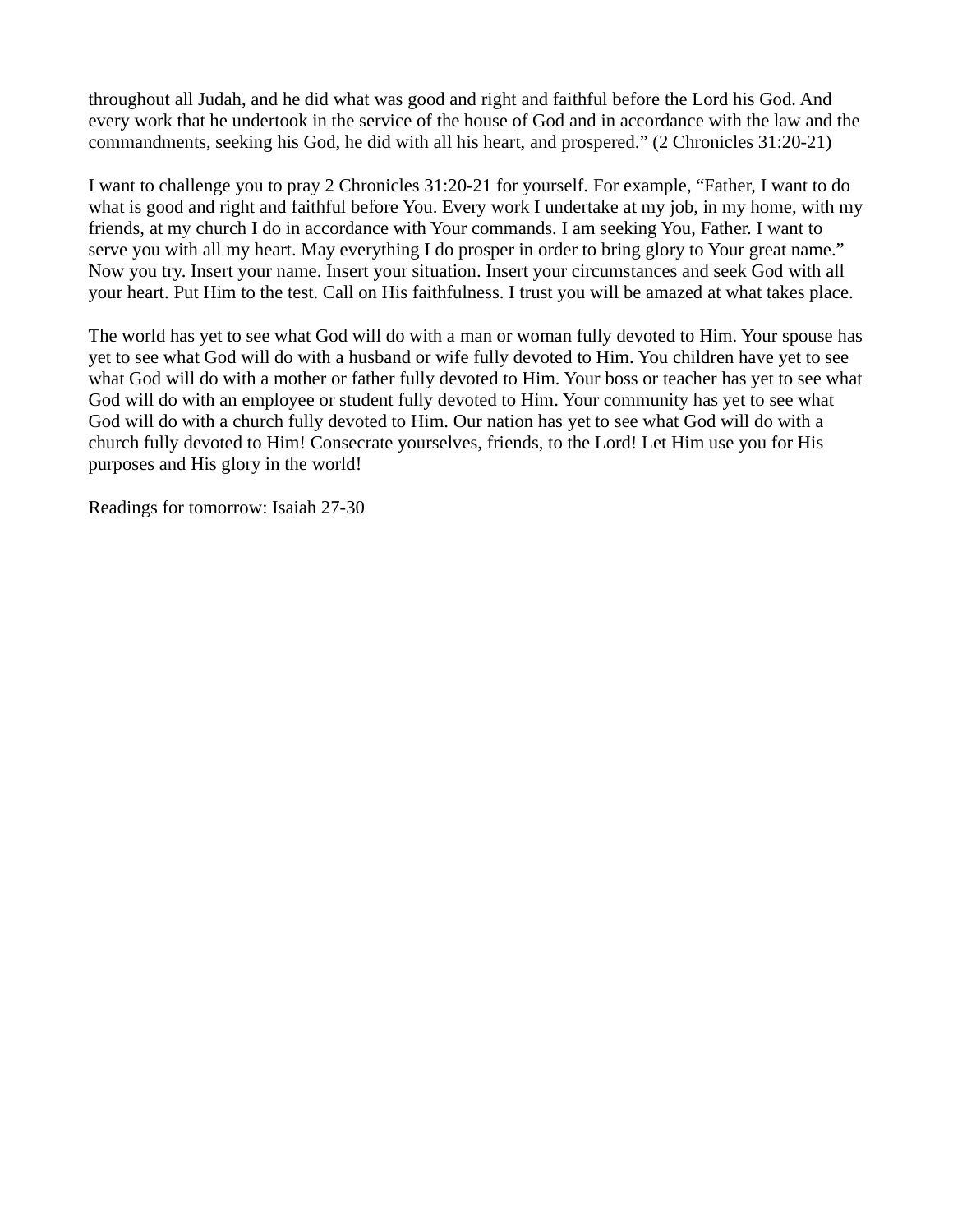### July 23, 2020 COVENANT WITH DEATH

<span id="page-31-0"></span>[Readings for today: Isaiah 27-30](https://www.biblegateway.com/passage/?search=Isaiah+27-30&version=ESV)

"Therefore hear the word of the Lord, you scoffers, who rule this people in Jerusalem! Because you have said, "We have made a covenant with death, and with Sheol we have an agreement, when the overwhelming whip passes through it will not come to us, for we have made lies our refuge, and in falsehood we have taken shelter…" (Isaiah 28:14-15)

What a time to be reading through Isaiah! To reflect on his words as he spoke to his people. There is much here that feels so familiar. Particularly as we think about where we find ourselves in this cultural moment. We too have made a covenant with death. Abortion. Suicide. Addiction. Violence. Depression. Riots. Police brutality. Racism. Classism. COVID-19. The symptoms are legion and they are further complicated by the lies we tell ourselves. The deliberate spin and falsehoods in which we too take shelter. Our refusal to acknowledge our sin. Our refusal to take an honest look in the mirror. Our refusal to humble ourselves before God is extracting a terrible price. Suffering. Pain. Heartbreak. Grief. Loss. Thousands are dying. Thousands more losing businesses and homes. There is a tidal wave of mental health needs beginning to break on our shores. And the full cost of this time won't be known for years to come as our children struggle to overcome the social and educational losses they've suffered during this time.

It's a lot to take in and if we aren't careful, we will quickly be overwhelmed. We simply are not strong enough to meet the demands of this moment. We are not wise enough to chart a path through the pain. Thankfully, God is sufficient for the needs of this hour. His grace is more than enough. His mercies are new every morning. His faithfulness is greater than we can ever hope for or imagine. Israel knew this, of course, but she had forgotten God in her pride. So Isaiah reminds them in the midst of their national crisis to look to God. To return to the Lord. To remember His promises. "Therefore thus says the Lord God, "Behold, I am the one who has laid as a foundation in Zion, a stone, a tested stone, a precious cornerstone, of a sure foundation: 'Whoever believes will not be in haste.' And I will make justice the line, and righteousness the plumb line; and hail will sweep away the refuge of lies, and waters will overwhelm the shelter." Then your covenant with death will be annulled, and your agreement with Sheol will not stand…" (Isaiah 28:16-18)

Only God can annul our covenant with death. Only God can overrule and override our agreement with the grave. Death is the righteous punishment for original sin. Death is the righteous wage we earn as we sin each and every day. Our hearts are corrupt. Our desires disordered. Our loves disoriented. Our souls confused. This is true for us both personally and corporately. Our culture is obsessed with death as well. We see reflected public policy. We see it reflected in the laws we pass. We see it alive and well in our political discourse. So much selfishness. So much greed. So much hate. So much shame. Power tends to corrupt and absolute power corrupts absolutely which is why we can never lift ourselves out of this death spiral.

Friends, our only hope is to turn to Christ. To make Him our goal. To make Him our aim. To make Him the telos of our lives and the supreme treasure of our souls. Only by submitting ourselves to Christ is the covenant of death annulled and judgment of death lifted. For He Himself took our place. Bore our sin. Paid the price in full. It is finished. The wrath of God was turned away. The justice of God was satisfied. The power of sin broken. Death was defeated. And all of this is ours through Christ Jesus. He is the foundation God laid in Zion. The precious cornerstone on which the Kingdom of God is built. He was tested and remain true. He was shaken but remained sure. He is the only foundation on which we can build our lives, our nation, and our world.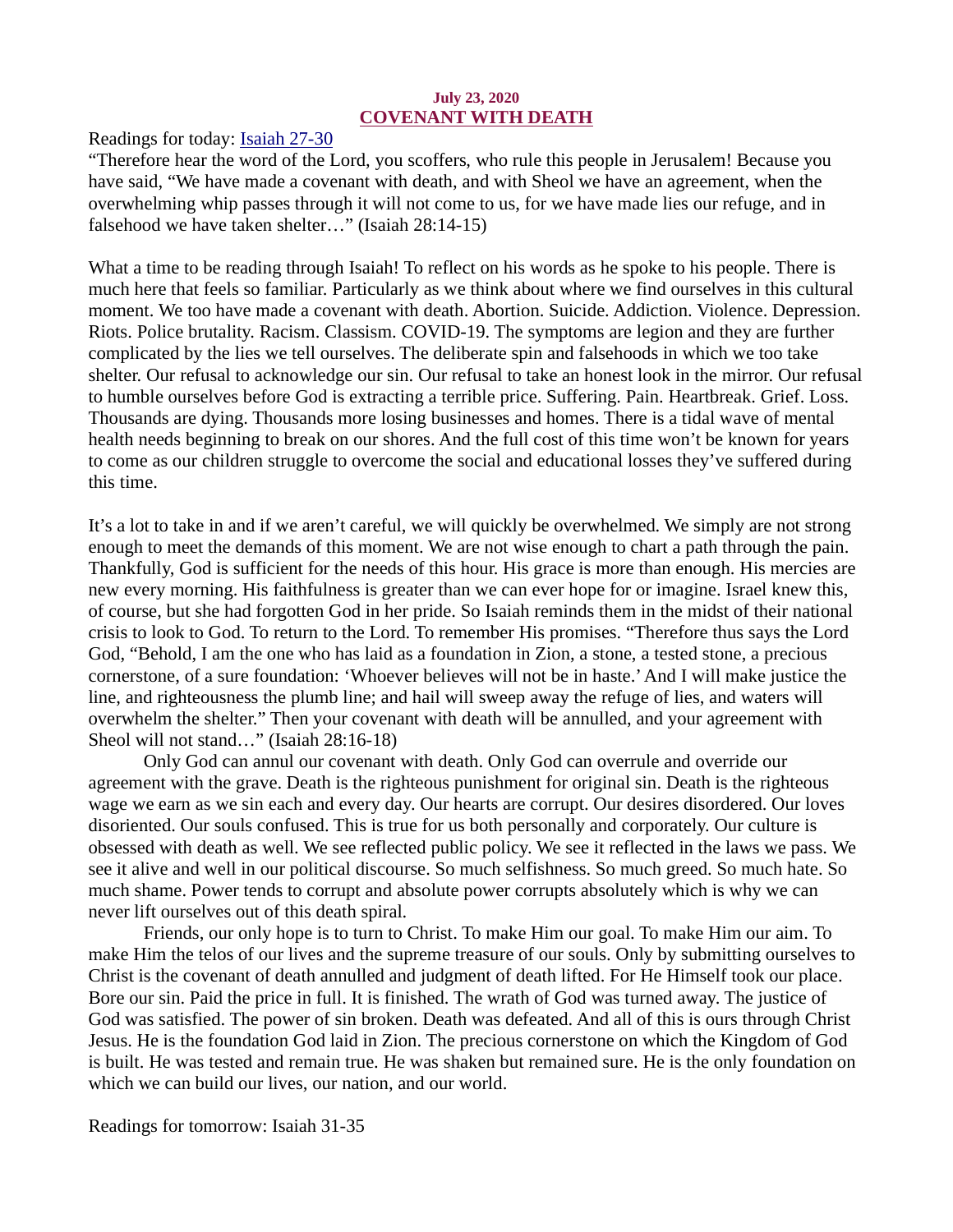## July 24, 2020 MOTION SICKNESS

<span id="page-32-0"></span>[Readings for today: Isaiah 31-35](https://www.biblegateway.com/passage/?search=Isaiah+31-35&version=ESV)

I get seasick. Not just a little queasy but over the top, barfing multiple times over the side, green-faced seasick. The first time I realized this I was in Maine and had signed up to go deep sea fishing off the coast. It was a stormy day. We were in a small boat. The wave action was fierce once we moved beyond the breakers. I paid quite a bit of money - for a college student - to go out on this half day trip. I was hoping to catch something big. Have a great story to tell. Alas, all I did for five hours was throw up over the side. It was honestly one of the most miserable experiences of my life. Motion sickness is caused by the disconnect between what we see with our eyes and what we feel in our inner ear. If the two don't match, you're in trouble and the symptoms won't resolve until you find stability. Make it back to shore. Put your feet on solid ground.

Today, Isaiah describes a form of spiritual motion sickness. There is a spiritual disconnect between what God's people say and what they do. They worship God with their lips but not from their hearts. The result is judgment. The result is pain. The result is suffering. They are in danger of being exiled from the Promised Land. And it's not just them. Because Israel abandoned her calling to be the light to the nations, the world has been left in darkness. No one to show the pagan nations how to worship the True and Living God. So they too come under judgment. They too experience the righteous wrath of God. There is no place that is safe. Not Egypt. Not Assyria. Not Zion. All have sinned greatly. All have abandoned true worship. All have brought shame and dishonor to God and treated Him with utter contempt. The result is chaos. Instability. The earth reels and quakes beneath their feet at the sound of God's voice.

But all hope is not lost! God Himself provides a way where there is no way. A highway for the redeemed called the Way of Holiness. (Is. 35:8-10) It's a safe way. A secure way. A road for those who love the Lord with all their hearts, souls, and minds. It's a stable way for those who walk on it honor God for who He is. "The Lord is exalted, for he dwells on high; he will fill Zion with justice and righteousness, and he will be the stability of your times, abundance of salvation, wisdom, and knowledge; the fear of the Lord is Zion's treasure." (Is. 33:5-6) It's a peaceful way because those who walk on it hunger and thirst after righteousness. "And the effect of righteousness will be peace, and the result of righteousness, quietness and trust forever." (Is. 32:17) It's a noble way. A way of honor and glory and respect and privilege. "He who is noble plans noble things, and on noble things he stands." (Is. 32:8) And because it is all these things and more, the redeemed rejoice when they find it. "And the ransomed of the Lord shall return and come to Zion with singing; everlasting joy shall be upon their heads; they shall obtain gladness and joy, and sorrow and sighing shall flee away." (Is. 35:10) It's a beautiful vision, is it not? Don't you find yourself longing to walk there? To experience the abundance of peace, stability, justice, righteousness, wisdom, knowledge, nobility and salvation that walking such a road promises? Doesn't your heart long to sing and rejoice and burst with everlasting joy? Believe it or not, the way is open to you even now! Jesus Christ says "I am the Way, the Truth, and the Life; no one comes to the Father except by Me." (John 14:6) All the promises of God are hid in Christ. All the riches of God are available to those who trust Christ. All the honor and glory of God is revealed in Christ and is available to those who would place their faith in Him. Those who profess with their mouths that Jesus is Lord and believe in their hearts God raised Him from the dead are saved. And walking in salvation means you are already walking this road! So don't be afraid to claim that which is already yours in Christ Jesus! To open your hands and heart to receive from Christ all He has promised! All He has won for you through His life, death, and resurrection!

Readings for tomorrow: Isaiah 36-37, 2 Kings 18:9-19:37, 2 Chronicles 32:1-23, Psalms 76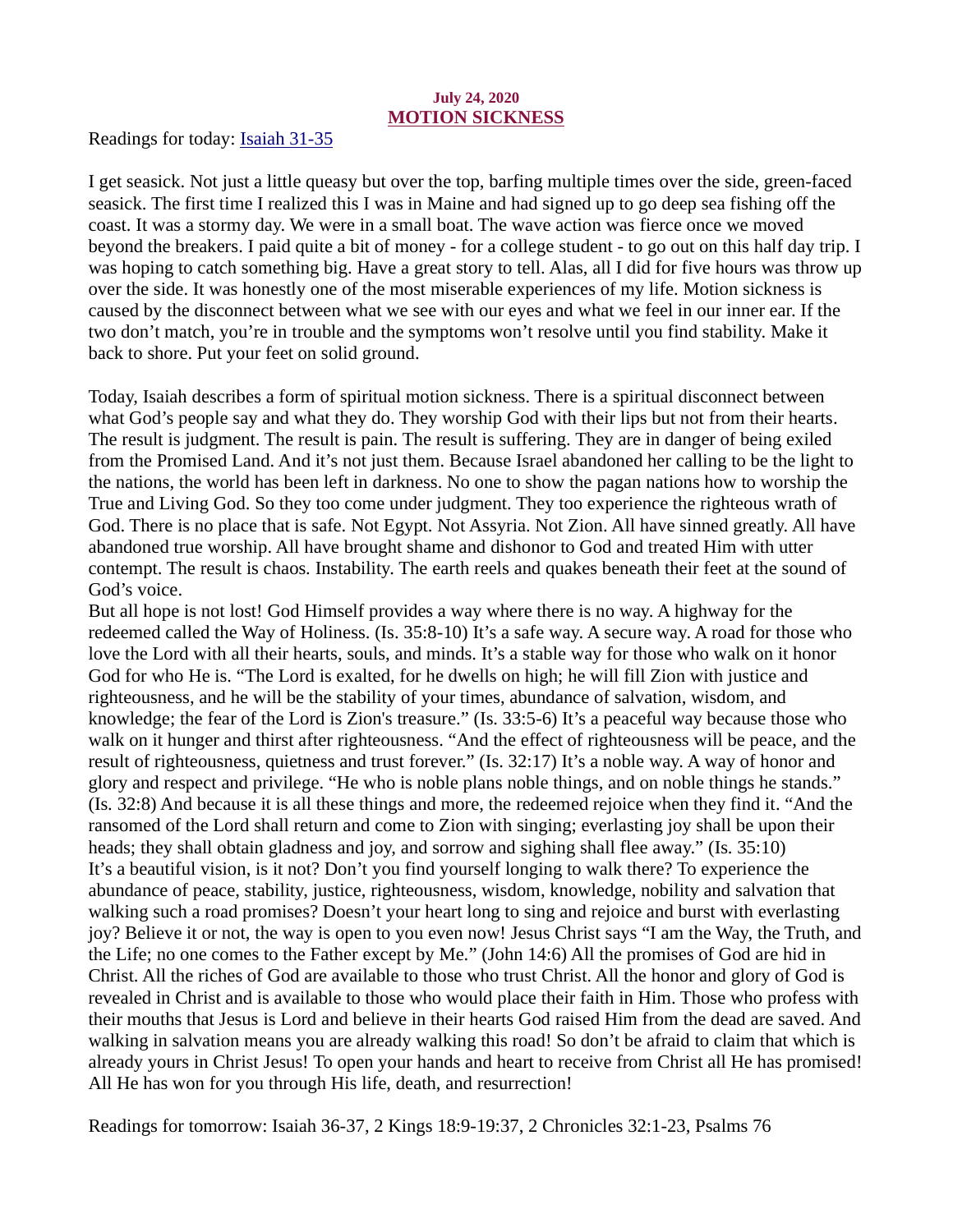## July 25, 2020 GODLY MOTIVATION

<span id="page-33-0"></span>[Readings for today: Isaiah 36-37, 2 Kings 18:9-19:37, 2 Chronicles 32:1-23, Psalms 76](https://www.biblegateway.com/passage/?search=Isaiah+36-37%2C+2+Kings+18%3A9-19%3A37%2C+2+Chronicles+32%3A1-23%2C+Psalms+76&version=ESV)

"So now, O Lord our God, save us from his hand, that all the kingdoms of the earth may know that you alone are the Lord." (Isaiah 37:20)

The southern kingdom of Judah didn't stand a chance. Assyria was the greatest empire of her day. Sennacherib, her greatest emperor. Her armies blitzed through the Middle East conquering nation after nation. No one could stand against them. They had the only standing professional army of the time outfitted with the best tech human civilization had developed. They were literally undefeated everywhere they went. And now they stand outside the gates of Jerusalem. 185,000 strong. Hezekiah has no army to put in the field. Not even two thousand soldiers to ride a horse. They are helpless. Hopeless. All is lost. Except for God. When things are at their darkest, Hezekiah cries out to God for help. He cries to God for salvation. He cries out to God on behalf of his nation. And God answers him. Delivers him. Saves him. It's a powerful story and one of the great miracles in human history.

Sadly, what's often missed is Hezekiah's motivation. Note that he doesn't cry for God to make Judah great again. He doesn't call on God to be faithful to the people He loves. He doesn't give God a list of reasons as to why Judah deserves to be saved. He doesn't talk about their righteous worship or righteous deeds or point to their illustrious history. No, at the heart of Hezekiah's prayer is a desire for God to get all the glory. A passion to see God's name lifted high. Hezekiah prays for this miracle - not so much so that Judah will be saved - but so all the world will know Judah's God stands above all other gods. It's an evangelistic prayer. Hezekiah wants all the nations of the earth to know the Lord and this is what drives him to his knees on behalf of his people.

We are living through a time of great social unrest. Our country is more divided than ever. More at odds than ever. Our national leaders are at each other's throats. Different groups have taken to the streets to protest for sweeping cultural change. Some of those groups are violent. They burn. They tear down. They destroy. All of it captured on video for the world to see. There are political forces in play vying for influence, power, and control. Each with a different vision for the future of our country. Each claiming God is on their side. Many believers I know are praying for our country. They long to see God work a similar miracle in our day like He did for Hezekiah. But are we praying with the same motivation?

God loves America but He doesn't need America. America is loved no more and no less than any other nation on earth. She is not exceptional in the eyes of God. She is fallen. She is sinful. She is broken. She is in need of redemption. Insofar as she aligns her laws and her ways with Him, she will find blessing and hope and peace. Insofar as she departs from Him, she will find judgment and violence and a curse. God will not be mocked. Nations rise and fall before Him. He raises them up and brings them down according to His sovereign will. As we grapple with the sins of our past and present, our only hope is to humble ourselves before Him. To repent of our wicked ways and return to Him. To honestly confess our national sins of abortion and racism and classism and obsession with selfishness and greed and ask for His forgiveness. As we publicly humble ourselves and pray and seek God's face and turn from our wicked ways, the world will see and know that God alone is Lord.

I pray for our nation every single day. I pray for humility. For repentance. For transformed hearts. I pray for our leaders. I pray they will forsake their wicked, sinful ways. I pray they will lay aside their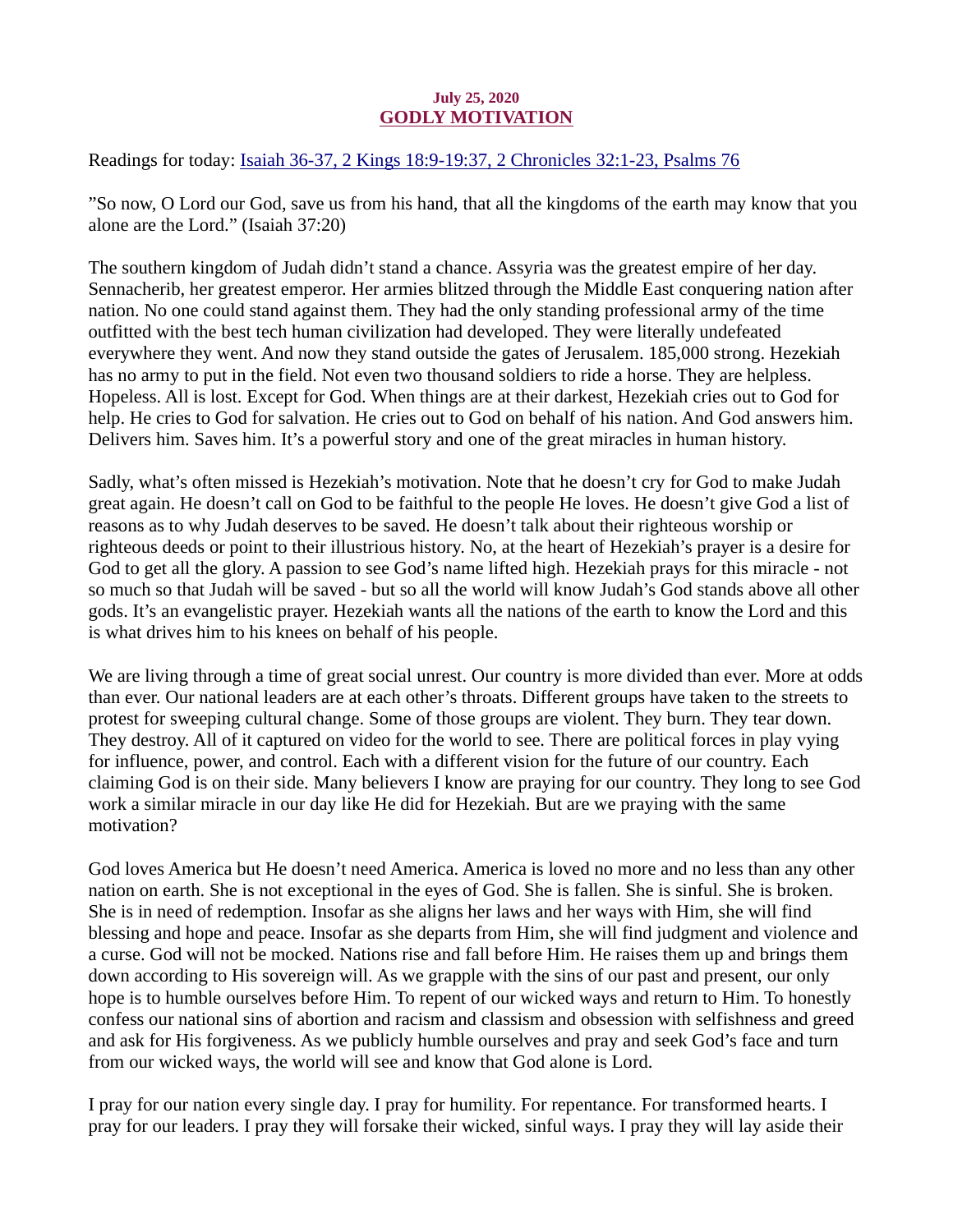ambitions and greed and lust for power and instead have a heart to serve the Lord. I pray for an honest reckoning of the sins of our past. I pray for a renewed passion for justice and compassion. I pray grace to replace anger. Mercy to replace vengeance. Love to replace hate. I pray God will do all these things for His glory not our own. I pray He will do these things for the sake of His great name not our own. I pray God will do these things to declare His greatness not our own. In short, I am trying to pray with the same motivation as Hezekiah for it is our only hope as a nation.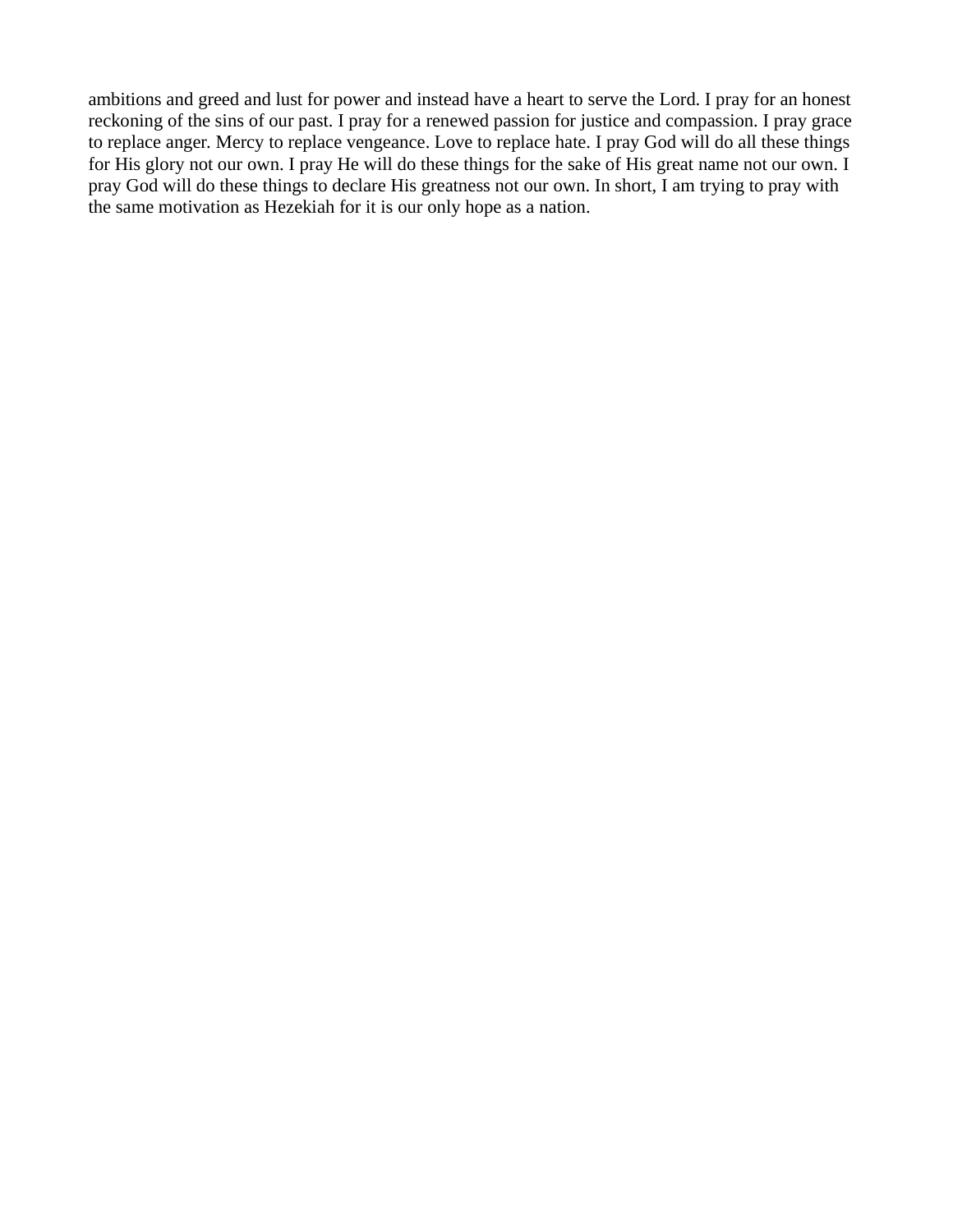## July 27, 2020 TESTING OF FAITH

<span id="page-35-0"></span>[Readings for today: Isaiah 38-39, 2 Kings 20:1-21, 2 Chronicles 32:24-33](https://www.biblegateway.com/passage/?search=Isaiah+38-39%2C+2+Kings+20%3A1-21%2C+2+Chronicles+32%3A24-33&version=ESV)

"And so in the matter of the envoys of the princes of Babylon, who had been sent to him to inquire about the sign that had been done in the land, God left Hezekiah to himself, in order to test him and to know all that was in his heart." (2 Chronicles 32:31)

Life is full of tests. We are tested in school in order to demonstrate proficiency in certain areas of study. We are tested physically when we exercise or participate in sports. We are tested mentally as we develop particular talents and abilities. Our hearts are tested when we enter into relationships with other people. The same is true with faith. Our faith is often put to the test. It could be through pain and hardship. It could be through success and achievement. There simply is no way to go through life without being pushed to your limits. And this is a good thing. It's actually what makes us stronger. When we work out, we build our muscles. When we work through conflict, we build our emotional resilience. When we practice, we develop our talents and abilities. When we turn and depend on God, our faith grows as well.

Some question why a good God would test His people? Such questions are based on the false assumption that a good God would protect us from all hardship. Protect us from all mistakes. Protect us from all pain. But that wouldn't make God "good" at all. In fact, such a God would be evil for He would be forever stunting our growth. He would be holding us back. He would be letting us down. God is no helicopter parent. He is not hovering over our lives to protect us from all harm. God is faithful. He knows pain is often life's greatest teacher. He knows hardship only makes us stronger. He knows tests are important so we grow in our understanding and knowledge not only of Him but of ourselves. How else can we know our limits unless we push them? How else can we fulfill our divine potential unless we are intentionally disciplined? How else can we grow and develop into fully functioning adults unless we are given the freedom to both succeed and fail?

Hezekiah was a godly king. His faith had been put to the test numerous times throughout his life. Most especially in his conflict with the Assyrian empire. Over and over again, Hezekiah passed his tests thus proving his devotion to the Lord. As he entered his later years, he grew sick almost to the point of death. He cried out to God yet again. Asking God for mercy and healing. Once again, God delivers him from certain death. Gives him fifteen more years of life. Hezekiah is healthy. He is wealthy. He is at the height of his powers. And God is faithful. He wants to make sure Hezekiah's heart stays true. So He sends another test. Envoys from an emerging empire to the east show up. They come bearing gifts for Hezekiah to celebrate his miraculous recovery. Hezekiah is flush with pride. He puts the wealth of his kingdom on display before them. Little did he realize these messengers had a secret mission. To help Babylon plot future conquests. Sadly, Hezekiah fails this final test and the consequences are tragic for those who come after him.

Testing comes in many forms. Make no mistake, success and achievement and wealth and honor may be among the hardest tests for us to pass. Consider the number of bankruptcies for lottery winners. The fleeting nature of fame. The ups and downs of the stock market. The lure of political power. These things test our character in ways we are often not prepared for and that's why so many fail. It's all too easy to start claiming the credit for ourselves much like Hezekiah. And in such times, God is faithful. Just as He is faithful to deliver us from pain and suffering, He is also faithful to deliver from pride and success. He will humble us so that we might learn to depend on Him again. Remember, God's goal for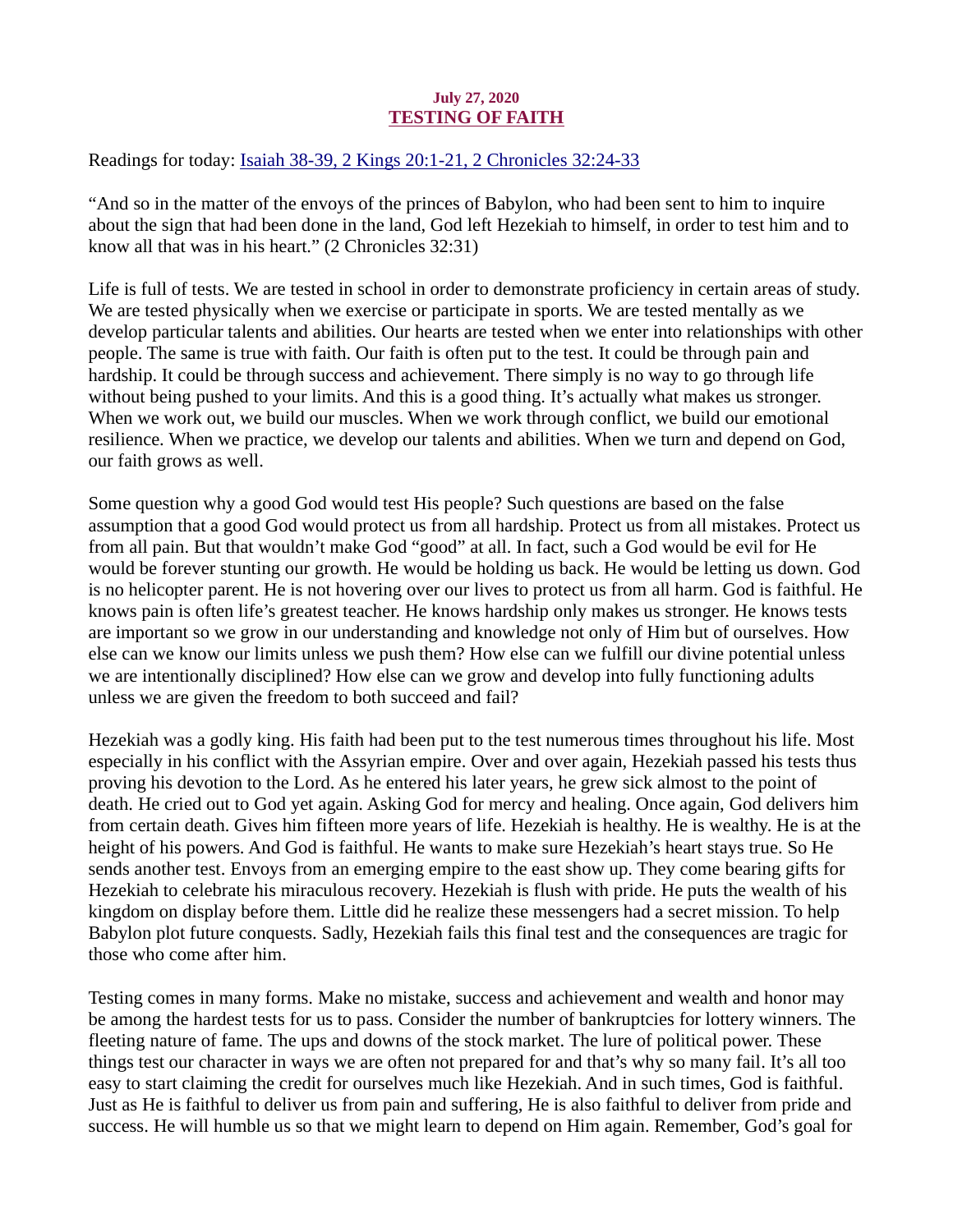us is not the "good life." It's not the "American Dream." God's goal for His people is to make us more into the image of Christ. To transform us from the inside out so we will love Him with all our heart, soul, mind, and strength. Every test God brings our way is designed with this great end in mind. Embrace the tests as they come, friends! They are a gift! And by passing them, we earn eternal rewards!

Readings for tomorrow: Isaiah 40-42, Psalms 46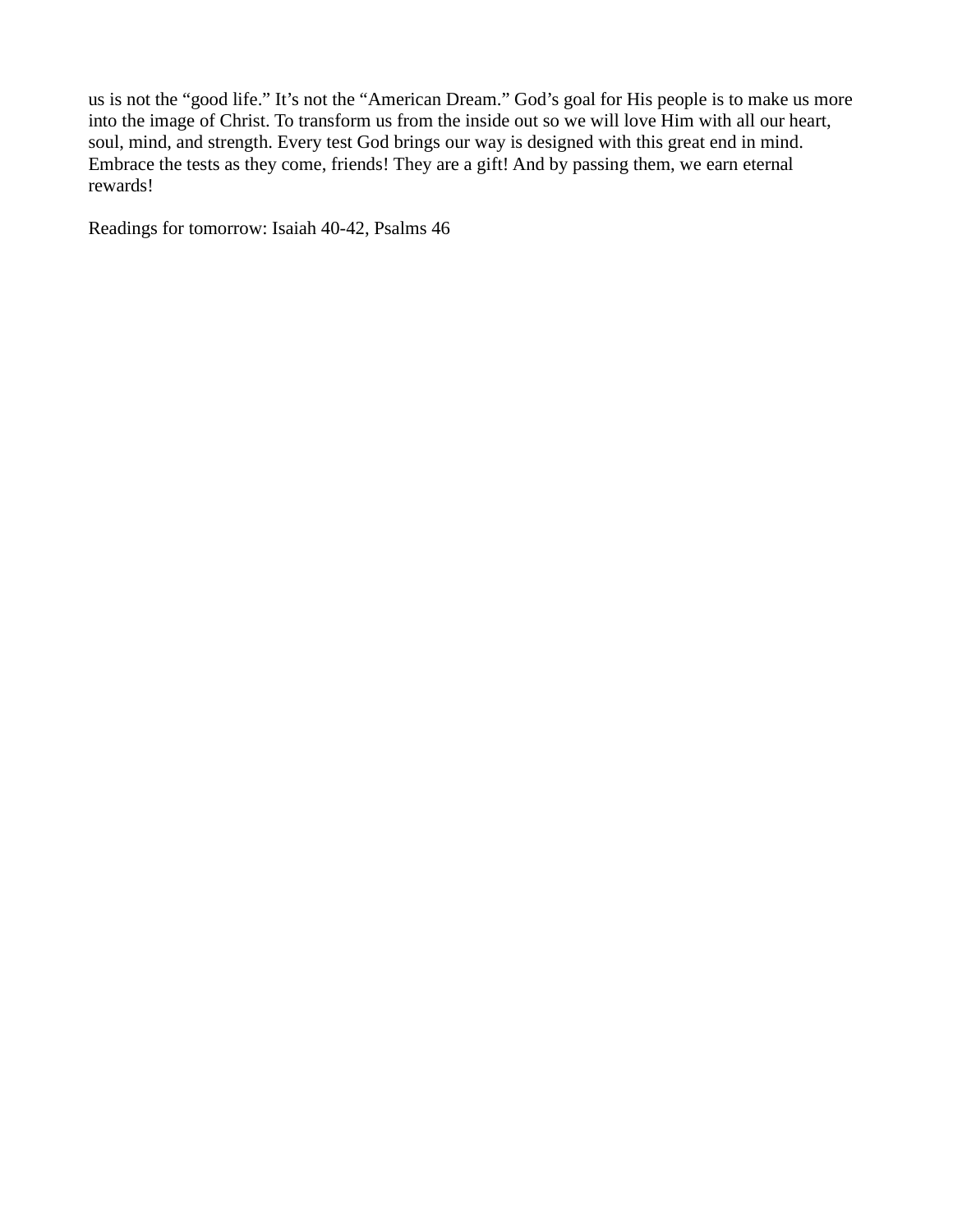## July 28, 2020 A PRESENT HELP

<span id="page-37-0"></span>[Readings for today: Isaiah 40-42, Psalms 46](https://www.biblegateway.com/passage/?search=Isaiah+40-42%2C+Psalms+46&version=ESV)

"God is our refuge and strength, a very present help in trouble. Therefore we will not fear though the earth gives way, though the mountains be moved into the heart of the sea, though its waters roar and foam, though the mountains tremble at its swelling. There is a river whose streams make glad the city of God, the holy habitation of the Most High. God is in the midst of her; she shall not be moved; God will help her when morning dawns. The nations rage, the kingdoms totter; he utters his voice, the earth melts. The Lord of hosts is with us; the God of Jacob is our fortress. Come, behold the works of the Lord, how he has brought desolations on the earth. He makes wars cease to the end of the earth; he breaks the bow and shatters the spear; he burns the chariots with fire. "Be still, and know that I am God. I will be exalted among the nations, I will be exalted in the earth!" The Lord of hosts is with us; the God of Jacob is our fortress." (Psalm 46:1-11)

Our God is present. Our God shows up. Our God is with us though each and every circumstance of each and every day. He is never absent. Never too busy. Never asleep at the wheel. God never steps away from His throne. Never ceases to reign sovereign over all He has made. Never stops being in control. This is true when global pandemics rage. Racism rears its ugly head. Protests turn violent in the dark of night. It's true no matter who gets elected. No matter who gets investigated. No matter what nefarious plans get put in place. Nations rage. Kingdoms totter. Tyrants fall. The Lord laughs. Mountains crumble. The earth trembles. The ocean roars and foams. None of it touches God. None of it threatens His dwelling place. God is our stability. God is our security. God is our sanity in the midst of this crazy world.

God lives in heaven. The control room of the universe. The world turns at His command. The sun rises and falls according to His will. The winds blow from the east to the west, from the north to the south at His bidding. God prepares storehouses for the snow. God digs reservoirs for the rain. He tills the ground to make it fruitful. He causes the bird and fish and animals to multiply on the earth. He charts the path for every single human being and He sets the course for every human society. Nations rise and fall before Him. Kingdoms come and go. Kings and rulers, prime ministers and presidents are all like the grass that's here today and gone tomorrow. Only God is forever. Only God is eternal. Only God is the same yesterday, today, and forever.

So be still. Rest in His presence. Be quiet. Let Him speak to your heart. Do not be anxious or afraid. He holds you in the palm of His hand. Do not fear. Your life is kept secure in the city of God. The holy habitation of the Most High. He will be your strength when you face challenges in this world. He will be a present help when you go through trouble. He will be with you when each morning dawns. You do not face this day alone. You are not going through this season alone. Your very life is not your own. God is exalting Himself even now in you and through you. God is making Himself known even now to you and through you. Everything we are facing is part of God's eternal plan. He will be exalted on the earth. He will be exalted among the nations. He will be exalted in His church. He will be exalted in your life and in my life!

Readings for tomorrow: Isaiah 43-45, Psalms 80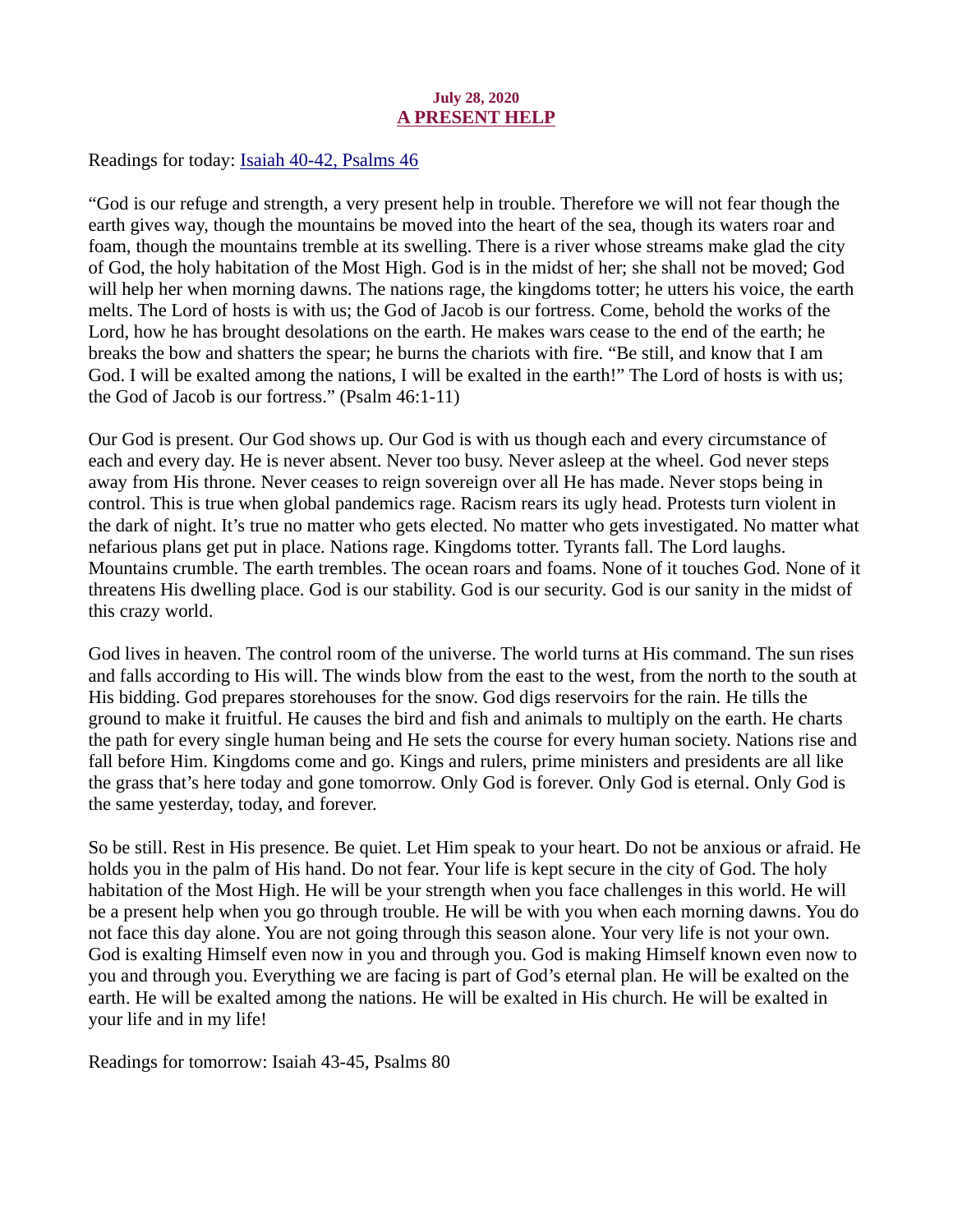## July 29, 2020 CREATED. CALLED. CONSECRATED.

<span id="page-38-0"></span>[Readings for today: Isaiah 43-45, Psalms 80](https://www.biblegateway.com/passage/?search=Isaiah+43-45%2C+Psalms+80&version=ESV)

God made you. He shaped you and formed you in your mother's womb. He knit you together. Bone by bone. Organ by organ. Muscle by muscle. He gave you talents. Abilities. Gifts. He brought you into the world. It's worth stopping just to think about this morning. The fact that you are fearfully and wonderfully made by God Himself. A unique, unrepeatable act of creation. "But now thus says the Lord, he who created you, O Jacob, he who formed you, O Israel: "Fear not, for I have redeemed you; I have called you by name, you are mine." (Isaiah 43:1) God knows you inside and out. God knows every hair on your head. God knows every cell in your body. God knows you as intimately as you can be known. And the most amazing thing is He loves you. Loves every part of you. The whole parts and the broken parts. The fully developed parts and the undeveloped parts. The good parts and the bad parts. He loves you warts and all. He calls you by name. You are His child.

God called you. Not only by name but for a specific purpose. You were created for His glory. Created to bear His image into the world. Created to bring Him praise in everything you say and do. "Everyone who is called by my name, whom I created for my glory, whom I formed and made...the people whom I formed for myself that they might declare my praise." (Isaiah 43:7, 21) You were not a random act. You were not a mistake or an accident. You were not an afterthought or an add-on. God created you in order to make Himself known through you to the world. God created you in order to have an eternal relationship with you. God created you in order to dwell with you forever. This is why He is so faithful. God will never let us go. "When you pass through the waters, I will be with you; and through the rivers, they shall not overwhelm you; when you walk through fire you shall not be burned, and the flame shall not consume you." (Isaiah 43:2) God has declared that He will be worshiped by His people and He will not relent until we fulfill our divine purpose.

God consecrated you. Redeemed you. Saved you. Delivered you from the power of sin and death. God died for you. He took your place. Endured the punishment you deserved. Shed His own blood in order to satisfy the justice of God. You are no longer your own. You were bought with a price. He has claimed you. He has adopted you. He has brought you into His family. "Declare and present your case; let them take counsel together! Who told this long ago? Who declared it of old? Was it not I, the Lord? And there is no other god besides me, a righteous God and a Savior; there is none besides me. "Turn to me and be saved, all the ends of the earth! For I am God, and there is no other. By myself I have sworn; from my mouth has gone out in righteousness a word that shall not return: 'To me every knee shall bow, every tongue shall swear allegiance.' "Only in the Lord, it shall be said of me, are righteousness and strength; to him shall come and be ashamed all who were incensed against him. In the Lord all the offspring of Israel shall be justified and shall glory." (Isaiah 45:21-25)

God has done what we cannot. He has lifted us out of the pit and set our feet on solid ground. He has given us a new song to sing and a new heart filled with His joy. He has broken the back of our rebellion. Driven us to our knees with His love and grace. Showed us mercy where we have failed. Covered us in His own righteousness. In the Lord we are justified. In Christ we are made new. God shaping us and forming us yet again for His praise and His glory.

Readings for tomorrow: Isaiah 46-49, Psalms 135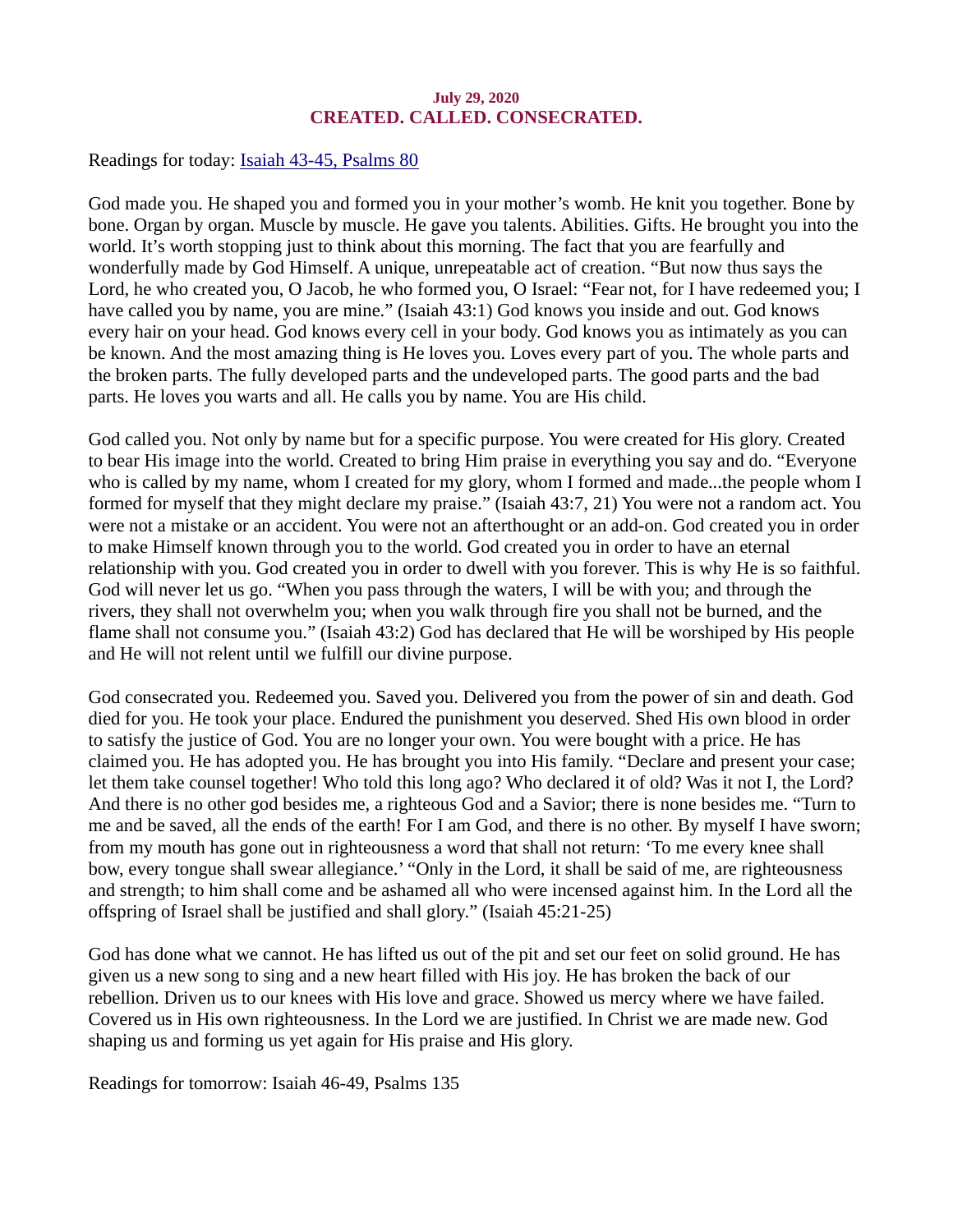#### July 30, 2020 LET GOD CARRY YOU

<span id="page-39-0"></span>[Readings for today: Isaiah 46-49, Psalms 135](https://www.biblegateway.com/passage/?search=Isaiah+46-49%2C+Psalms+135&version=ESV)

You have a choice. Either you carry your god or let God carry you. Either you load yourself down with the idols of your lives. Idols that are false. Dead. Cannot save. Or you let God bear you up on eagle's wings. I love how Isaiah 46 puts it, "Bel bows down; Nebo stoops; their idols are on beasts and livestock; these things you carry are borne as burdens on weary beasts. They stoop; they bow down together; they cannot save the burden, but themselves go into captivity. "Listen to me, O house of Jacob, all the remnant of the house of Israel, who have been borne by me from before your birth, carried from the womb; even to your old age I am he, and to gray hairs I will carry you. I have made, and I will bear; I will carry and will save." (Isaiah 46:1-4) The picture Isaiah paints here is of the foreign nations carrying their gods around from place to place. They put their gods on carts borne by beasts of burden. They are heavy loads. The oxen have to strain to keep going. And all for naught as they are dead and empty. So the result is defeat. Exile. Captivity. Contrast this with the Living God of Israel. No idol can depict him. No statue or totem to carry. So strange was Israel's faith that many of their neighbors considered them atheist! Because they didn't appear to even have a god! And yet their God is real. Alive. Active. Bears them up from birth even to their old age. They didn't make him, He made them. They didn't bear him, He bore them. They didn't carry him, He carries them. They didn't save him, He saves them.

You and I are faced with this same choice everyday. Sure, our idols are not as obvious. At least that's what we tell ourselves. We don't have statues or totems or anything like that. Instead, we have bank accounts. Homes. Careers. Relationships. These are the things we place our trust in rather than the Living God. We place our faith in ourselves. We worship ourselves. All our energy and resources are directed towards making sure our needs, our wants, our desires are fulfilled. We are told we deserve this. We are told we've earned this. We're told we want this. That we would be nothing without it. Life is not worth living unless you have it all. Such lies place burdens on our shoulders too heavy to carry. They wear us down. They sap us of our strength. All of us know the rat race we're on is killing us. We cannot maintain the pace. So what's the answer?

Turn to God. Let Him bear the burden of your life. Trust the One who shaped and formed you in your mother's womb. Trust the One who gave you breath and life at your birth. Trust the One who endowed you with all gifts and talents and abilities you have. Trust the One who knows every hair on your head. If you'll let Him, He will lift you up. If you'll lean on Him, He will give you strength. If you trust Him, He will never let you down. He has made you. He has borne you. He has carried you. He will save you. This is his promise.

I have a dear friend from Nigerian named Nanpak. He is a young man around 24 years of age. He exemplifies what Isaiah is talking about. He has suffered unimaginable tragedy in his life. Boko Haram killed his parents and siblings and tried to take his life. He still bears the scars from the machete wounds on his back. He has a bullet in his side. But God saved him. God protected him. God delivered him. One would think such a man would be bitter and angry. One would think such a man might seek vengeance against those who killed his family. Not Nakpak. The gospel has set him free. And he believes God has a special plan for his life. He believes he's been called to fight the rise of infectious disease in his country. He has already achieved a bachelor's degree in microbiology. He will serve the next few years as a teacher in his country as part of a compulsory service program run by the government for those who graduate college. Then he plans on going back to school for a master's degree. Because his father was a pastor, Nakpak is also considering ministry or perhaps combining the two in some way in the future. His is one story among many that inspires because he shows me what it means to place my trust in God.

Readings for tomorrow: Isaiah 50-53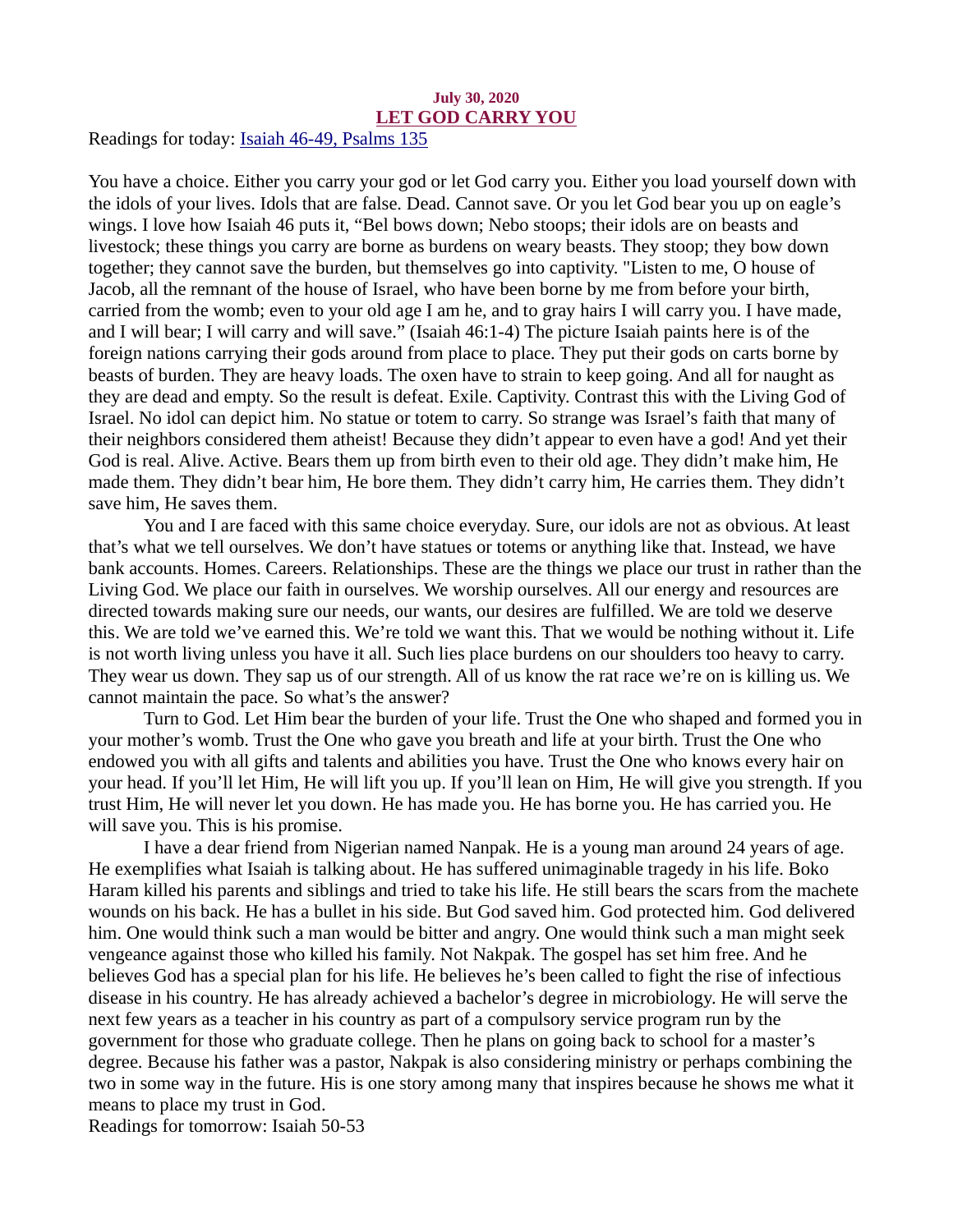### July 31, 2020 SUFFERING SERVANT

<span id="page-40-0"></span>[Readings for today: Isaiah 50-53](https://www.biblegateway.com/passage/?search=Isaiah+50-53&version=ESV)

One of the great blessings of my life has been to meet people like Bishop John Rucyahana of Rwanda. Bishop John writes and speaks powerfully on the subject of the genocide that horrified a watching world in 1994. He wrestles deeply with the question, "Where was God as over one million people were being slaughtered?" And he comes out the other side with this answer, "Where was God when a million innocent people were being butchered? Where was God when priests and pastors helped massacre the people in their churches? I'll tell you where God was. He was alongside the victims lying on the cold stone floor of the cathedral. He was comforting a dying child. He was crying at the altar. But He was also saving lives. Many were saved by miracles. God does not flee when evil takes over a nation...God is the giver of eternal life, and He can bring great good out of any situation. He raises the dead; He can also raise the broken. He can restore their hearts and minds and lift their spirits to renewed life. In my country God is doing this today by the thousands. There is so much pain here, so many real tears, and so much guilt that our ministry is like preaching hope from the top of a pile of bones. From atop a mountain of mutilated bodies, we are stretching a hand upward to proclaim a message of transformation and recovery." (The Bishop of Rwanda )

I cannot fathom the journey so many in places like Rwanda have endured. The horror. The pain. The suffering. It's immense. Indescribable. Beyond words. And yet, I would argue the forgiveness and reconciliation they have found is equally, if not more, profound. When I was there two years ago, I asked a woman if she was ethnic Tutsi or Hutu. "Neither" was her reply. "Here we are all Rwandan." She went on to describe some of the hell she and her family had been through and the freedom they had found through forgiveness. Only Jesus could provide such grace. Only Jesus could give them such strength. How can I be so sure? Because Jesus knows the depths of human suffering. He experienced the absolute worst this world has to offer. He knows evil intimately and through his death defeats it once and for all. Listen to how the ancient prophet Isaiah describes the suffering of Jesus, some hundreds of years before His death and resurrection.

"He was despised and rejected by men, a man of sorrows and acquainted with grief; and as one from whom men hide their faces he was despised, and we esteemed him not. Surely he has borne our griefs and carried our sorrows; yet we esteemed him stricken, smitten by God, and afflicted. But he was pierced for our transgressions; he was crushed for our iniquities; upon him was the chastisement that brought us peace, and with his wounds we are healed...He was oppressed, and he was afflicted, yet he opened not his mouth; like a lamb that is led to the slaughter, and like a sheep that before its shearers is silent, so he opened not his mouth...Yet it was the will of the Lord to crush him; he has put him to grief; when his soul makes an offering for guilt, he shall see his offspring; he shall prolong his days; the will of the Lord shall prosper in his hand...Therefore I will divide him a portion with the many, and he shall divide the spoil with the strong, because he poured out his soul to death and was numbered with the transgressors; yet he bore the sin of many, and makes intercession for the transgressors." (Isaiah 53:3-5, 7, 10, 12)

The same God who bore the sins of many. The same God who makes intercession for the transgressors. The same God who loved His enemies so much He died for them is the same God who is alive and active in our world today. Bringing about reconciliation through forgiveness. Preaching hope from atop a pile of His own bones. From atop His own mutilated body, He is stretching a hand upward to proclaim a message of transformation and grace. It's truly incredible and it is available to all who